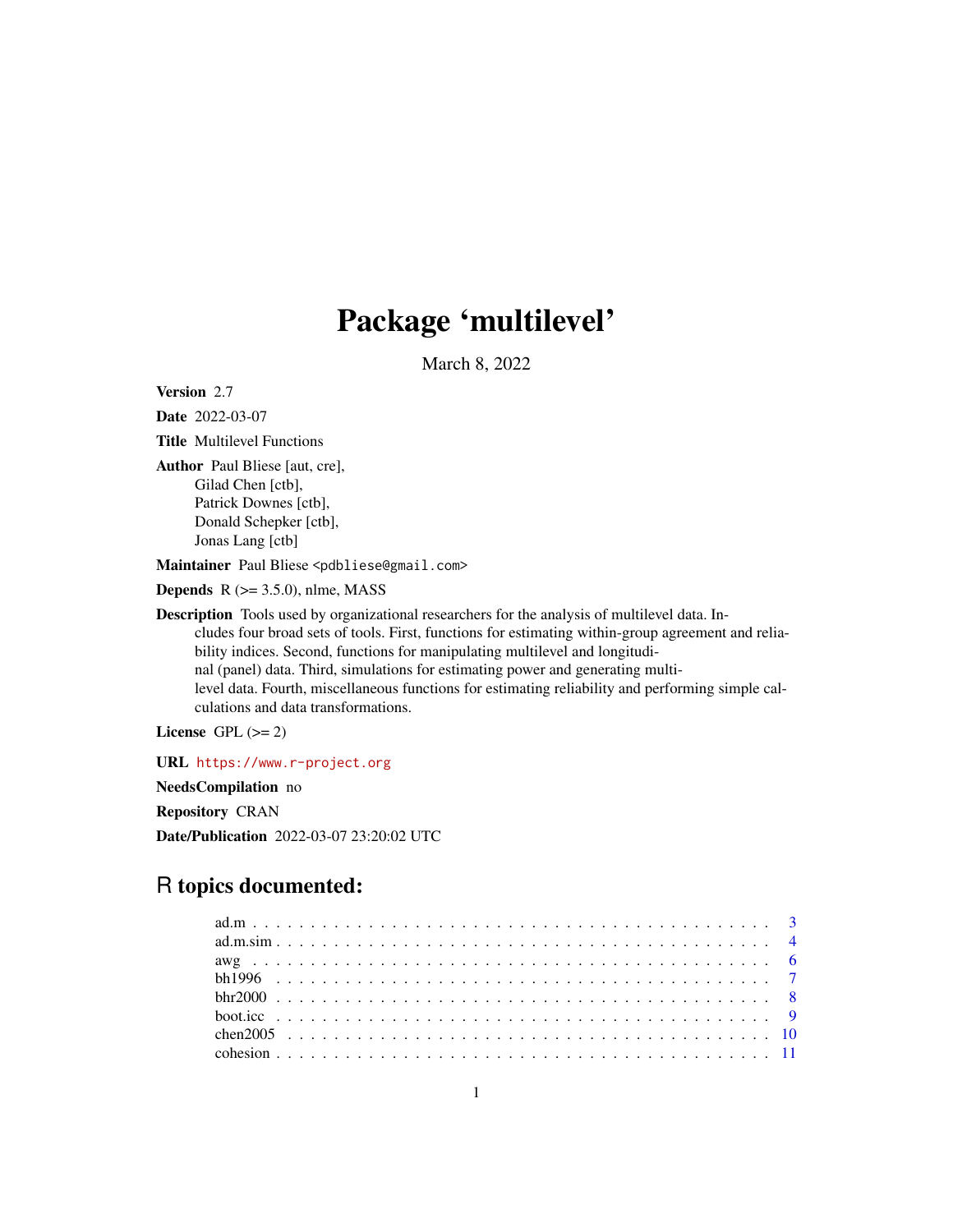|                                                                                                                                   | 11 |
|-----------------------------------------------------------------------------------------------------------------------------------|----|
| $\text{cordif}. \text{dep} \dots \dots \dots \dots \dots \dots \dots \dots \dots \dots \dots \dots \dots \dots \dots \dots \dots$ | 12 |
|                                                                                                                                   | 13 |
|                                                                                                                                   | 14 |
|                                                                                                                                   | 16 |
|                                                                                                                                   | 17 |
|                                                                                                                                   | 18 |
|                                                                                                                                   | 19 |
|                                                                                                                                   | 20 |
|                                                                                                                                   | 21 |
|                                                                                                                                   | 22 |
|                                                                                                                                   | 23 |
|                                                                                                                                   | 24 |
|                                                                                                                                   | 25 |
|                                                                                                                                   | 26 |
|                                                                                                                                   | 27 |
|                                                                                                                                   | 28 |
|                                                                                                                                   | 29 |
|                                                                                                                                   | 30 |
|                                                                                                                                   | 31 |
|                                                                                                                                   | 32 |
|                                                                                                                                   | 33 |
|                                                                                                                                   | 34 |
|                                                                                                                                   | 36 |
|                                                                                                                                   | 37 |
|                                                                                                                                   | 38 |
|                                                                                                                                   | 39 |
|                                                                                                                                   | 40 |
|                                                                                                                                   | 41 |
|                                                                                                                                   | 43 |
|                                                                                                                                   | 44 |
|                                                                                                                                   | 45 |
|                                                                                                                                   | 46 |
|                                                                                                                                   | 48 |
| simbias                                                                                                                           | 49 |
|                                                                                                                                   | 51 |
|                                                                                                                                   | 52 |
|                                                                                                                                   | 53 |
|                                                                                                                                   | 54 |
|                                                                                                                                   | 55 |
|                                                                                                                                   | 56 |
| univbct                                                                                                                           | 56 |
|                                                                                                                                   | 57 |
|                                                                                                                                   |    |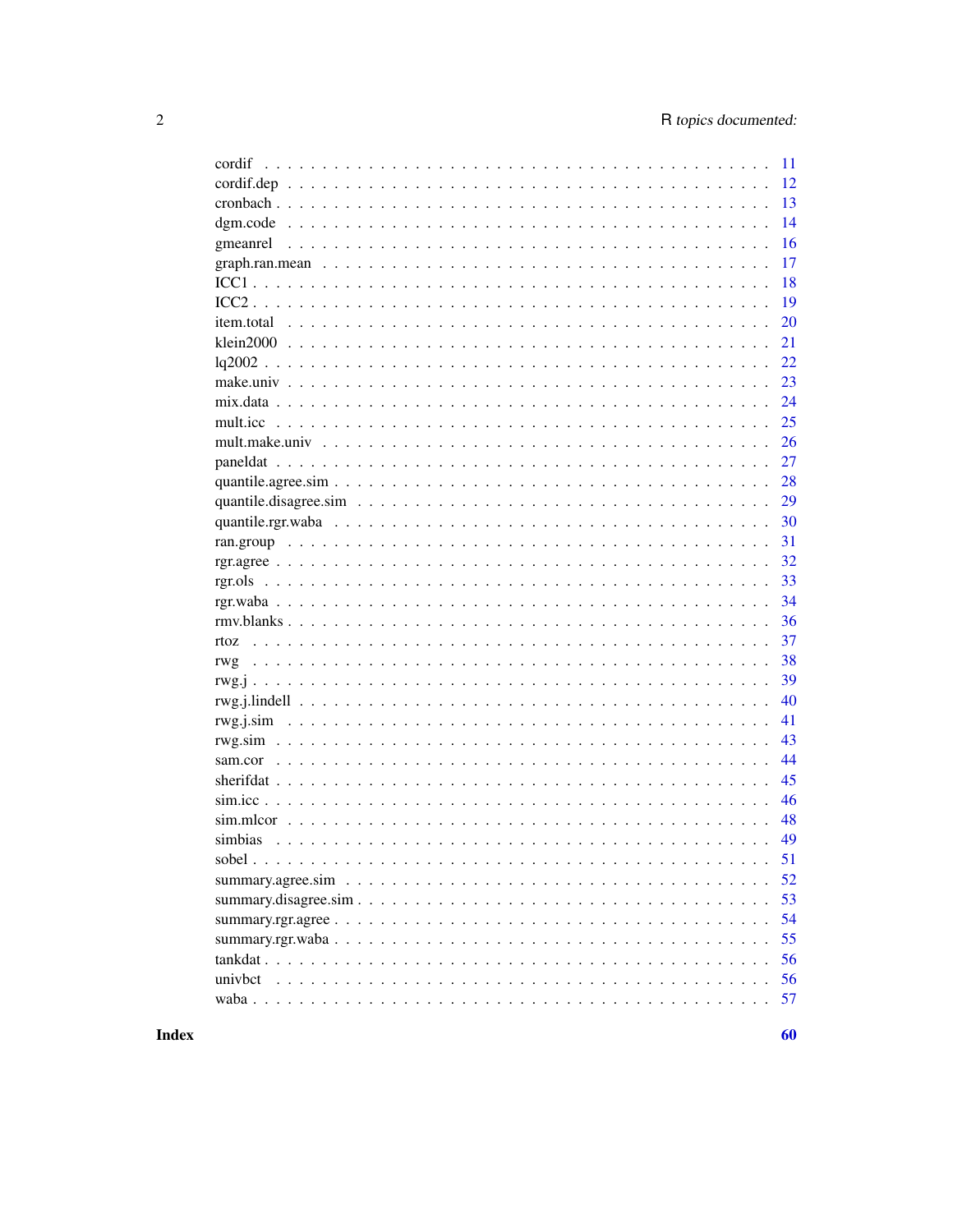<span id="page-2-1"></span><span id="page-2-0"></span>Calculates the average deviation of the mean or median as a measure of within-group agreement as proposed by Burke, Finkelstein and Dusig (1999). A basic rule for interpreting whether or not the results display practically significant levels of agreement is whether the AD value is smaller than A/6 where A represents the number of response options. For instance, A would be 5 on a five-point response option format of strongly disagree, disagree, neither, agree, strongly agree (see Dunlap, Burke & Smith-Crowe, 2003). To estimate statistical significance see the ad.m.sim function and help files.

#### Usage

ad.m(x, grpid, type="mean")

#### Arguments

| $\mathsf{x}$ | A vector representing a single item or a matrix representing a scale of interest.<br>If a matrix, each column of the matrix represents a scale item, and each row<br>represents an individual respondent. |
|--------------|-----------------------------------------------------------------------------------------------------------------------------------------------------------------------------------------------------------|
| grpid        | A vector identifying the groups from which x originated.                                                                                                                                                  |
| type         | A character string for either the mean or median.                                                                                                                                                         |

# Value

| grpid | The group identifier                                           |
|-------|----------------------------------------------------------------|
| AD.M  | The average deviation around the mean or median for each group |
| gsize | Group size                                                     |

# Author(s)

Paul Bliese <pdbliese@gmail.com>

# References

Burke, M. J., Finkelstein, L. M., & Dusig, M. S. (1999). On average deviation indices for estimating interrater agreement. Organizational Research Methods, 2, 49-68.

Dunlap, W. P., Burke, M. J., & Smith-Crowe, K. (2003). Accurate tests of statistical significance for rwg and average deviation interrater agreement indices. Journal of Applied Psychology, 88, 356-362.

# See Also

[ad.m.sim](#page-3-1) [awg](#page-5-1) [rwg](#page-37-1) [rwg.j](#page-38-1) [rgr.agree](#page-31-1) [rwg.sim](#page-42-1) [rwg.j.sim](#page-40-1)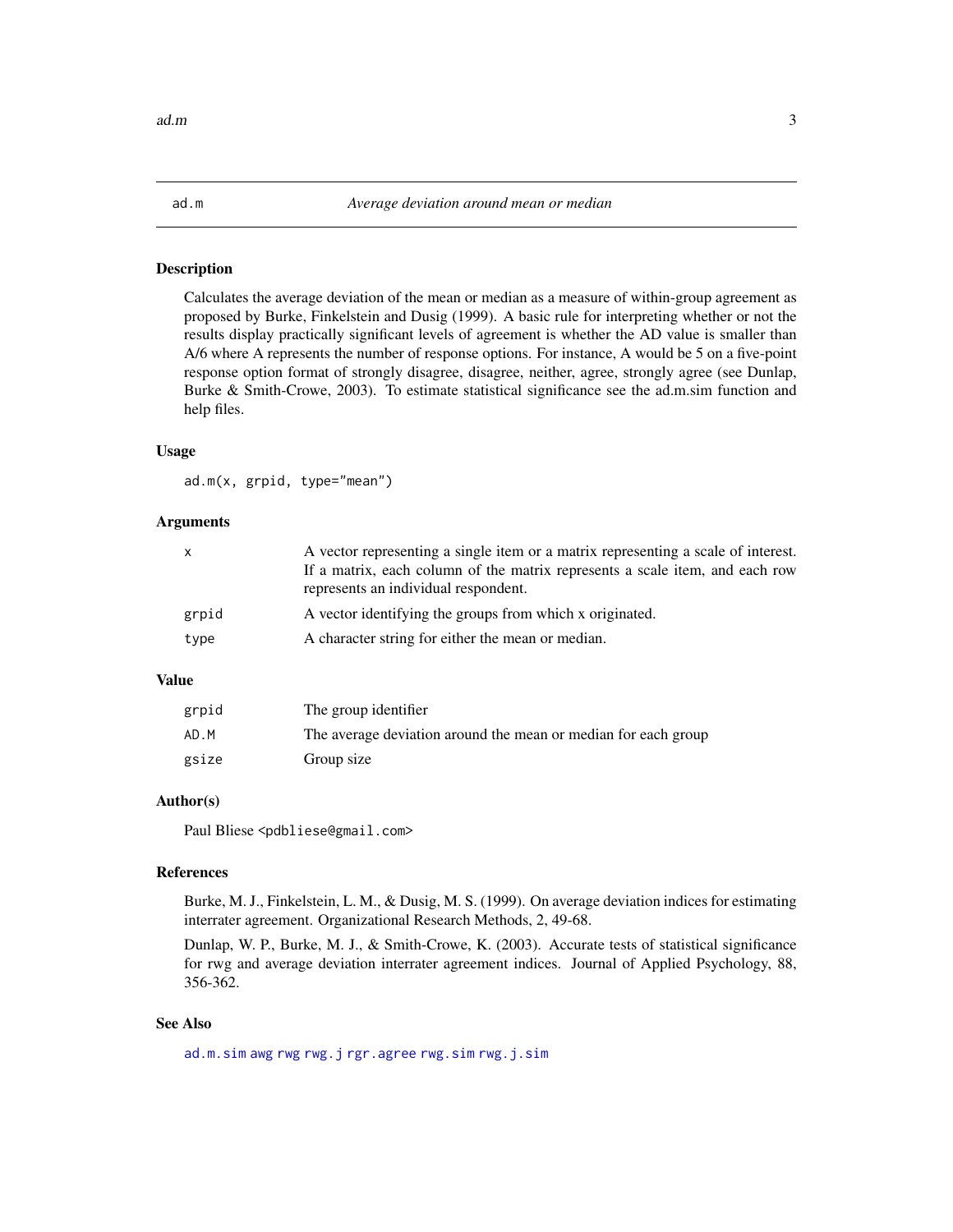#### 4 ad.m.sim

### Examples

data(bhr2000)

```
#Examples for multiple item scales
AD.VAL<-ad.m(bhr2000[,2:12],bhr2000$GRP)
AD.VAL[1:5,]
summary(AD.VAL)
summary(ad.m(bhr2000[,2:12],bhr2000$GRP,type="median"))
```
#Example for single item measure summary(ad.m(bhr2000\$HRS,bhr2000\$GRP))

<span id="page-3-1"></span>

ad.m.sim *Simulate significance of average deviation around mean or median*

# Description

Uses procedures detailed in Dunlap, Burke, and Smith-Crowe (2003) and Cohen, Doveh, and Nahum-Shani (2009) to estimate the significance of the average deviation of the mean or median (AD.M). Dunlap et al. proposed a strategy to use Monte Carlo techniques to estimate the significane of single item AD.M measures. Cohen et al., (2009) expanded these ideas to cover multiple item scales, ADM(J), and account for correlations among items. The ad.m.sim function is flexible and covers single item or multiple item measures. In the case of multiple item measures, correlations among items can be included (preferred method) or excluded. In the Monte Carlo simulations conducted by both Dunlap et al. (2003) and Cohen et al., (2009), 100,000 repetitions were used. In practice, it will require considerable time to perform 100,000 repetitions and 10,000 should suffice. The examples use 500 repetitions simply to speed up the process.

#### Usage

ad.m.sim(gsize, nitems=1, nresp, itemcors=NULL, type="mean",nrep)

#### Arguments

| gsize    | Simulated group size.                                                                                                                                                                                                                               |  |  |
|----------|-----------------------------------------------------------------------------------------------------------------------------------------------------------------------------------------------------------------------------------------------------|--|--|
| nitems   | Number of items to simulate. The default is 1 for single item measures. If<br>itemcors are provided, the nitems option will be ignored, so the nitems option is<br>only necessary for multiple item scales where no correlation matrix is provided. |  |  |
| nresp    | The number of response options on the items. For instance, nresp would equal<br>5 for a 5-point response option of strongly disagree, disagree, neither, agree,<br>strongly agree.                                                                  |  |  |
| itemcors | An optional matrix providing correlations among items.                                                                                                                                                                                              |  |  |
| type     | A character string with either "mean" or "median".                                                                                                                                                                                                  |  |  |
| nrep     | The number of simulation repetitions.                                                                                                                                                                                                               |  |  |

<span id="page-3-0"></span>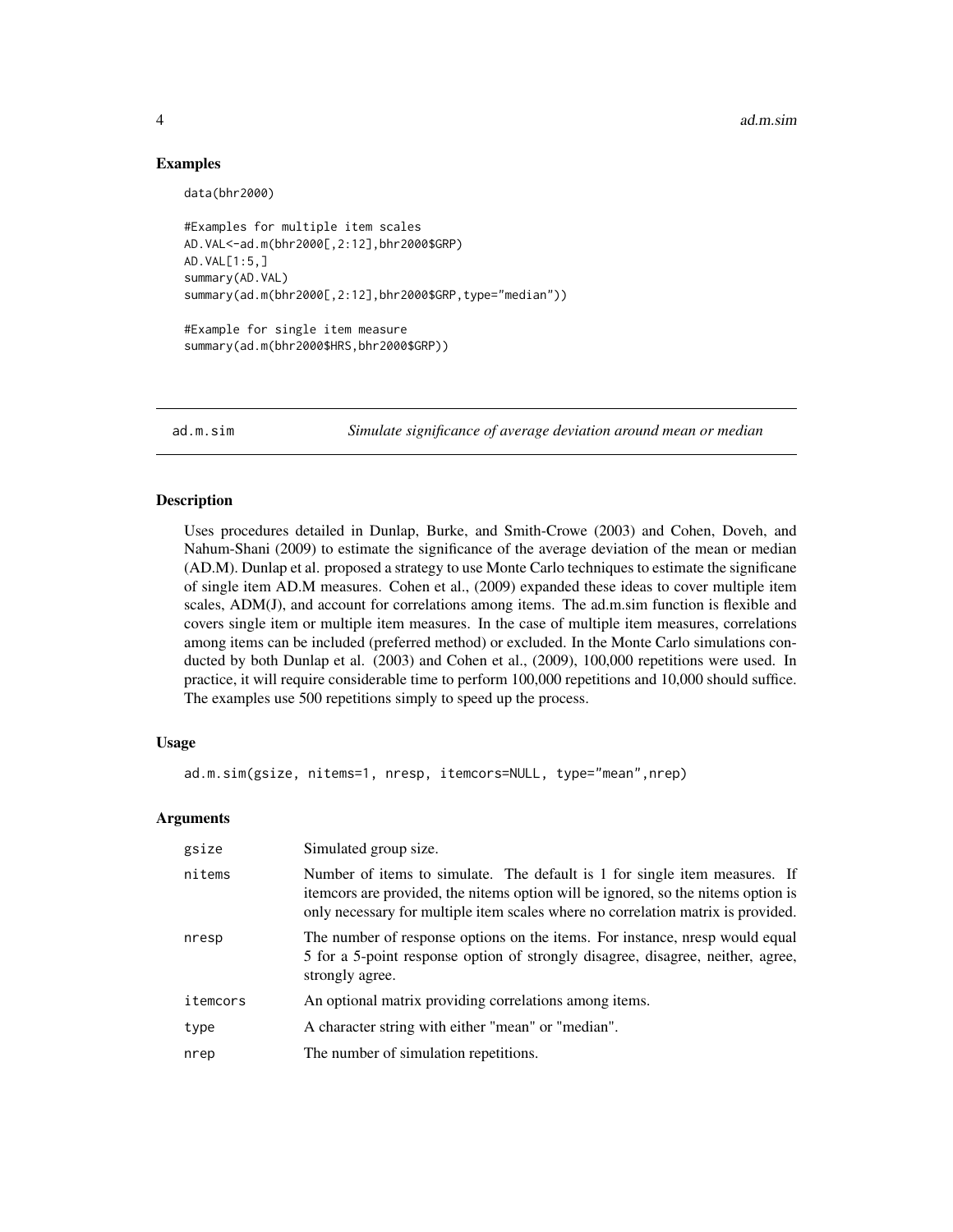#### <span id="page-4-0"></span>ad.m.sim 5

#### Value

| ad.m      | Simulated estimates of AD.M values for each of the nrep runs.                                                  |  |  |
|-----------|----------------------------------------------------------------------------------------------------------------|--|--|
| gsize     | Simulated group size.                                                                                          |  |  |
| nresp     | Simulated number of response options.                                                                          |  |  |
| nitems    | Number of items. Either provided in the call (default of 1) or calculated from<br>the item correlation matrix. |  |  |
| ad.m.05   | Estimated p=.05 value. Observed values equal to or smaller than this value are<br>considered significant.      |  |  |
| pract.sig | Estimate of practical significance calculated as nresp/6 (see ad.m).                                           |  |  |

#### Author(s)

Paul Bliese <pdbliese@gmail.com>

#### References

Cohen, A., Doveh, E., & Nahum-Shani, I. (2009). Testing agreement for multi-item scales with the indices rwg(j) and adm(j). Organizational Research Methods, 12, 148-164.

Dunlap, W. P., Burke, M. J., & Smith-Crowe, K. (2003). Accurate tests of statistical significance for rwg and average deviation interrater agreement indices. Journal of Applied Psychology, 88, 356-362.

# See Also

[ad.m](#page-2-1) [rgr.agree](#page-31-1) [rwg.sim](#page-42-1) [rwg.j.sim](#page-40-1)

#### Examples

```
#Example from Dunlap et al. (2003), Table 3. The listed significance
#value (p=.05) for a group of size 5 with a 7-item response format is
#0.64 or less. Use more than 500 iterations in practice.
```

```
SIMOUT<-ad.m.sim(gsize=5, nitems=1, nresp=7, itemcors=NULL,
        type="mean", nrep=500)
summary(SIMOUT)
```
#Example with a multiple item scale basing item correlations on observed #correlations among 11 leadership items in the lq2002 data set. Estimate #in Cohen et al., (2009) is 0.99

```
data(lq2002)
SIMOUT<-ad.m.sim(gsize=10, nresp=5, itemcors=cor(lq2002[,3:13]),
        type="mean", nrep=500)
summary(SIMOUT)
quantile(SIMOUT,c(.05,.10))
```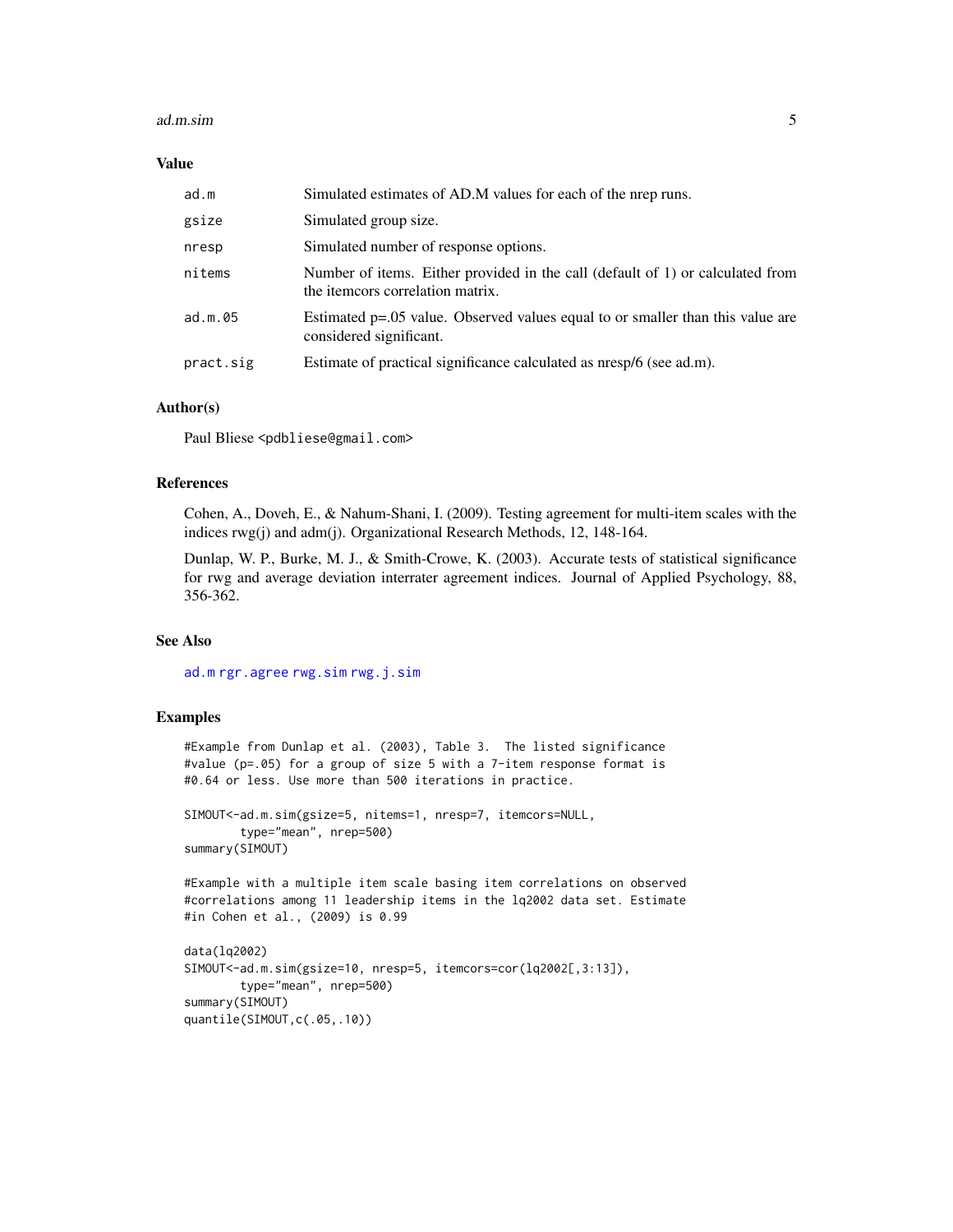<span id="page-5-1"></span><span id="page-5-0"></span>Calculates the awg index proposed by Brown and Hauenstein (2005). The awg agreement index can be applied to either a single item vector or a multiple item matrix representing a scale. The awg is an analogue to Cohen's kappa. Brown and Hauenstein (pages 177-178) recommend interpreting the awg similarly to how the rwg (James et al., 1984) is commonly interpreted with values of .70 indicating acceptable agreement; values between .60 and .69 as reasonable agreement, and values less than .60 as unacceptable levels of agreement.

#### Usage

 $avg(x, grid, range=c(1,5))$ 

#### **Arguments**

| X     | A vector representing a single item or a matrix representing a scale of interest.<br>If a matrix, each column of the matrix represents a scale item, and each row<br>represents an individual respondent. |
|-------|-----------------------------------------------------------------------------------------------------------------------------------------------------------------------------------------------------------|
| grpid | A vector identifying the groups from which x originated.                                                                                                                                                  |
| range | A vector with the lower and upper response options (e.g., $c(1,5)$ ) for a five-point<br>scale from strongly disagree to strongly agree.                                                                  |

# Value

| grpid   | The group identifier.                                                                                                                                                                                                                                                                                                                                                                                    |  |  |  |
|---------|----------------------------------------------------------------------------------------------------------------------------------------------------------------------------------------------------------------------------------------------------------------------------------------------------------------------------------------------------------------------------------------------------------|--|--|--|
| a.wg    | The awg estimate for each group.                                                                                                                                                                                                                                                                                                                                                                         |  |  |  |
| nitems  | The number of scale items when x is a matrix or data frame representing a multi-<br>item scale. This value is not returned when x is a vector.                                                                                                                                                                                                                                                           |  |  |  |
| nraters | The number of raters. Given that the awg estimate is based on the sample es-<br>timate of variance with $N-1$ in the denominator, Brown and Hauenstein (2005)<br>contend that awg can be estimated on as few as A-1 raters where A represents<br>the number of response options specified by the range option (5 as the default).<br>Note that in many situations neaters will correspond to group size. |  |  |  |

#### Author(s)

Paul Bliese <pdbliese@gmail.com>

# References

Brown, R. D. & Hauenstein, N. M. A. (2005). Interrater Agreement Reconsidered: An Alternative to the rwg Indices. Organizational Research Methods, 8, 165-184.

Wagner, S. M., Rau, C., & Lindemann, E. (2010). Multiple informant methodology: A critical review and recommendations. Sociological Methods and Research, 38, 582-618.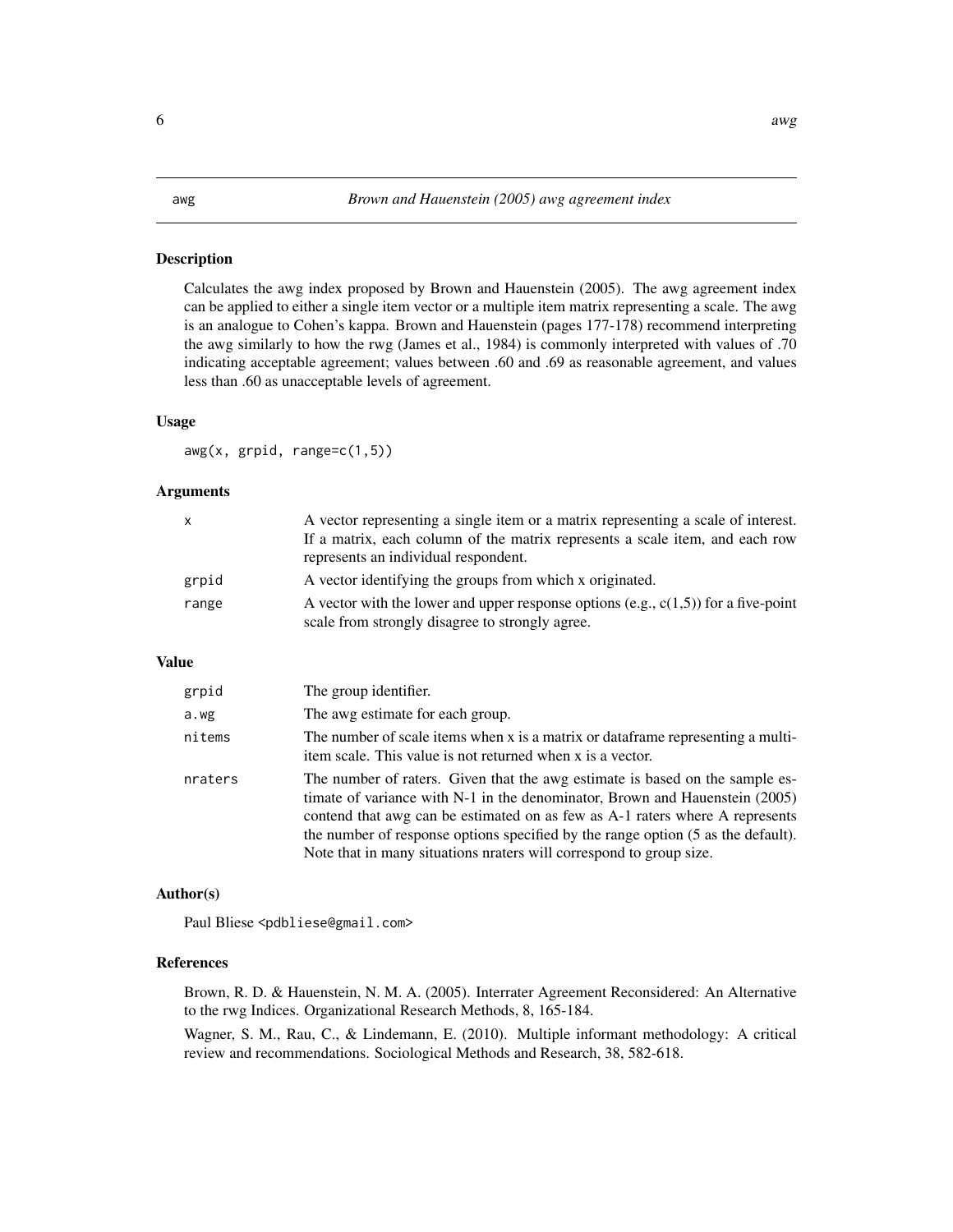#### <span id="page-6-0"></span> $bh1996$   $\hspace{1.5cm}$

# See Also

[rwg](#page-37-1) [rwg.j](#page-38-1) [ad.m](#page-2-1)

#### Examples

data(lq2002)

```
#Examples for multiple item scales
awg.out<-awg(lq2002[,3:13],lq2002$COMPID,range=c(1,5))
summary(awg.out)
```

```
#Example for single item measure
awg.out<-awg(lq2002$LEAD05,lq2002$COMPID,range=c(1,5))
summary(awg.out)
```
bh1996 *Data from Bliese and Halverson (1996)*

#### Description

The complete data used in Bliese and Halverson (1996). The dataset contains 4 variables: Cohesion (COHES), Leadership Climate (LEAD), Well-Being (WBEING) and Work Hours (HRS). Each of these variables has two variants - a group mean version that replicates each group mean for every individual in the group, and a within-group version where the group mean is subtracted from each individual response (i.e., a group-mean centered or demeaned variable). The group mean version is designated with a G. (e.g., G.HRS), and the within-group version is designated with a W. (e.g., W.HRS).

#### Usage

data(bh1996)

# Format

A data frame with 13 columns and 7,382 observations from 99 groups

| $\left\lceil,1\right\rceil$ | <b>GRP</b>      | numeric | Group Identifier                |
|-----------------------------|-----------------|---------|---------------------------------|
| $[$                         | <b>COHES</b>    | numeric | Cohesion                        |
| $[$                         | <b>G.COHES</b>  | numeric | Average Group Cohesion          |
| [4]                         | <b>W.COHES</b>  | numeric | Group-Mean Centered Cohesion    |
| $[$                         | <b>LEAD</b>     | numeric | Leadership                      |
| $\left[ 0.6 \right]$        | <b>G.LEAD</b>   | numeric | Average Group Leadership        |
| $\left[ 7\right]$           | <b>W.LEAD</b>   | numeric | Group-Mean Centered Leadership  |
| [,8]                        | <b>HRS</b>      | numeric | Work Hours                      |
| $[$ .9]                     | G.HRS           | numeric | <b>Average Group Work Hours</b> |
| $[0.10]$                    | <b>W.HRS</b>    | numeric | Group-Mean Centered Work Hours  |
| [,11]                       | <b>WBEING</b>   | numeric | Well-Being                      |
| [,12]                       | <b>G.WBEING</b> | numeric | Average Group Well-Being        |
| [.13]                       | <b>W.WBEING</b> | numeric | Group-Mean Centered Well-Being  |
|                             |                 |         |                                 |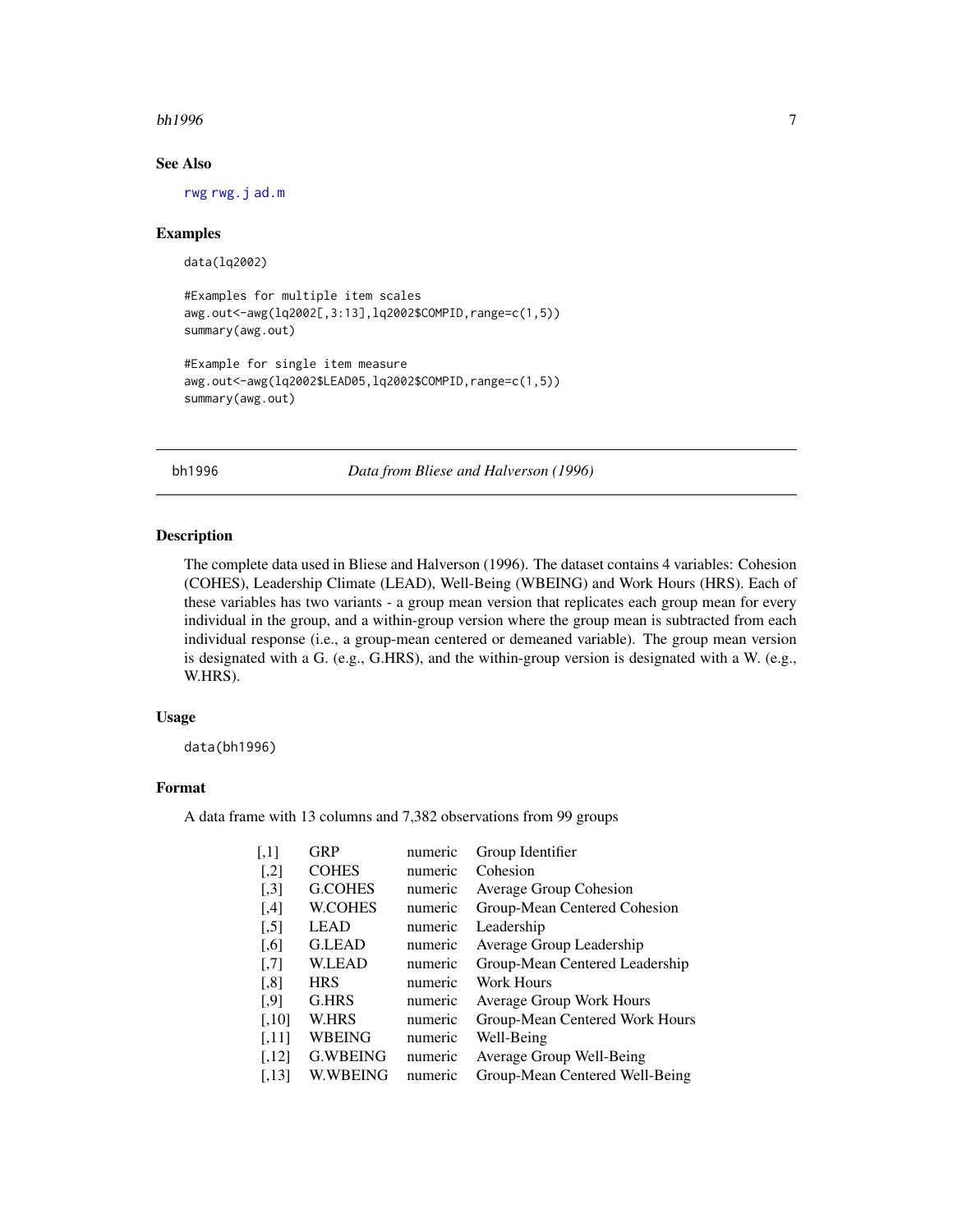#### <span id="page-7-0"></span>References

Bliese, P. D. & Halverson, R. R. (1996). Individual and nomothetic models of job stress: An examination of work hours, cohesion, and well-being. Journal of Applied Social Psychology, 26, 1171-1189.

bhr2000 *Data from Bliese, Halverson and Rothberg (2000)*

#### Description

The complete data used in Bliese, Halverson and Rothberg (2000). Contains 14 variables referencing individual ratings of US Army Company leadership, work hours, and the degree to which individuals find comfort from religion. The leadership and workhours variables are subsets of the Bliese and Halveson (1996) data (bh1996); however, in the case of leadership, the data set contains the 11 scale items whereas the bh1996 data set contains only the scale score. Most items are on a strongly disagree to strongly agree scale. The RELIG item is on a never to always scale.

#### Usage

data(bhr2000)

# Format

A data frame with 14 columns and 5,400 observations from 99 groups

| $\left\lceil,1\right\rceil$ | <b>GRP</b>       | numeric | Group ID                                                            |
|-----------------------------|------------------|---------|---------------------------------------------------------------------|
| $[$                         | AF06             | numeric | Officers get willing and whole-hearted cooperation                  |
| $[0.3]$                     | AF07             | numeric | NCOS most always get willing and whole-hearted cooperation          |
| [4]                         | AP12             | numeric | I am impressed by the quality of leadership in this company         |
| $[$                         | AP17             | numeric | I would go for help with a personal problem to the chain of command |
| $\left[ 0.6 \right]$        | AP33             | numeric | Officers in this Company would lead well in combat.                 |
| $[0.7]$                     | AP34             | numeric | NCOs in this Company would lead well in combat                      |
| $\left[ 0.8\right]$         | AS14             | numeric | My officers are interested in my personal welfare                   |
| $[$ .9]                     | AS15             | numeric | My NCOs are interested in my personal welfare                       |
| $[0.10]$                    | AS <sub>16</sub> | numeric | My officers are interested in what I think and feel about things    |
| [.11]                       | AS17             | numeric | My NCOs are intested in what I think and fell about things          |
| [,12]                       | AS <sub>28</sub> | numeric | My chain-of-command works well                                      |
| [.13]                       | <b>HRS</b>       | numeric | How many hours do you usually work in a day                         |
| [.14]                       | <b>RELIG</b>     | numeric | How often do you gain strength of comfort from religious beliefs    |

#### References

Bliese, P. D. & Halverson, R. R. (1996). Individual and nomothetic models of job stress: An examination of work hours, cohesion, and well-being. Journal of Applied Social Psychology, 26, 1171-1189.

Bliese, P. D., Halverson, R. R., & Rothberg, J. (2000). Using random group resampling (RGR) to estimate within-group agreement with examples using the statistical language R.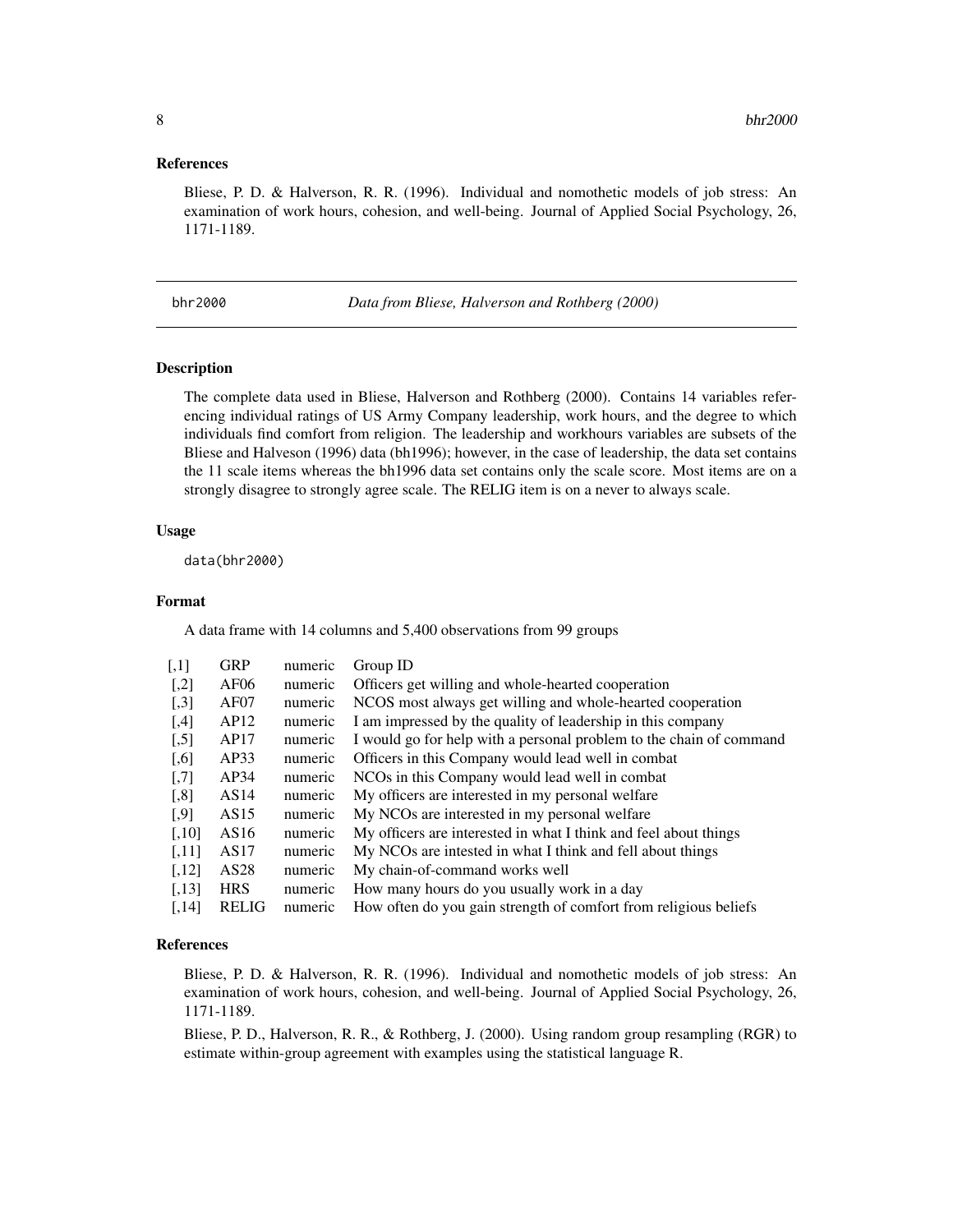<span id="page-8-0"></span>

An experimental function that implements a 2-level bootstrap to estimate non-parametric bootstrap confidence intervals of the ICC1 using the percentile method. The bootstrap first draws a sample of level-2 units with replacement, and in a second stage draws a sample of level-1 observations with replacement from the level-2 units. Following each bootstrap replication, the ICC(1) is estimated using the lme function (default) or the ANOVA method.

#### Usage

boot.icc(x, grpid, nboot, aov.est=FALSE)

#### Arguments

| x       | A vector representing the variable upon which to estimate the ICC values.                                                                                                                          |  |  |  |
|---------|----------------------------------------------------------------------------------------------------------------------------------------------------------------------------------------------------|--|--|--|
| grpid   | A vector representing the level-2 unit identifier.                                                                                                                                                 |  |  |  |
| nboot   | The number of bootstrap iterations. Computational demands underlying a 2-<br>level bootstrap are heavy, so the examples use 100; however, the number of<br>interations should generally be 10,000. |  |  |  |
| aov.est | An option to estimate the ICC values using aov.                                                                                                                                                    |  |  |  |

# Value

Provides ICC(1) estimates for each bootstrap draw.

#### Author(s)

Paul Bliese <pdbliese@gmail.com>

# References

Bliese, P. D. (2000). Within-group agreement, non-independence, and reliability: Implications for data aggregation and analysis. In K. J. Klein & S. W. Kozlowski (Eds.), Multilevel Theory, Research, and Methods in Organizations (pp. 349-381). San Francisco, CA: Jossey-Bass, Inc.

# See Also

[ICC1](#page-17-1) [ICC2](#page-18-1) [sim.icc](#page-45-1) [sim.mlcor](#page-47-1)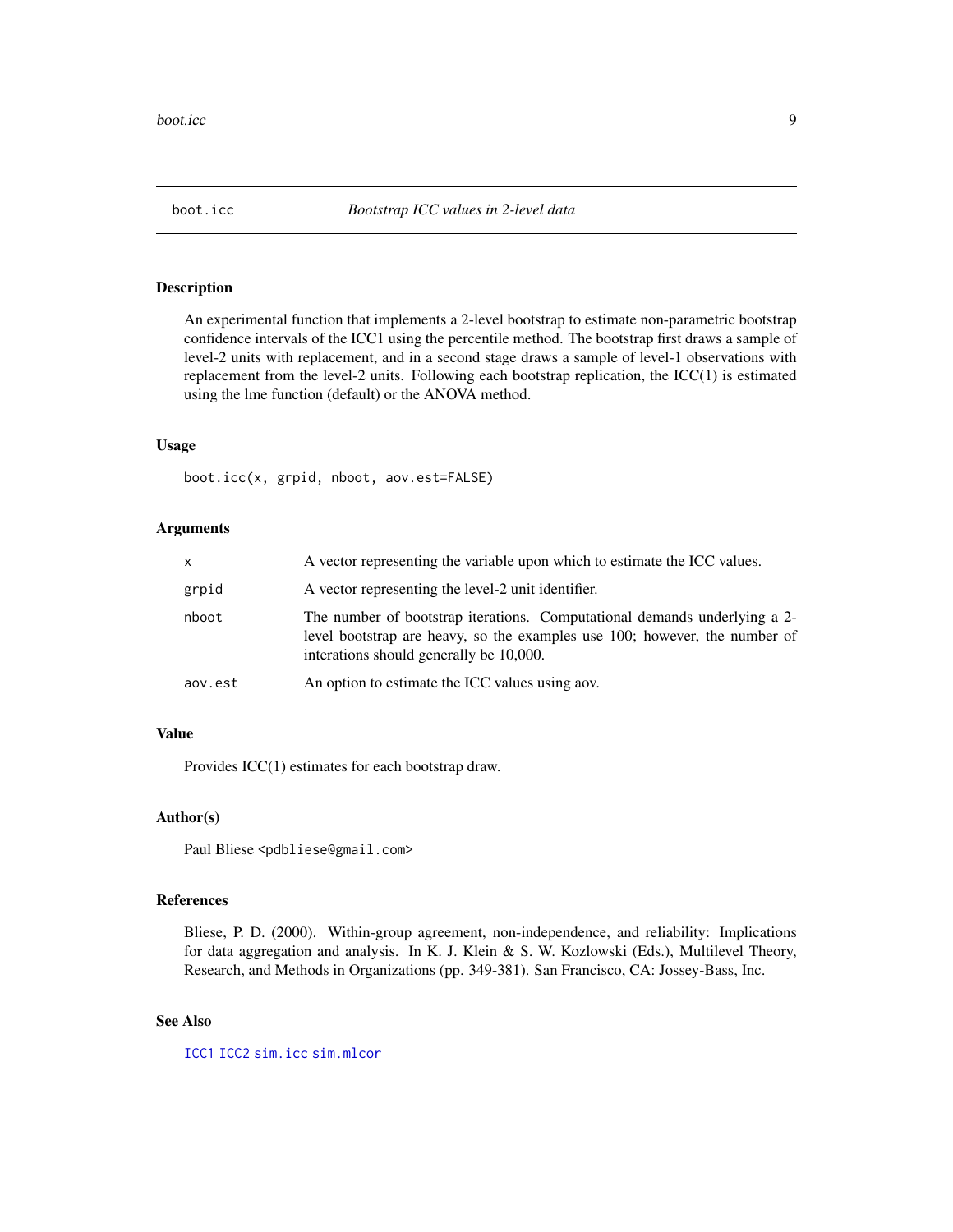### Examples

```
## Not run:
data(bh1996)
ICC.OUT<-boot.icc(bh1996$WBEING,bh1996$GRP,100)
quantile(ICC.OUT,c(.025,.975))
```
## End(Not run)

chen2005 *Data from Chen (2005)*

#### Description

Contains the complete data used in Chen (2005). Chen (2005) examined newcomer adaptation in 65 project teams. The level of analysis was the team. In the study, team leaders assessed the initial team performance (TMPRF) at time 1 and then assessed newcomer performance over three additional time points (NCPRF.T1, NCPRF.T2, NCPRF.T3). Initial team expectations (TMEXP) and initial newcomer empowerment (NCEMP) were also assessed and modeled, but were not analyzed as repeated measures. To specify Table 2 model in Chen (2005), these data need to be converted to univariate or stacked form (see the make.univ function). Using the default values of make.univ and creating a dataframe called chen2005.univ, the specific lme model for Table 2 in Chen (2005) is:

lme(MULTDV~NCEMP\*TIME+TMEXP\*TIME+TMPRF\*TIME,random=~TIME|ID,chen2005.univ)

#### Usage

data(chen2005)

#### Format

A data frame with 7 columns and 65 team-level observations

| $\left[ 1,1\right]$ | ID                  | numeric Team Identifier                                          |
|---------------------|---------------------|------------------------------------------------------------------|
| $\left[ .2 \right]$ | <b>TMPRF</b>        | numeric Initial Team Performance (time 1 in article)             |
| $\left[ .3 \right]$ | <b>TMEXP</b>        | numeric Team Expectations (time 1 in article)                    |
| [4]                 | <b>NCEMP</b>        | numeric Initial Newcomer Empowerment (time 2 in article)         |
| $\left[ .5 \right]$ | NCPRET <sub>1</sub> | numeric Newcomer Performance Time 1 (time 2 in article)          |
| [0.6]               | NCPRET <sub>2</sub> | numeric Newcomer Performance Time 2 (time 3 in article)          |
| $\left[ .7 \right]$ |                     | NCPRF.T3 numeric Newcomer Performance Time 3 (time 4 in article) |

# References

Chen, G.(2005). Newcomer adaptation in teams: Multilevel antecedents and outcomes. Academy of Management Journal, 48, 101-116.

<span id="page-9-0"></span>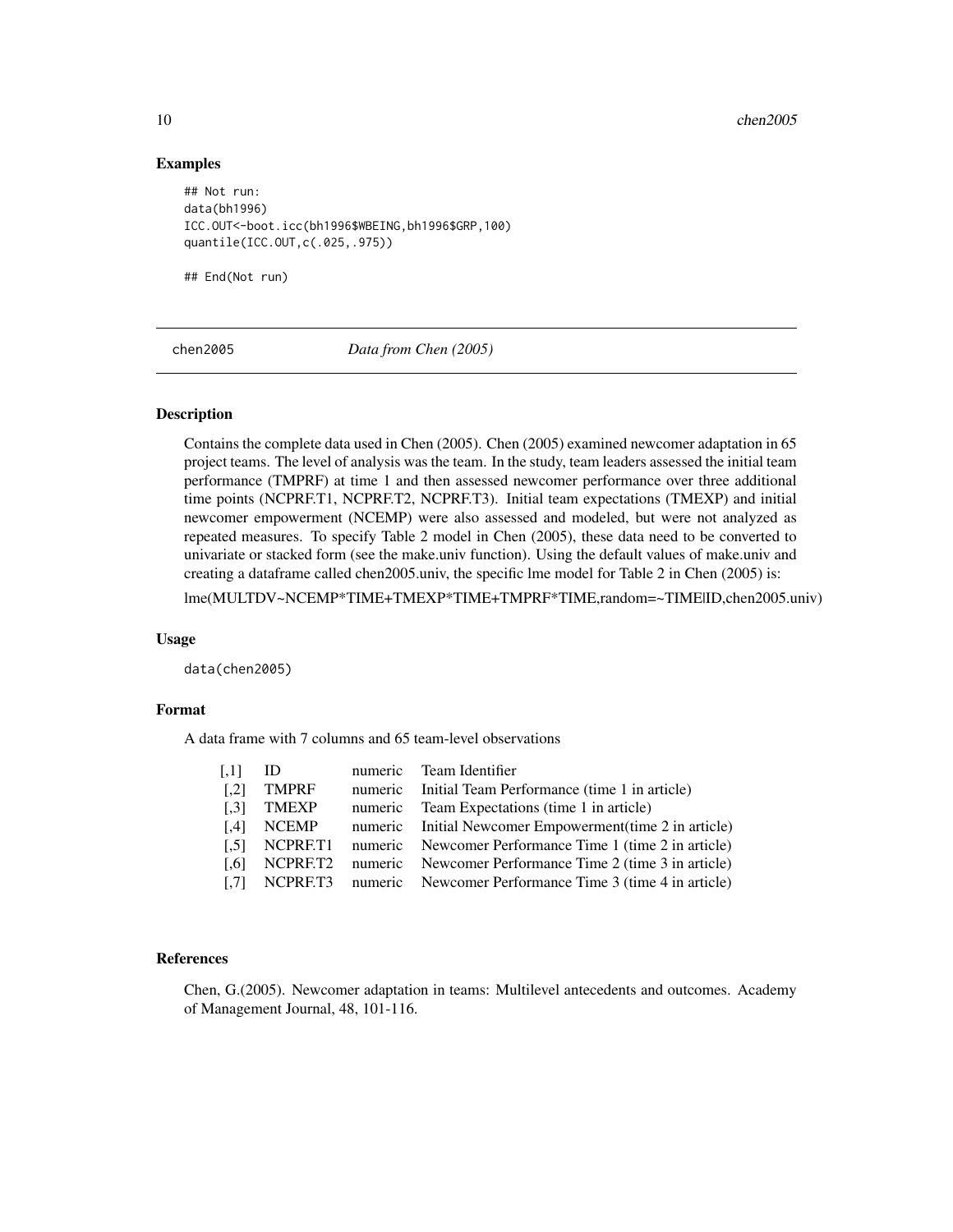<span id="page-10-0"></span>

Contains five cohesion measures provided by 11 individuals. The individuals providing the measures are members of four platoons further nested within two larger units. This data file is used for demonstative purposes in the document "Multilevel Modeling in R" that accompanies this package.

# Usage

data(cohesion)

# Format

A data frame with 7 columns and 11 observations

| $\left[ .1 \right]$ | <b>UNIT</b>       | numeric Higher-level Unit Identifier   |
|---------------------|-------------------|----------------------------------------|
| $\lceil .2 \rceil$  | <b>PLATOON</b>    | numeric Lower-level Platoon Identifier |
| $\left[ .3 \right]$ | COH <sub>01</sub> | numeric First Cohesion Variable        |
| $\left[ .4 \right]$ | COH <sub>02</sub> | numeric Second Cohesion Variable       |
| $\left[ .5 \right]$ | COH <sub>03</sub> | numeric Third Cohesion Variable        |
| $\lceil .6 \rceil$  | COH04             | numeric Fourth Cohesion Variable       |
| $\left[ .7 \right]$ | COH <sub>05</sub> | numeric Fifth Cohesion Variable        |
|                     |                   |                                        |

<span id="page-10-1"></span>cordif *Estimate whether two independent correlations differ*

# Description

Tests for statistical differences between two independent correlations using the formula provided on page 54 of Cohen & Cohen (1983). The function returns a z-score estimate.

#### Usage

cordif(rvalue1,rvalue2,n1,n2)

# Arguments

| rvalue1 | Correlation value from first sample.       |
|---------|--------------------------------------------|
| rvalue2 | Correlation value from second sample.      |
| n1      | The sample size of the first correlation.  |
| n2      | The sample size of the second correlation. |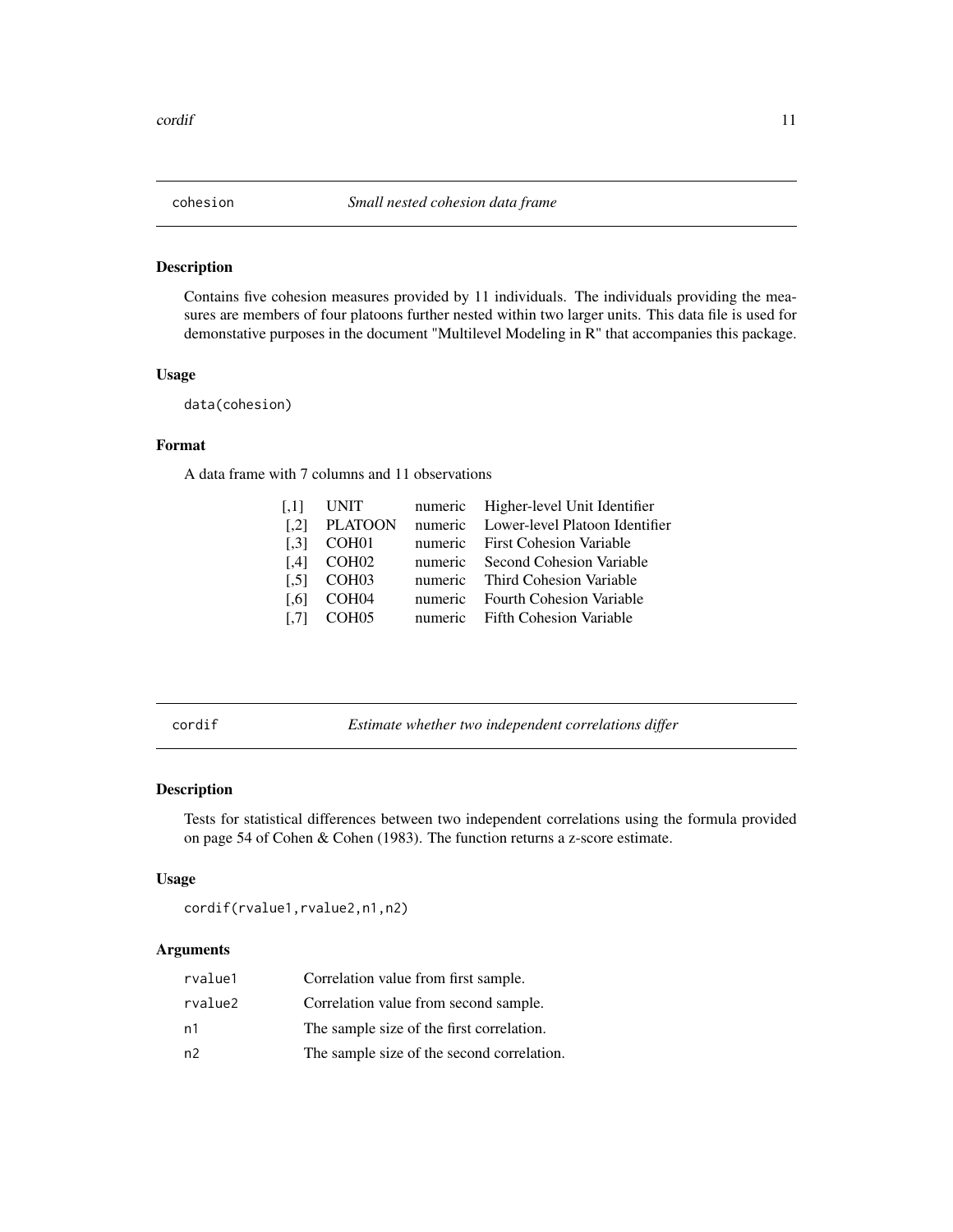<span id="page-11-0"></span>Produces a single value, the z-score for the differences between the correlations.

#### Author(s)

Paul Bliese <pdbliese@gmail.com>

# References

Cohen, J. & Cohen, P. (1983). Applied multiple regression/correlation analysis for the behavioral sciences (2nd Ed.). Hillsdale, NJ: Lawrence Erlbaum Associates.

#### See Also

[rtoz](#page-36-1) [cordif.dep](#page-11-1)

# Examples

cordif(rvalue1=.51,rvalue2=.71,n1=123,n2=305)

<span id="page-11-1"></span>cordif.dep *Estimate whether two dependent correlations differ*

# Description

Tests for statistical differences between two dependent correlations using the formula provided on page 56 of Cohen & Cohen (1983). The function returns a t-value, the DF, and the p-value.

#### Usage

```
cordif.dep(r.x1y,r.x2y,r.x1x2,n)
```
# Arguments

| r. x1v  | The correlation between x1 and y where y is typically the outcome variable.         |
|---------|-------------------------------------------------------------------------------------|
| r. x2v  | The correlation between x2 and y where y is typically the outcome variable.         |
| r. x1x2 | The correlation between $x1$ and $x2$ (the correlation between the two predictors). |
| n       | The sample size.                                                                    |

# Value

Returns three values. A t-value, DF and p-value.

# Author(s)

Paul Bliese <pdbliese@gmail.com>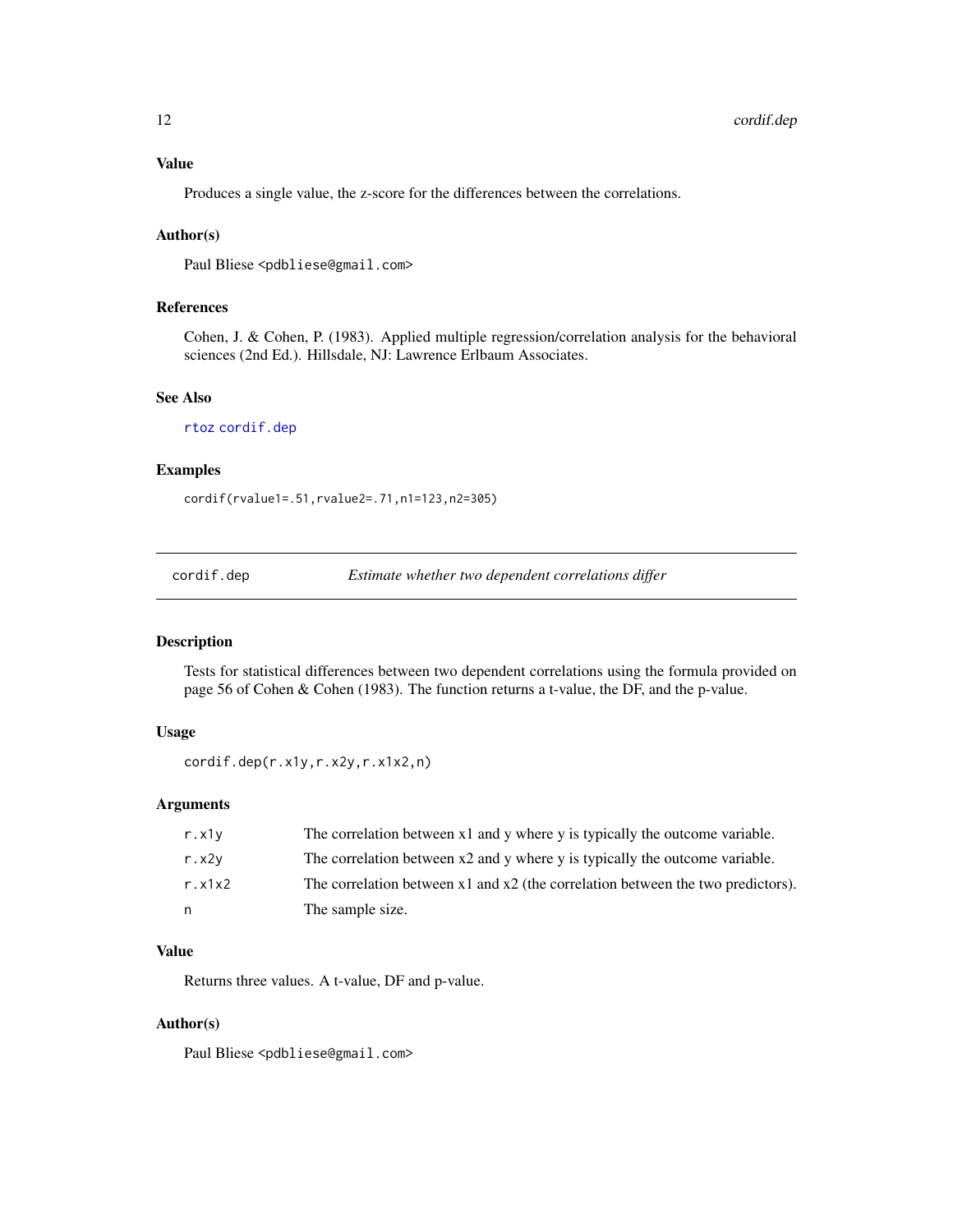#### <span id="page-12-0"></span>cronbach and the contract of the contract of the contract of the contract of the contract of the contract of the contract of the contract of the contract of the contract of the contract of the contract of the contract of t

# References

Cohen, J. & Cohen, P. (1983). Applied multiple regression/correlation analysis for the behavioral sciences (2nd Ed.). Hillsdale, nJ: Lawrence Erlbaum Associates.

#### See Also

# [cordif](#page-10-1)

#### Examples

cordif.dep(r.x1y=.30,r.x2y=.60,r.x1x2=.10,n=305)

<span id="page-12-1"></span>cronbach *Estimate Cronbach's Alpha*

#### Description

Calculates Cronbach's alpha estimate of reliability for a multi-item scale.

#### Usage

cronbach(items)

#### Arguments

| items | An matrix or data frame where each column represents an item in a multi-item |
|-------|------------------------------------------------------------------------------|
|       | scale.                                                                       |

#### Value

| Alpha | Estimate of Cronbach's Alpha.                                |
|-------|--------------------------------------------------------------|
| N     | The number of observations on which the Alpha was estimated. |

# Author(s)

Paul Bliese <pdbliese@gmail.com>

#### References

Cronbach L. J. (1951) Coefficient Alpha and the internal structure of tests. Psychometrika, 16,297- 334

# See Also

[cronbach](#page-12-1)

# Examples

data(bhr2000) cronbach(bhr2000[,2:11])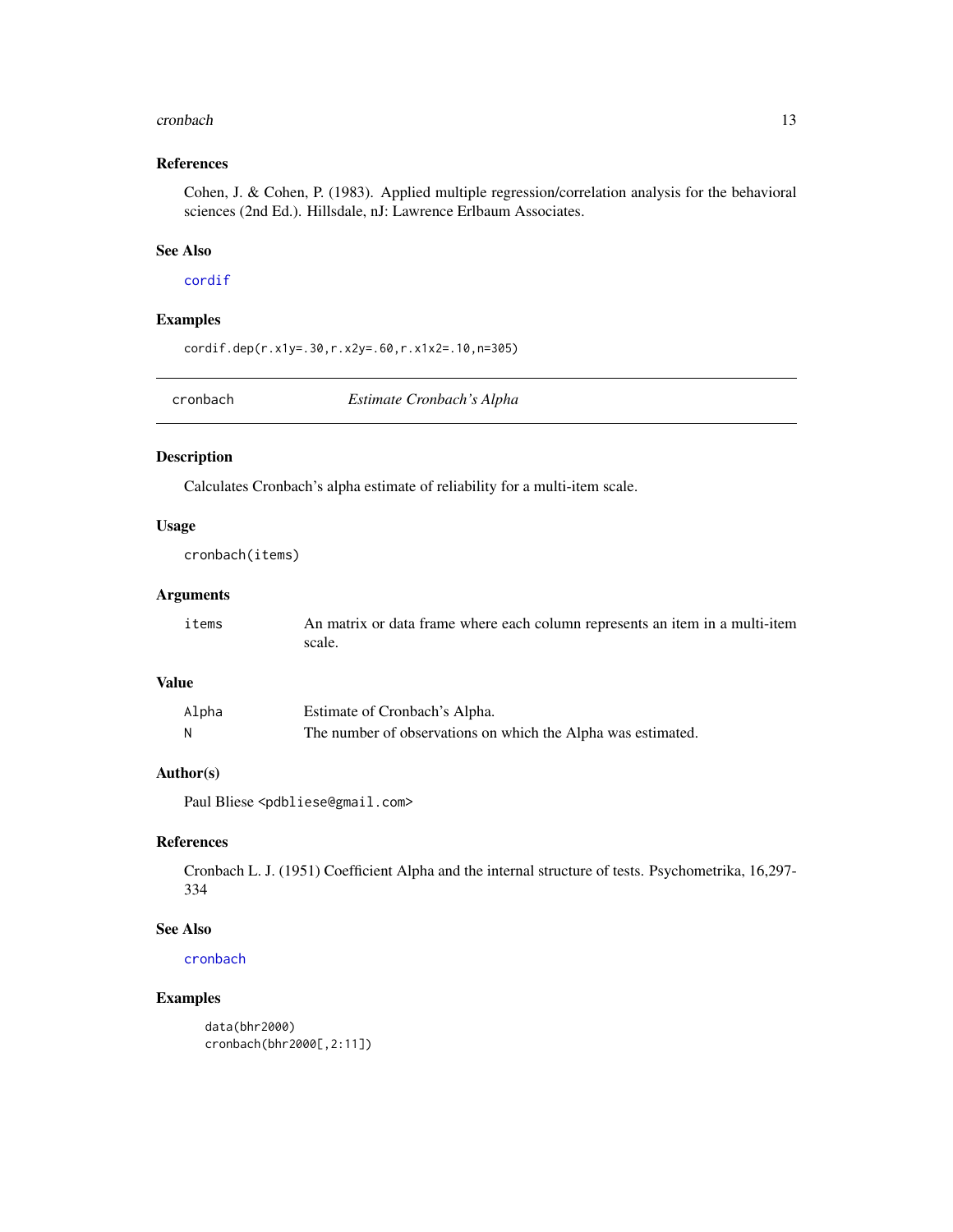<span id="page-13-0"></span>Creates time-varying covariates for estimating a discontinuous growth model (DGM). Creating time-varying covariates requires only simple recoding of a time vector when data are balanced and the discontinuity event occurs at the same time for each group. When data are not balanced and one or more events occurs at different times for each group, coding the time-varying covariates is complex. For instance, if the event of interest was employee turnover in a store in a given month, it is likely that stores would differ on how many months of data were available and on the specific months when turnover occurred. With these irregularly-timed events and different time windows for each store, it would be challenging to create time-varying covariates for the DGM specific to each store's circumstances.

#### Usage

dgm.code(grp,time,event,n.events=FALSE,first.obs=FALSE)

#### Arguments

| grp       | A vector representing the group ID in the panel data. Each group ID is repeated<br>n times as represented in the panel.                                                                                                                                                                                                                                                                                                     |  |  |
|-----------|-----------------------------------------------------------------------------------------------------------------------------------------------------------------------------------------------------------------------------------------------------------------------------------------------------------------------------------------------------------------------------------------------------------------------------|--|--|
| time      | A vector from 0:n-1 where n represents the number of observations within each<br>panel. Within each group, the time vector can vary in length.                                                                                                                                                                                                                                                                              |  |  |
| event     | A vector containing 1 for each time the event of interest for a group occurs and<br>a 0 in all other cases.                                                                                                                                                                                                                                                                                                                 |  |  |
| n.events  | Controls how many events for which to create time-varying covariates. In cases<br>where some groups encounter numerous events, this argument can be used to<br>limit the coding to a small number (e.g., 2 or 3). Default is to create as many<br>time related covariates as occur in the group with the most events (which is often<br>not useful).                                                                        |  |  |
| first.obs | Controls what to do if the first observation is an event. If TRUE, then the first<br>observation is changed to a zero and treated as a non-event. If FALSE, the<br>function provides a list of the groups where the event is the first observation. The<br>reason why the first observation is flagged is that it is not possible to estimate a<br>discontinuous growth model if the event occurs on the first observation. |  |  |

### Value

Produces a data.frame with the columns

[, c("grp","time","event","trans1","post1","time.a","tot.events","event.first")]

If numerous events are coded, the data.frame will contain more trans and post values (trans2, post2, etc.) corresponding to the maximum number of events experienced by a group unless n.events is set to limit the number of events. The data.frame must be merged back to the original data.frame for subsequent analyses. See examples.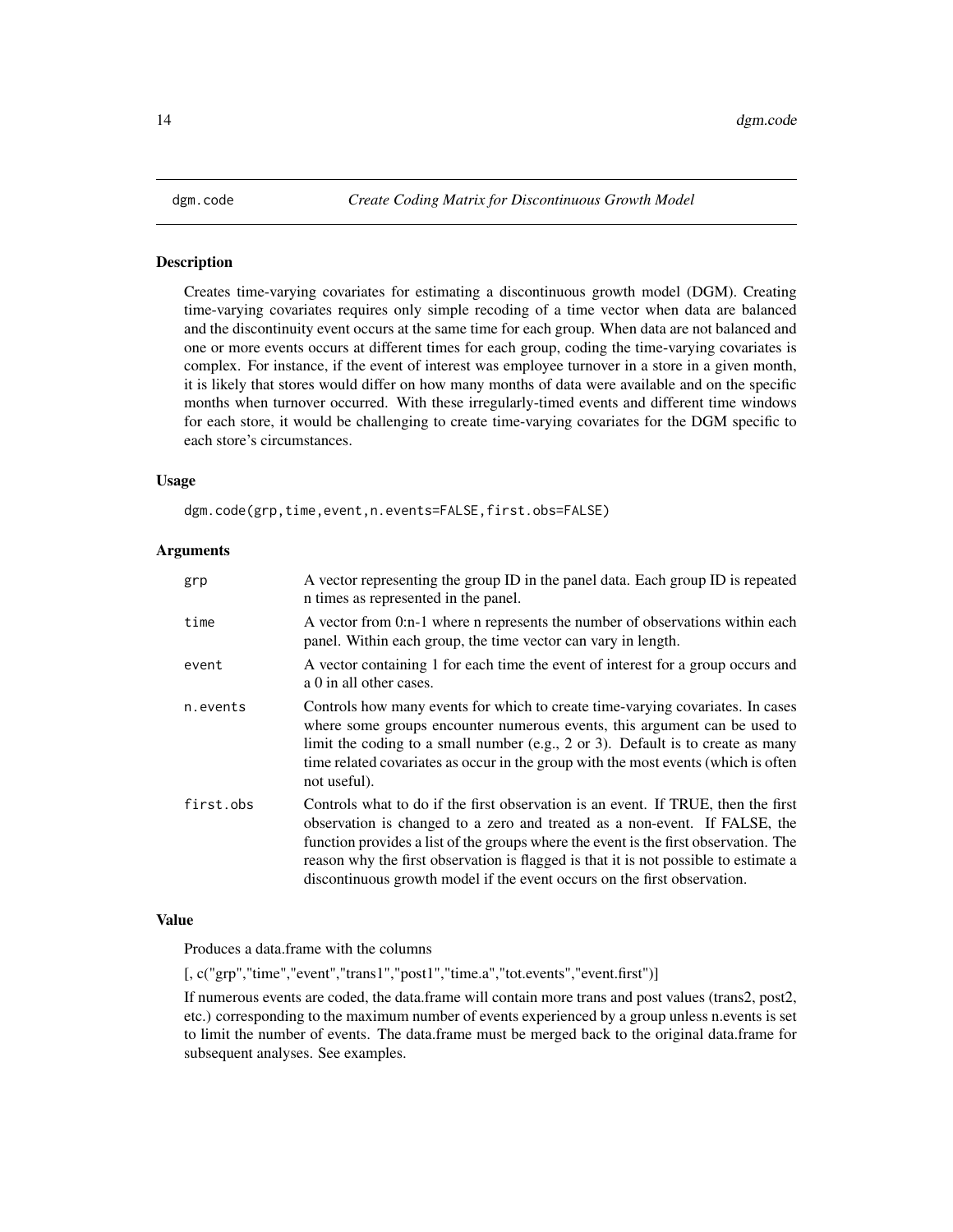#### dgm.code 15

#### Author(s)

Paul Bliese <pdbliese@gmail.com>

#### **References**

Bliese, P. D., & Lang, J. W. B. (2016). Understanding relative and absolute change in discontinuous growth models: Coding alternatives and implications for hypothesis testing. Organizational Research Methods, 19, 562-592.

Bliese, P. D., Kautz, J., & Lang, J. W. (2020). Discontinuous growth models: Illustrations, recommendations, and an R function for generating the design matrix. In Y. Griep  $\&$  S. D. Hansen (Eds.), Handbook on the Temporal Dynamics of Organizational Behavior (pp. 319-350). Northampton, MA: Edward Elgar Publishers, Inc.

#### Examples

```
##########
# Example 1: Coding trans, post and time.a in data where
# every event occurs at the same time for each person
##########
# Read data from library
data(tankdat)
# Add a marker (1 or 0) indicating an event
tankdat$taskchange<-0
tankdat$taskchange[tankdat$TIME==6]<-1
# Run function with defaults
OUT<-with(tankdat,dgm.code(ID,TIME,taskchange))
names(OUT)
names(tankdat)
# Merge original data and dgm codes and reorder
tankdat.dgm<-merge(tankdat,OUT,by.x=c("ID","TIME"),by.y=c("grp","time"))
tankdat.dgm<-tankdat.dgm[order(tankdat.dgm$ID,tankdat.dgm$TIME),]
# Examine data
tankdat.dgm[1:12,]
##########
# Example 2: Coding trans, post and time.a in data where every transition
# event occurs at the different times for each person
##########
# Read data from library
data(tankdat)
# Add a marker (1 or 0) indicating an event at random
set.seed(343227)
tankdat$taskchange<-rbinom(nrow(tankdat),1,prob=.1)
tankdat[1:24,] #ID 1 had one event at TIME 10. ID 2 had 3 events
```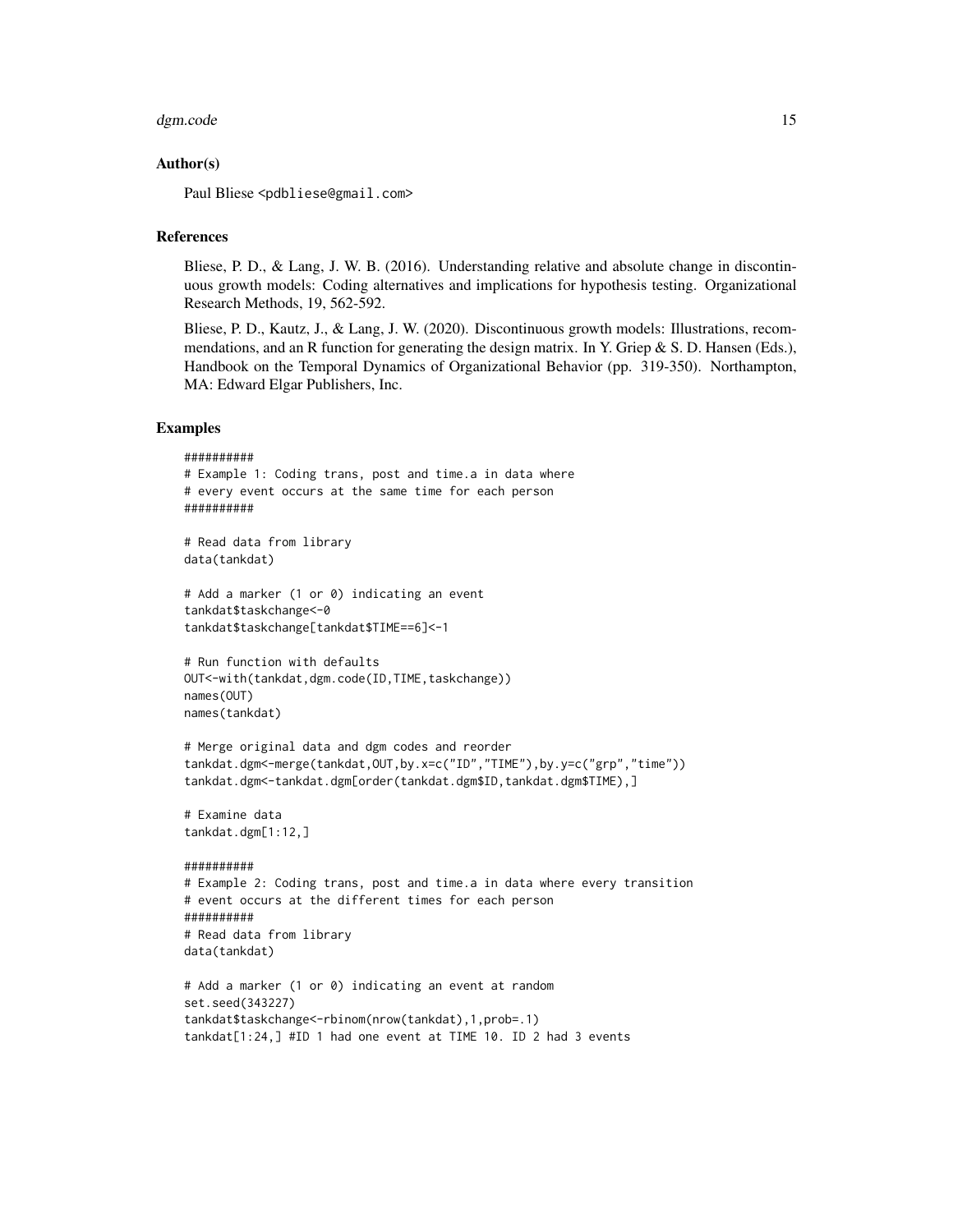```
16 gmeanrel
```

```
# Run function with defaults
## Not run:
OUT<-with(tankdat,dgm.code(ID,TIME,taskchange))
## End(Not run)
# returns an error showing the 24 groups that started with an event.
# Either drop these groups or change the first.obs option to TRUE
# which changes these first events to 0 (non-events)
OUT<-with(tankdat,dgm.code(ID,TIME,taskchange,first.obs=TRUE))
OUT[1:24,]
OUT[OUT$grp==9,]
#Notice the event.first value of 1 for group 9 indicating that the
#first value was present and recoded.
# In the default setting, one ID had 4 events. It may be preferable
# to restrict the number of events to 3 or more and code accordingly
OUT<-with(tankdat,dgm.code(ID,TIME,taskchange,n.events=3,first.obs=TRUE))
OUT[1:24,]
```
gmeanrel *Group Mean Reliability from an lme model (nlme package)*

# **Description**

Calculates the group-mean reliability from a linear mixed effects (lme) model. If group sizes are identical, the group-mean reliabilty estimate equals the ICC(2) estimate from an ANOVA model. When group sizes differ, however, a group-mean reliability estimate is calculated for each group based on the Spearman-Brown formula, the overall ICC, and group size for each group.

#### Usage

```
gmeanrel(object)
```
#### Arguments

```
object A Linear Mixed Effect (lme) object.
```
#### Value

| ICC     | <b>Intraclass Correlation Coefficient</b>                               |
|---------|-------------------------------------------------------------------------|
| Group   | A vector containing all the group names.                                |
| GrpSize | A vector containing all the group sizes.                                |
| MeanRel | A vector containing the group-mean reliability estimate for each group. |

# Author(s)

Paul Bliese <pdbliese@gmail.com>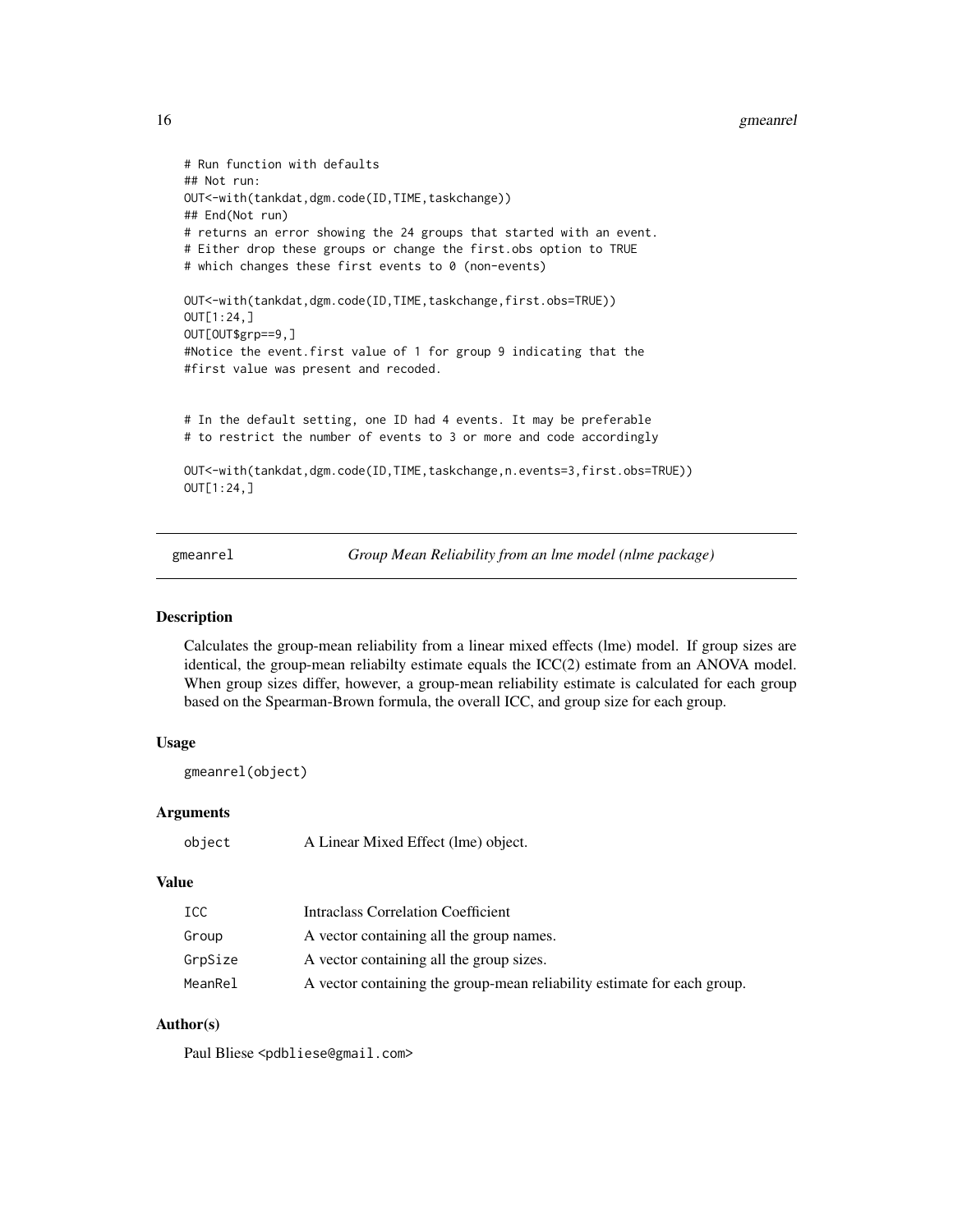# <span id="page-16-0"></span>graph.ran.mean 17

# References

Bliese, P. D. (2000). Within-group agreement, non-independence, and reliability: Implications for data aggregation and Analysis. In K. J. Klein & S. W. Kozlowski (Eds.), Multilevel Theory, Research, and Methods in Organizations (pp. 349-381). San Francisco, CA: Jossey-Bass, Inc.

Bartko, J.J. (1976). On various intraclass correlation reliability coefficients. Psychological Bulletin, 83, 762-765.

#### See Also

[ICC1](#page-17-1) [ICC2](#page-18-1) [lme](#page-0-0)

#### Examples

```
data(bh1996)
library(nlme)
tmod<-lme(WBEING~1,random=~1|GRP,data=bh1996)
gmeanrel(tmod)
```
<span id="page-16-1"></span>graph.ran.mean *Graph Random Group versus Actual Group distributions*

#### Description

Uses random group resampling (RGR) to create a distribution of pseudo group means. Pseudo group means are then contrasted with actual group means to provide a visualization of the grouplevel properties of the data. It is, in essense, a way of visualizing the ICC1 or an F-Value from an ANOVA model.

#### Usage

```
graph.ran.mean(x, grpid, nreps, limits, graph=TRUE, bootci=FALSE)
```
#### Arguments

| $\mathsf{x}$ | The vector representing the construct of interest.                                                                                                                                                                                                                                                                                                                                                                                                                                                                                                    |
|--------------|-------------------------------------------------------------------------------------------------------------------------------------------------------------------------------------------------------------------------------------------------------------------------------------------------------------------------------------------------------------------------------------------------------------------------------------------------------------------------------------------------------------------------------------------------------|
| grpid        | A vector identifying the groups associated with x.                                                                                                                                                                                                                                                                                                                                                                                                                                                                                                    |
| nreps        | A number representing the number of random groups to generate. Because<br>groups are created with the exact size characteristics of the actual groups, the<br>total number of pseudo groups created may be calculated as nreps * Number<br>Actual Groups. The value chosen for preps only affects the smoothness of the<br>pseudo group line – values greater than 25 should provide sufficiently smooth<br>lines. Values of 1000 should be used if the bootci option is TRUE although only<br>25 are used in the example to reduce computation time. |
| limits       | Controls the upper and lower limits of the y-axis on the plot. The default is to<br>set the limits at the 10th and 90th percentiles of the raw data. This option only<br>affects how the data is plotted.                                                                                                                                                                                                                                                                                                                                             |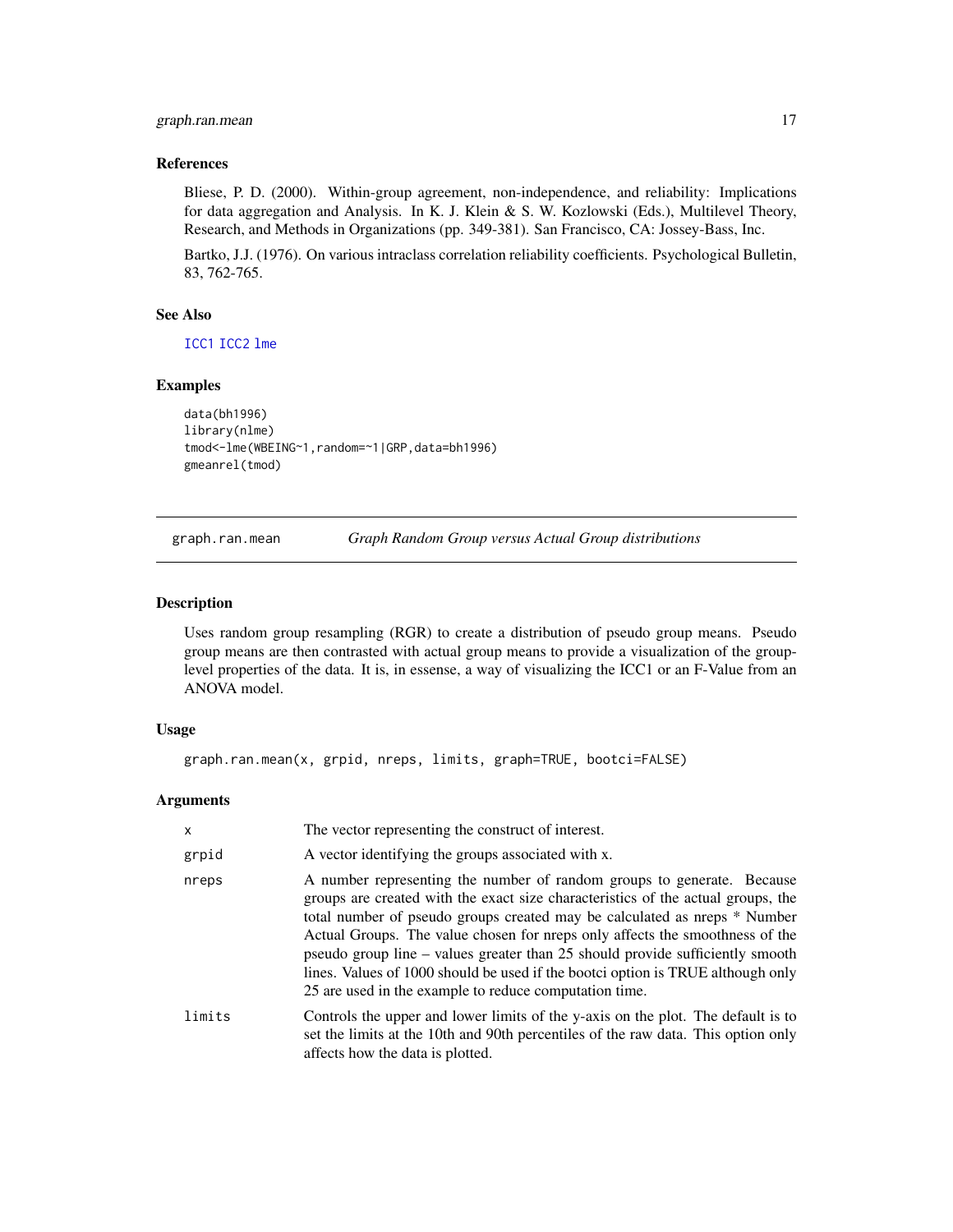<span id="page-17-0"></span>

| graph  | Controls whether or not a plot is returned. If graph=FALSE, the program returns<br>a data frame with two columns. The first column contains the sorted means from     |
|--------|-----------------------------------------------------------------------------------------------------------------------------------------------------------------------|
|        | the actual groups, and the second column contains the sorted means from the<br>pseudo groups. This can be useful for plotting results in other programs.              |
| bootci | Determines whether approximate 95 percent confidence interval estimates are<br>calculated and plotted. If bootci is TRUE, the nreps option should be 1000 or<br>more. |

# Value

Produces either a plot (graph=TRUE) or a data.frame (graph=FALSE)

# Author(s)

Paul Bliese <pdbliese@gmail.com>

# References

Bliese, P. D., & Halverson, R. R. (2002). Using random group resampling in multilevel research. Leadership Quarterly, 13, 53-68.

# See Also

[ICC1](#page-17-1) [mix.data](#page-23-1)

#### Examples

data(bh1996)

```
# with the bootci=TRUE option, nreps should be 1000 or more. The value
# of 25 is used in the example to reduce computation time
```

```
with(bh1996,graph.ran.mean(HRS,GRP,limits=c(8,16),nreps=25, bootci=TRUE))
```

```
GRAPH.DAT<-graph.ran.mean(bh1996$HRS,bh1996$GRP,limits=c(8,16),nreps=25,
           graph=FALSE)
```
<span id="page-17-1"></span>

| ۰.<br>۰.<br>M.<br>× |  |
|---------------------|--|

*Estimate Intraclass Correlation Coefficient 1 or ICC(1) from an aov model*

# Description

Calculates the Intraclass Correlation Coefficient 1 or ICC(1) from an ANOVA model. This value is equivalent to the ICC discussed in the random coefficient modeling literature, and represents the amount of individual-level variance that can be "explained" by group membership.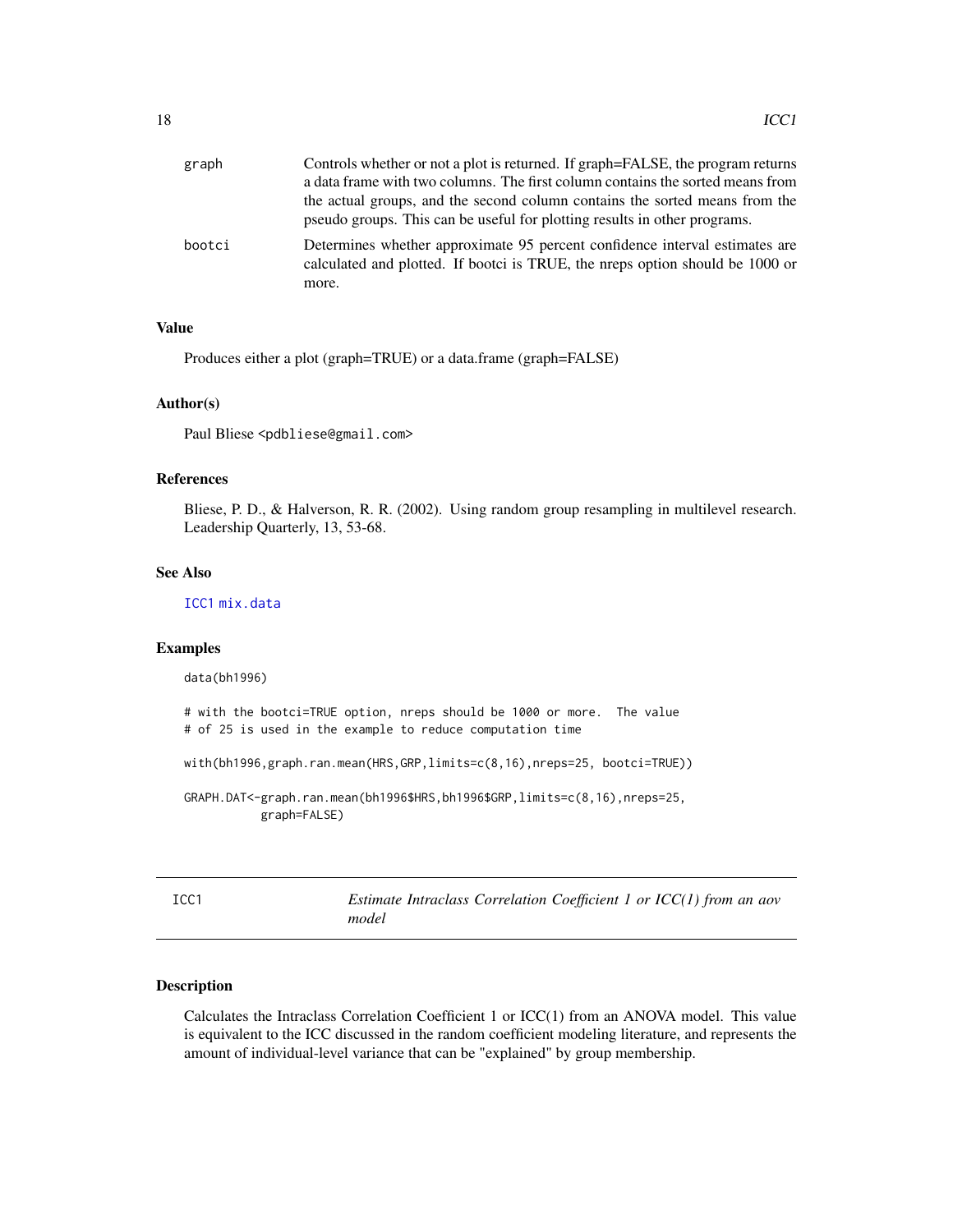#### <span id="page-18-0"></span> $\text{ICC2}$  and  $\text{ICC2}$  and  $\text{ICC2}$  and  $\text{ICC2}$  and  $\text{ICC2}$  and  $\text{ICC2}$  and  $\text{ICC2}$  and  $\text{ICC2}$  and  $\text{ICC2}$  and  $\text{ICC2}$  and  $\text{ICC2}$  and  $\text{ICC2}$  and  $\text{ICC2}$  and  $\text{ICC2}$  and  $\text{ICC2}$  and  $\text{ICC2}$  a

# Usage

ICC1(object)

# Arguments

object An ANOVA (aov) object from an one-way analysis of variance.

### Value

Provides an estimate of ICC(1) for the sample.

# Author(s)

Paul Bliese <pdbliese@gmail.com>

# References

Bliese, P. D. (2000). Within-group agreement, non-independence, and reliability: Implications for data aggregation and Analysis. In K. J. Klein & S. W. Kozlowski (Eds.), Multilevel Theory, Research, and Methods in Organizations (pp. 349-381). San Francisco, CA: Jossey-Bass, Inc.

Bartko, J.J. (1976). On various intraclass correlation reliability coefficients. Psychological Bulletin, 83, 762-765.

#### See Also

[ICC2](#page-18-1) [aov](#page-0-0) [sim.icc](#page-45-1) [sim.mlcor](#page-47-1)

# Examples

data(bh1996) hrs.mod<-aov(HRS~as.factor(GRP),data=bh1996) ICC1(hrs.mod)

<span id="page-18-1"></span>ICC2 *Intraclass Correlation Coefficient 2 or ICC(2) from an aov model*

# Description

Calculates the Intraclass Correlation Coefficient 2 or ICC(2) from an ANOVA model. This value represents the reliability of the group means.

# Usage

ICC2(object)

#### Arguments

object An ANOVA (aov) object from an one-way analysis of variance.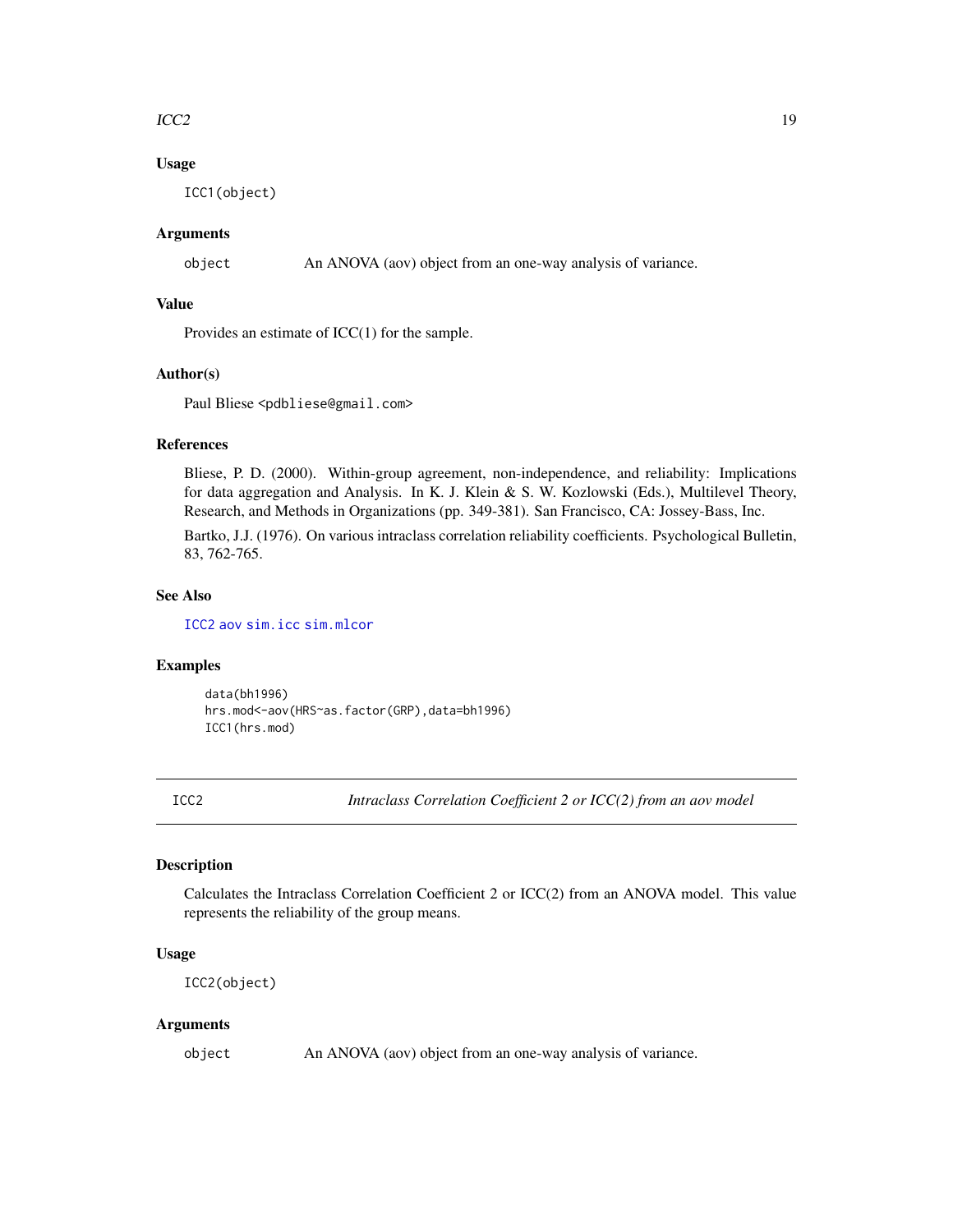#### Value

Provides an estimate of ICC(2) for the sample.

#### Author(s)

Paul Bliese <pdbliese@gmail.com>

### References

Bliese, P. D. (2000). Within-group agreement, non-independence, and reliability: Implications for data aggregation and Analysis. In K. J. Klein & S. W. Kozlowski (Eds.), Multilevel Theory, Research, and Methods in Organizations (pp. 349-381). San Francisco, CA: Jossey-Bass, Inc.

Bartko, J.J. (1976). On various intraclass correlation reliability coefficients. Psychological Bulletin, 83, 762-765.

# See Also

[ICC1](#page-17-1) [aov](#page-0-0) [sim.icc](#page-45-1) [sim.mlcor](#page-47-1)

#### Examples

```
data(bh1996)
hrs.mod<-aov(HRS~as.factor(GRP),data=bh1996)
ICC2(hrs.mod)
```
item.total *Item-total correlations*

# Description

Calculates item-total correlations in multi-item scales.

#### Usage

```
item.total(items)
```
#### Arguments

items A matrix or dataframe where each column represents an item in a multi-item scale.

# Value

| Variable   | Variable examined in the reliability analyses.                                            |
|------------|-------------------------------------------------------------------------------------------|
| Item.Total | The item correlation with the mean of the other items.                                    |
|            | Alpha. Without The Cronbach Alpha reliability estimate of the scale without the variable. |
| N          | The number of observations on which the analyses were calculated.                         |

<span id="page-19-0"></span>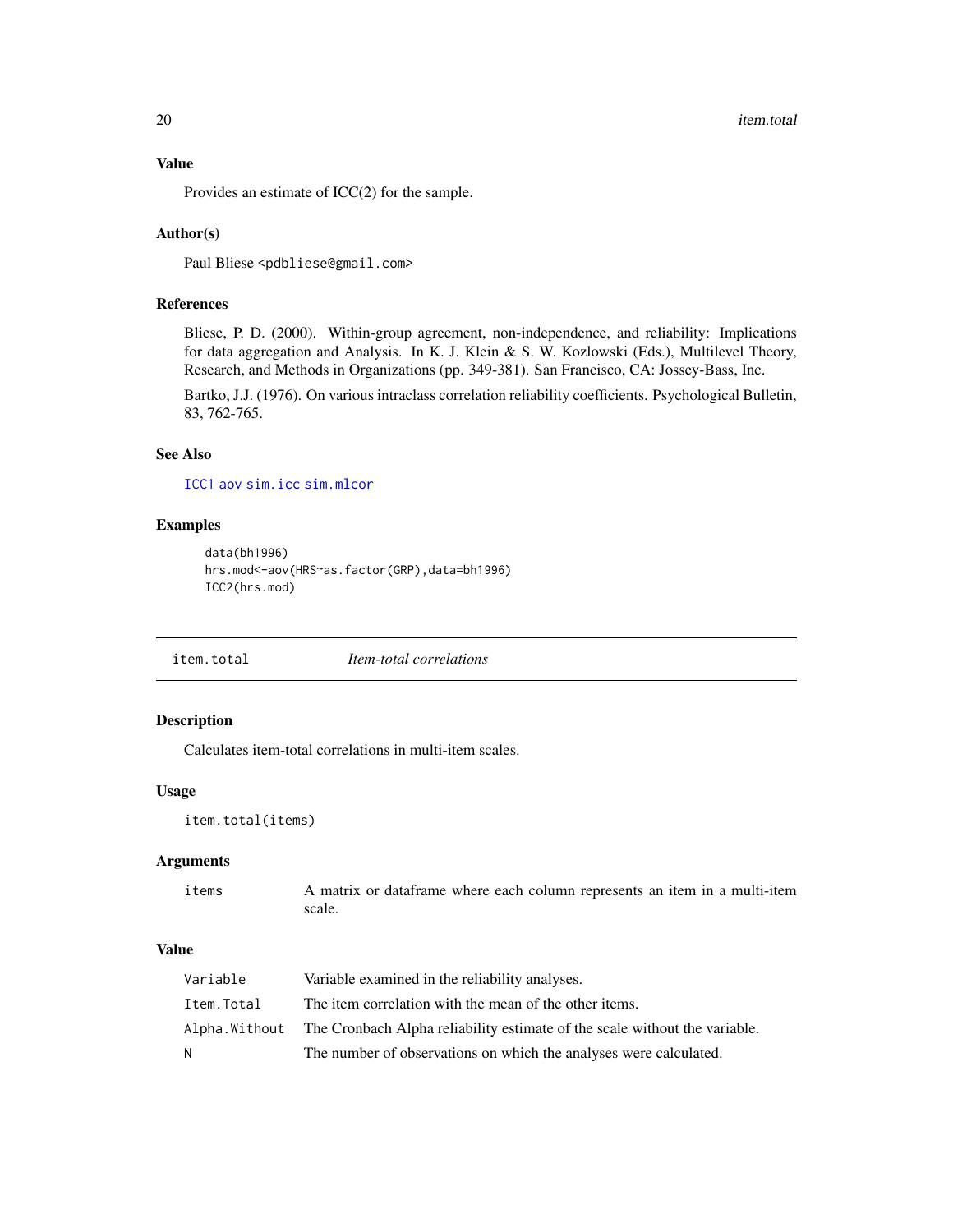#### <span id="page-20-0"></span>klein2000 21 zuwen die einde eine Staatsbestellt eine Staatsbestellt eine Staatsbestellt ein 2000 zu der Staatsbestellt eine Staatsbestellt eine Staatsbestellt eine Staatsbestellt eine Staatsbestellt ein der Staatsbestellt

### Author(s)

Paul Bliese <pdbliese@gmail.com>

#### References

Cronbach L. J. (1951) Coefficient Alpha and the internal structure of tests. Psychometrika, 16,297- 334

#### See Also

[cronbach](#page-12-1)

# Examples

data(bhr2000) item.total(bhr2000[,2:11])

klein2000 *Data from Klein, Bliese, Kozlowski et al., (2000)*

# Description

Contains the complete data used in Klein et al. (2000). The Klein et al. chapter uses this simulated data set to compare and contrast WABA, HLM, and Cross-Level Operator Analyses (CLOP). The simulated data set was created by Paul Bliese.

# Usage

data(klein2000)

# Format

A data frame with 9 columns and 750 observations from 50 groups

| $\left[ .1 \right]$  | <b>GRPID</b>   | numeric | Group Identifier         |
|----------------------|----------------|---------|--------------------------|
| $\left[ 1,2\right]$  | <b>JOBSAT</b>  | numeric | Job Satisfaction (DV)    |
| $\left[ .3 \right]$  | <b>COHES</b>   | numeric | Cohesion                 |
| [4]                  | <b>POSAFF</b>  | numeric | Positive Affect          |
| $\left[ 5 \right]$   | <b>PAY</b>     | numeric | Pay                      |
| $\left[ 0.6 \right]$ | <b>NEGLEAD</b> | numeric | Negative Leadership      |
| $\left[ 7 \right]$   | <b>WLOAD</b>   | numeric | Workload                 |
| [,8]                 | <b>TASKSIG</b> | numeric | <b>Task Significance</b> |
| [.9]                 | <b>PHYSEN</b>  | numeric | Physical Environment     |

#### References

Klein, K. J., Bliese, P.D., Kozlowski, S. W. J, Dansereau, F., Gavin, M. B., Griffin, M. A., Hofmann, D. A., James, L. R., Yammarino, F. J., & Bligh, M. C. (2000). Multilevel analytical techniques: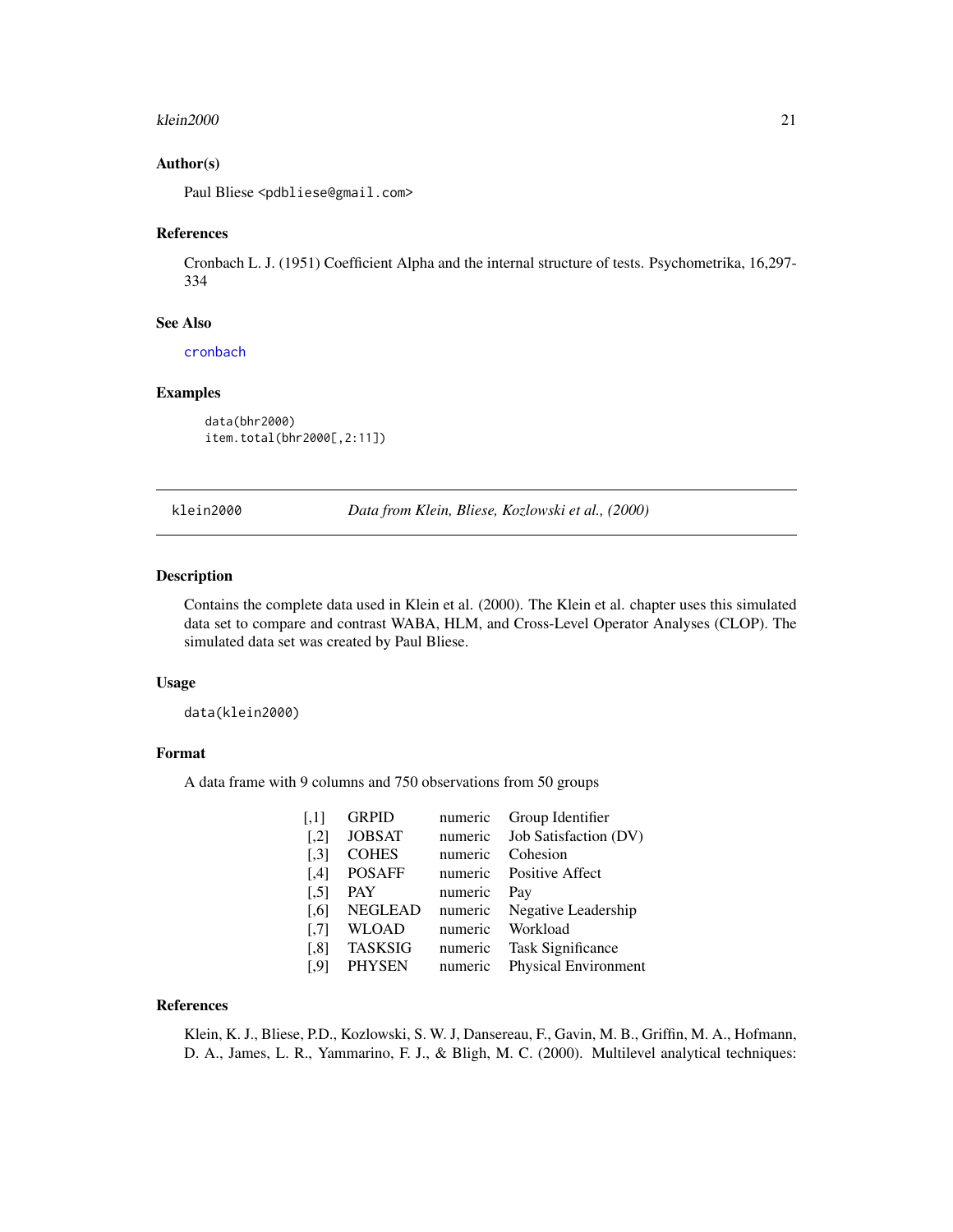<span id="page-21-0"></span>Commonalities, differences, and continuing questions. In K. J. Klein & S. W. Kozlowski (Eds.), Multilevel Theory, Research, and Methods in Organizations (pp. 512-553). San Francisco, CA: Jossey-Bass, Inc

lq2002 *Data used in special issue of Leadership Quarterly, Vol. 13, 2002*

# Description

Contains the complete data used in a special issue of Leadership Quarterly edited by Paul Bliese, Ronald Halverson and Chet Schriesheim in 2002 (Vol 13). Researchers from several universities analyzed this common dataset using various multilevel techniques. The three scales used in the analyses are Leadership Climate (LEAD), Task Significance (TSIG) and Hostility (HOSTILE). The data set contains each item making up these scales. These items were additionally used by Cohen, Doveh and Nahum-Shani (2009).

#### Usage

data(lq2002)

# Format

A data frame with 27 columns and 2,042 observations from 49 groups

| $\left\lceil,1\right\rceil$ | <b>COMPID</b>        | numeric | Army Company Identifying Variable               |
|-----------------------------|----------------------|---------|-------------------------------------------------|
| $[$                         | <b>SUB</b>           | numeric | <b>Subject Number</b>                           |
| $[$                         | LEAD01               | numeric | Officers Get Cooperation From Company (EXV01)   |
| $[$ ,4]                     | LEAD <sub>02</sub>   | numeric | NCOs Get Cooperation From Company (EXV02)       |
| $[$ 5]                      | LEAD03               | numeric | Impressed By Leadership (EXV04)                 |
| $[0.6]$                     | LEAD04               | numeric | Go For Help Within Chain of Command (EXV05)     |
| $[0.7]$                     | LEAD05               | numeric | Officers Would Lead Well In Combat (EXV07)      |
| $\left[ 0.8\right]$         | LEAD <sub>06</sub>   | numeric | NCOs Would Lead Well In Combat (EXV08)          |
| $[$ 9]                      | LEAD07               | numeric | Officers Interested In Welfare (EXV11)          |
| $[0.10]$                    | LEAD <sub>08</sub>   | numeric | NCOs Interested In Welfare (EXV13)              |
| $[0.11]$                    | LEAD09               | numeric | Officers Interested In What I Think (EXV14)     |
| $[,12]$                     | LEAD <sub>10</sub>   | numeric | NCOs Interested In What I Think (EXV15)         |
| [,13]                       | LEAD11               | numeric | Chain Of Command Works Well (EXV16)             |
| [,14]                       | TSIG01               | numeric | What I Am Doing Is Important (MIS05)            |
| $[,15]$                     | TSIG02               | numeric | Making Contribution To Mission (MIS06)          |
| [,16]                       | TSIG03               | numeric | What I Am Doing Accomplishes Mission (MIS07)    |
| [,17]                       | HOSTIL01             | numeric | Easily Annoyed Or Irritated (BSI09)             |
| [,18]                       | HOSTIL <sub>02</sub> | numeric | Temper Outburst That You Cannot Control (BSI18) |
| [,19]                       | HOSTIL03             | numeric | Urges To Harm Someone (BSI47)                   |
| $[0.20]$                    | HOSTIL04             | numeric | Urges To Break Things (BSI49)                   |
| [,21]                       | HOSTIL <sub>05</sub> | numeric | Getting Into Frequent Arguments (BSI54)         |
| $[0.22]$                    | <b>LEAD</b>          | numeric | Leadership Climate Scale Score                  |
| [,23]                       | <b>TSIG</b>          | numeric | Task Significance Scale Score                   |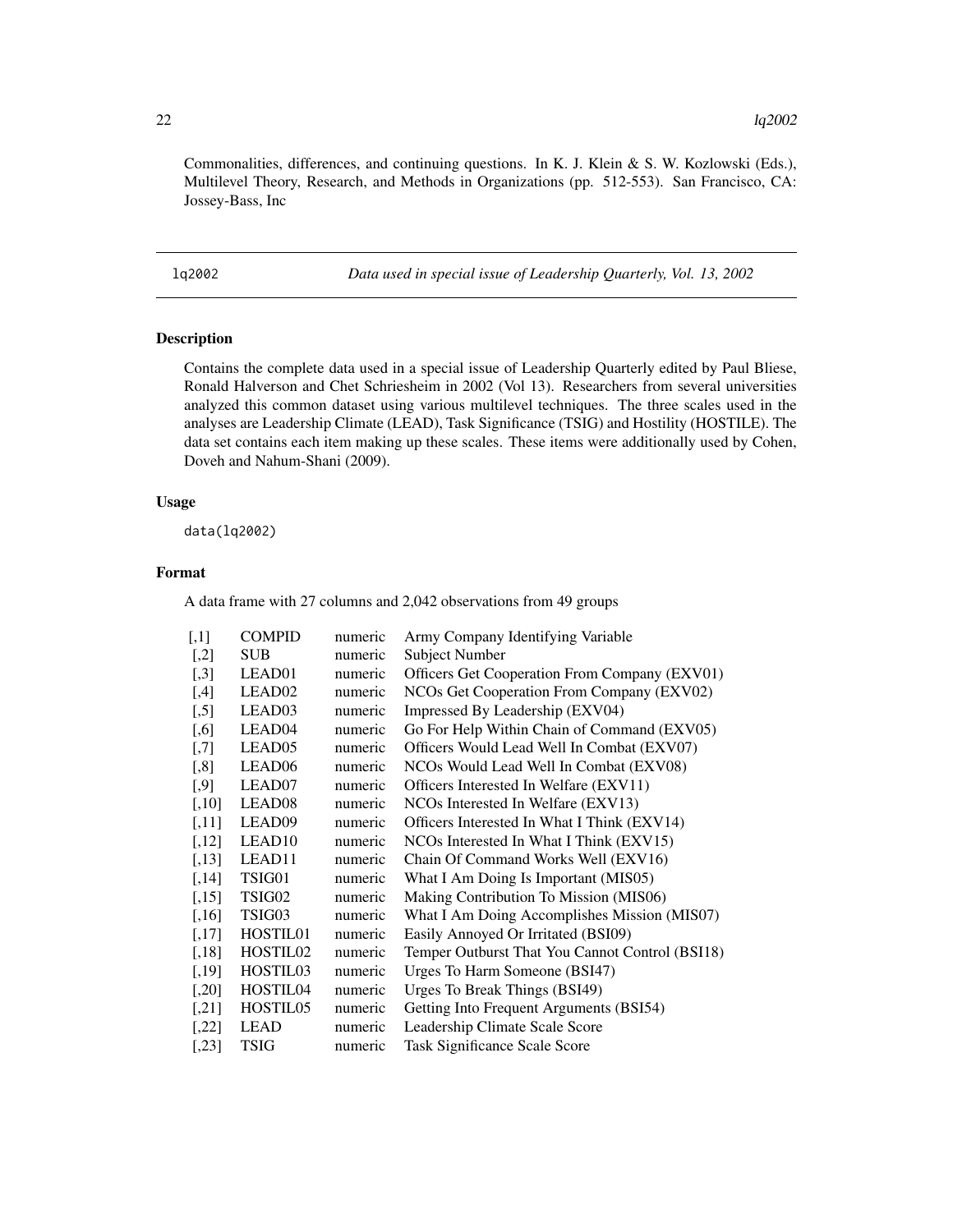#### <span id="page-22-0"></span>make.univ 23

| [.24] HOSTILE  | numeric Hostility Scale Score                                      |
|----------------|--------------------------------------------------------------------|
| $[0.25]$ GLEAD | numeric Leadership Climate Scale Score Aggregated By Company       |
| $1.261$ GTSIG  | numeric Task Significance Scale Score Aggregated By Company        |
|                | [,27] GHOSTILE numeric Hostility Scale Score Aggregated By Company |

# References

Bliese, P. D., & Halverson, R. R. (2002). Using random group resampling in multilevel research. Leadership Quarterly, 13, 53-68.

Bliese, P. D., Halverson, R. R., & Schriesheim, C. A. (2002). Benchmarking multilevel methods: Comparing HLM, WABA, SEM, and RGR. Leadership Quarterly, 13, 3-14.

Cohen, A., Doveh, E., & Nahum-Shani, I. (2009). Testing agreement for multi-item scales with the indices rwg(j) and adm(j). Organizational Research Methods, 12, 148-164.

<span id="page-22-1"></span>

make.univ *Convert data from multivariate to univariate form*

#### Description

Longitudinal data is often stored in multivariate or wide form. In multivariate form, each row contains data from one subject, and repeated measures variables are indexed by different names (e.g., OUTCOME.T1, OUTCOME.T2, OUTCOME.T3). In repeated measures designs and growth modeling, data needs to be converted to univariate or stacked form where each row represents one of the repeated measures indexed by a TIME variable nested within subject. In univariate form, each subject has as many rows of data as there are time points. R has several functions to convert data from wide to long formats and vice versa including reshape. The code used in make.univ borrows heavily from code provided in Chambers and Hastie (1991).

# Usage

make.univ(x,dvs,tname="TIME", outname="MULTDV")

# Arguments

| $\mathsf{x}$ | A dataframe in multivariate form.                                                                                                                                                  |
|--------------|------------------------------------------------------------------------------------------------------------------------------------------------------------------------------------|
| dvs          | A subset data frame of x containing the repeated measures columns. Note that<br>the repeated measures must be ordered from Time 1 to Time N for this function<br>to work properly. |
| tname        | An optional name for the new time variable. Defaults to TIME.                                                                                                                      |
| outname      | An optional name for the outcome variable name. Defaults to MULTDV.                                                                                                                |

# Value

Returns a dataframe in univariate (i.e., stacked) form with a TIME variable representing the repeated observations, and a variable named MULTDV representing the time-indexed variable. The TIME variable begins with 0.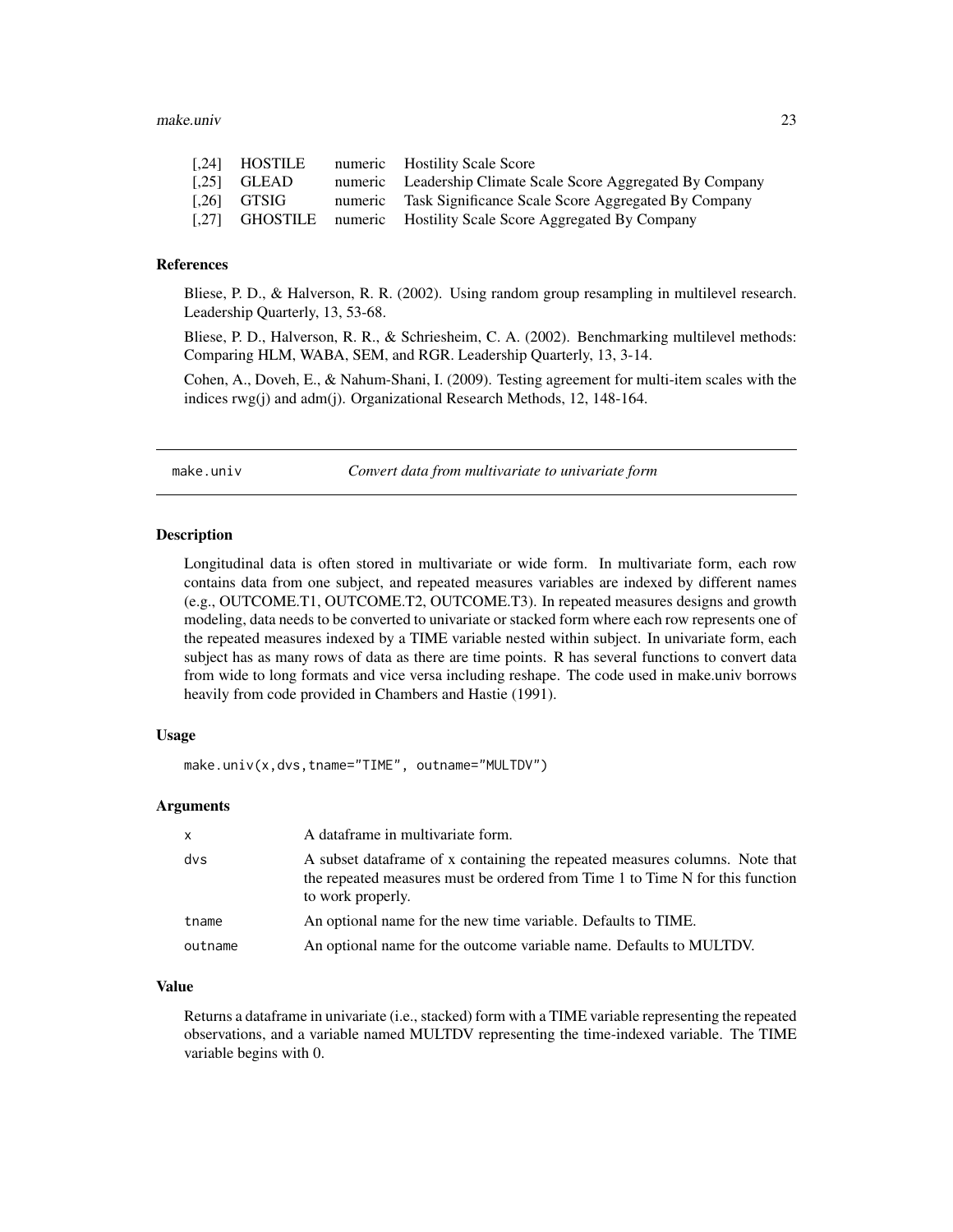#### <span id="page-23-0"></span>Author(s)

Paul Bliese <pdbliese@gmail.com>

#### References

Bliese, P. D., & Ployhart, R. E. (2002). Growth modeling using random coefficient models: Model building, testing and illustrations. Organizational Research Methods, 5, 362-387.

Chambers, J. M., & Hastie, T. J. (1991). Statistical models in S. CRC Press, Inc..

# See Also

[mult.make.univ](#page-25-1) [reshape](#page-0-0)

# Examples

```
data(univbct) #a dataframe in univariate form for job satisfaction
TEMP<-univbct[3*1:495,c(22,1:17)] #convert back to multivariate form
```
#Transform data to univariate form TEMP2<-make.univ(x=TEMP,dvs=TEMP[,c(10,13,16)])

```
#Same as above, but renaming repeated variable
TEMP3<-make.univ(x=TEMP,dvs=TEMP[,c(10,13,16)],outname="JOBSAT")
```
<span id="page-23-1"></span>

| mix.data | Randomly mix grouped data |  |
|----------|---------------------------|--|
|----------|---------------------------|--|

#### Description

Called by graph.ran.mean (and potentially other functions) to randomly mix data and create new pseudo group ID variables. Pseudo group IDs match real group IDs in terms of size.

#### Usage

```
mix.data(x,grpid)
```
# Arguments

| $\mathsf{x}$ | A matrix or vector containing data to be randomly sorted. |
|--------------|-----------------------------------------------------------|
| grpid        | A vector containing a group identifier.                   |

# Value

| newid | A pseudo group ID.                              |
|-------|-------------------------------------------------|
| grpid | The real group ID.                              |
| X     | The values in x arranged as belonging to newid. |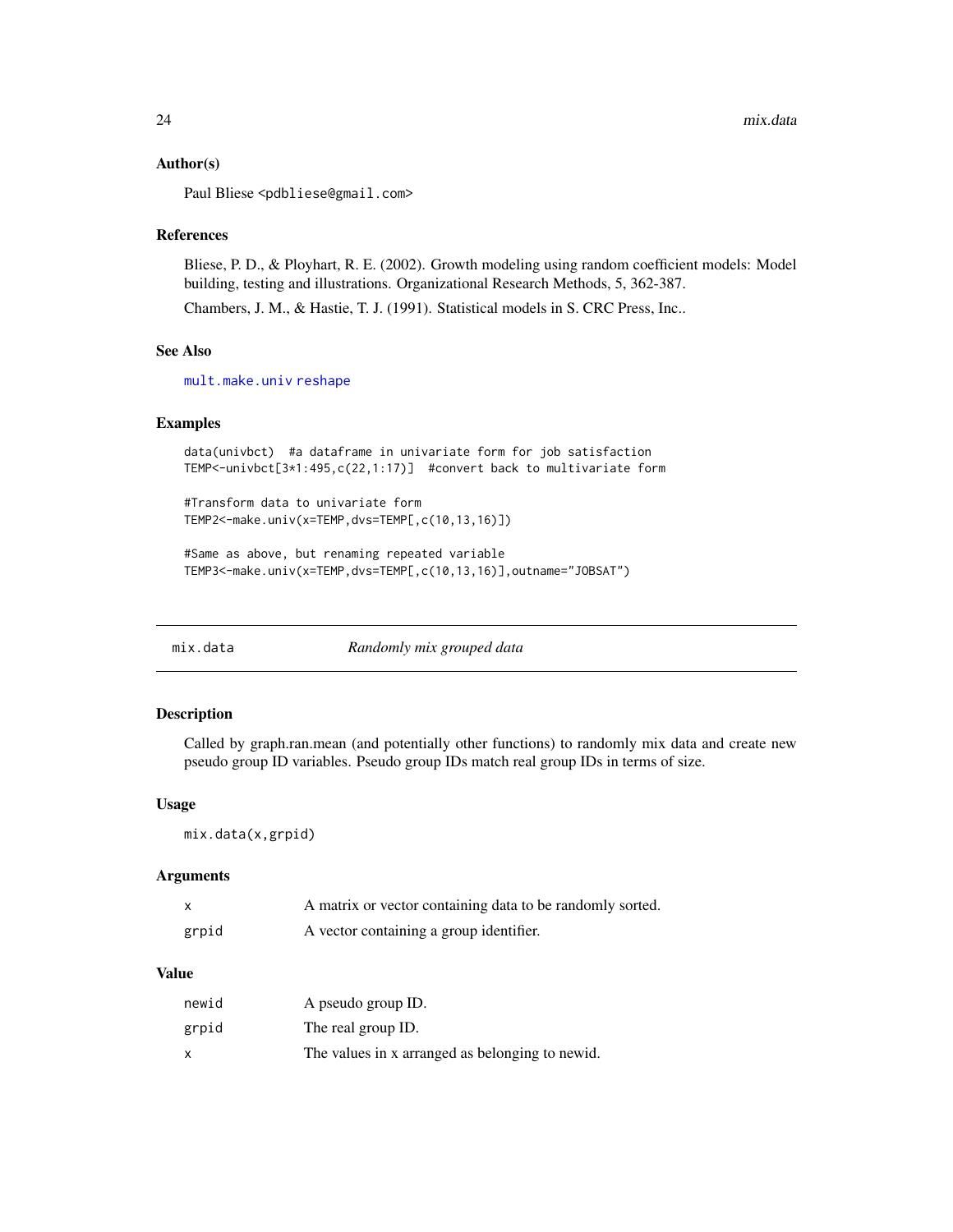#### <span id="page-24-0"></span>mult.icc 25

# Author(s)

Paul Bliese <pdbliese@gmail.com>

# References

Bliese, P. D., & Halverson, R. R. (2002). Using random group resampling in multilevel research. Leadership Quarterly, 13, 53-68.

# See Also

[graph.ran.mean](#page-16-1)

#### Examples

```
data(bh1996)
mix.data(x=bh1996[c(1:10,200:210,300:310),2:3],
         grpid=bh1996$GRP[c(1:10,200:210,300:310)])
```
mult.icc *Multiple ICCs from a dataset*

#### Description

Estimates ICC(1) and ICC(2) values for each column given a data frame and a group identifier. Uses a mixed-effects estimate of the ICC, so ICC values cannot be negative. In cases where ICC values are assumed to be zero or negative, the ANOVA-based formulas should be used (see the ICC1 and ICC2 functions). The mult.icc function only works with one level of nesting.

#### Usage

mult.icc(x, grpid)

# Arguments

|       | A data frame containing the variables of interest in each column.    |
|-------|----------------------------------------------------------------------|
| grpid | A vector identifying the groups from which the variables originated. |

# Value

| Variable         | The variable name.                                              |
|------------------|-----------------------------------------------------------------|
| TCC <sub>1</sub> | Intraclass correlation coefficient 1.                           |
| ICC2             | Group mean reliability or intraclass correlation coefficient 2. |

# Author(s)

Paul Bliese <pdbliese@gmail.com>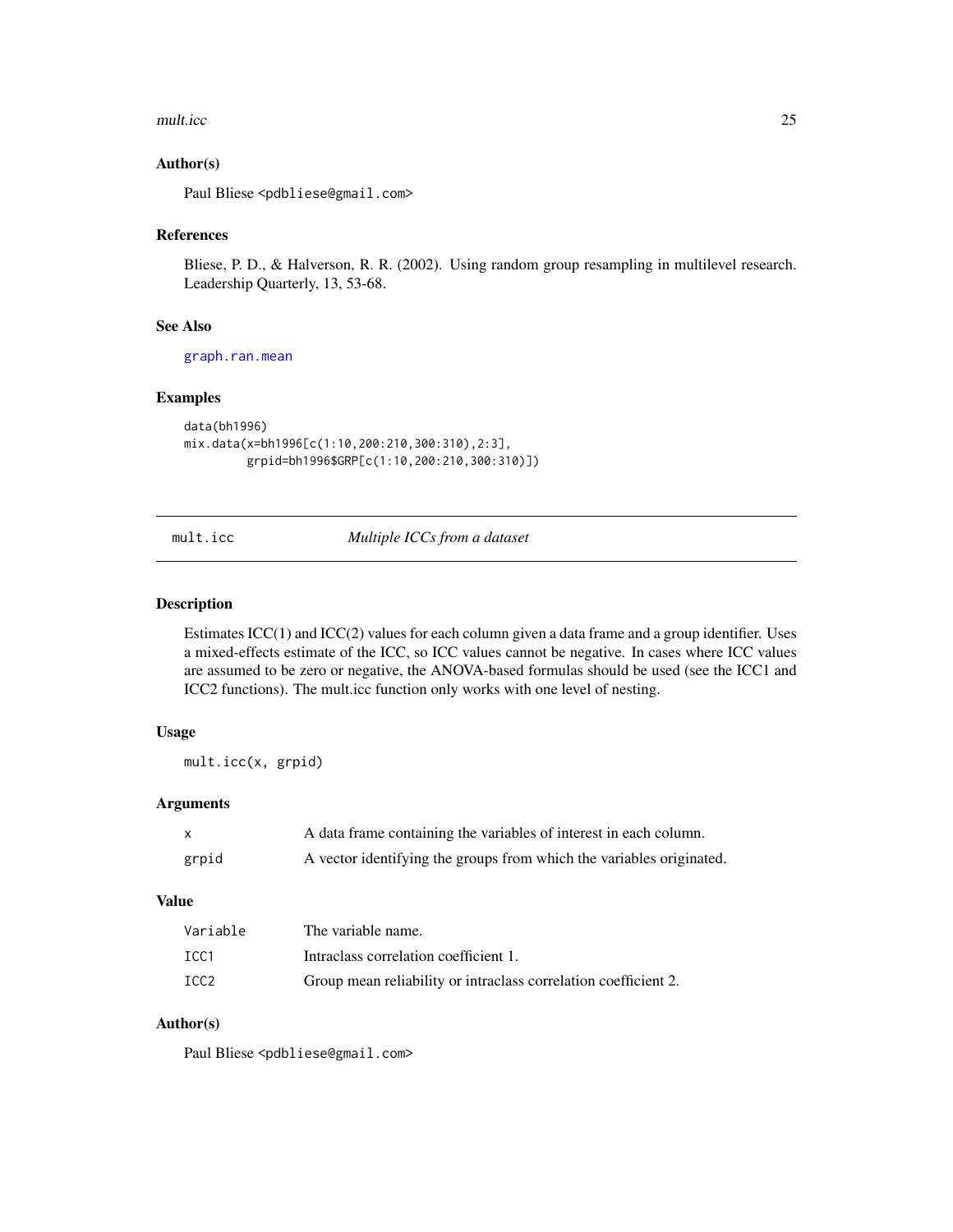#### References

Bartko, J.J. (1976). On various intraclass correlation reliability coefficients. Psychological Bulletin, 83, 762-765.

Bliese, P. D. (2000). Within-group agreement, non-independence, and reliability: Implications for data aggregation and Analysis. In K. J. Klein & S. W. Kozlowski (Eds.), Multilevel Theory, Research, and Methods in Organizations (pp. 349-381). San Francisco, CA: Jossey-Bass, Inc.

Bliese, P. D., Maltarich, M. A., Hendricks, J. L., Hofmann, D. A., & Adler, A. B. (2019). Improving the measurement of group-level constructs by optimizing between-group differentiation. Journal of Applied Psychology, 104, 293-302.

#### See Also

[ICC2](#page-18-1) [ICC1](#page-17-1) [sim.icc](#page-45-1)

#### Examples

```
library(nlme)
data(bh1996)
mult.icc(bh1996[,c("HRS","LEAD","COHES")],grpid=bh1996$GRP)
```
<span id="page-25-1"></span>mult.make.univ *Convert two or more variables from multivariate to univariate form*

#### Description

Longitudinal data is often stored in multivariate or wide form. In multivariate form, each row contains data from one subject, and repeated measures variables are indexed by different names (e.g., OUTCOME.T1, OUTCOME.T2, OUTCOME.T3). In the case of repeated measures designs and growth modeling, it is necessary to convert the data to univariate or stacked form where each row represents one of the repeated measures indexed by a TIME variable and nested within subject. In univariate form, each subject has as many rows of data as there are time points. The make.univ function in the multilevel library will convert a single item to univariate form while the mult.make.univ function converts two or more variables to univariate form. The mult.make.univ function was developed by Patrick Downes at the University of Iowa, and was included in the multilevel library in January of 2013. R also has built-in function such as reshape to perform the same data manipulation.

#### Usage

mult.make.univ(x,dvlist,tname="TIME", outname="MULTDV")

#### Arguments

|        | A dataframe in multivariate form.                                                |
|--------|----------------------------------------------------------------------------------|
| dvlist | A list containing the repeated measures. Note that each element of the list must |
|        | be ordered from Time 1 to Time N for this function to work properly.             |

<span id="page-25-0"></span>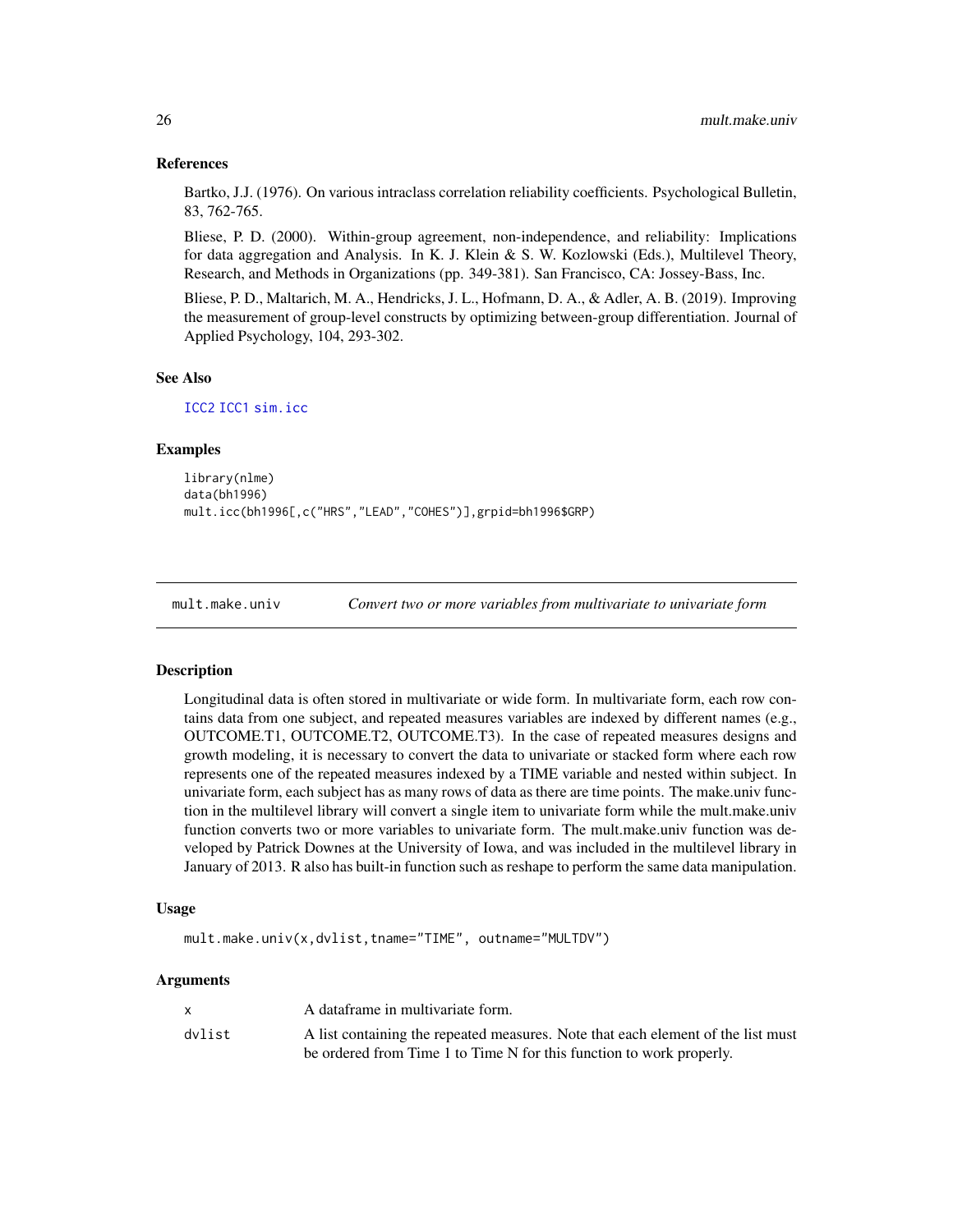#### <span id="page-26-0"></span>paneldat 27

#### Value

Returns a dataframe in univariate (i.e., stacked) form with a TIME variable representing the repeated observations, and new variables representing the time-indexed variables (MULTDV1, MULTDV2, etc.). The TIME variable begins with 0.

#### Author(s)

Patrick Downes <pat-downes@uiowa.edu> Paul Bliese <pdbliese@gmail.com>

#### References

Bliese, P. D., & Ployhart, R. E. (2002). Growth modeling using random coefficient models: Model building, testing and illustrations. Organizational Research Methods, 5, 362-387.

#### See Also

[make.univ](#page-22-1) [reshape](#page-0-0)

#### Examples

data(univbct) #a dataframe in univariate form for job sat TEMP<-univbct[3\*1:495,c(22,1:17)] #convert back to multivariate form names(TEMP) #use the column names to find the column numbers

#Create a list of DV's - each DV should have the same number of obs dvlist <- list(c(10,13,16),c(11,14,17)) names(dvlist) <- c("JOBSAT","COMMIT") #names for univariate output

#Transform the data into univariate form with multiple level-1 variables mldata <- mult.make.univ(x=TEMP,dvlist=dvlist)

paneldat *Firm-Level Panel Data from Donald J. (DJ) Schepker*

#### **Description**

Contains a random sample of firm-level data from 196 firms for the years 2007 to 2011 based on data from COMPUSTAT and MSCI. The data are balanced in that each firm provided five years of data. The data contains a time variable and time varying covariates for the discontinuous growth model along with within-firm predictors related to the composition of boards of directors. The discontinuity was indexed to 2009 as the first year following the great recession. In addition to illustrating variants of growth models, the panel data is useful for contrasting econometric fixedeffect models and mixed-effect models (Bliese et al., 2020).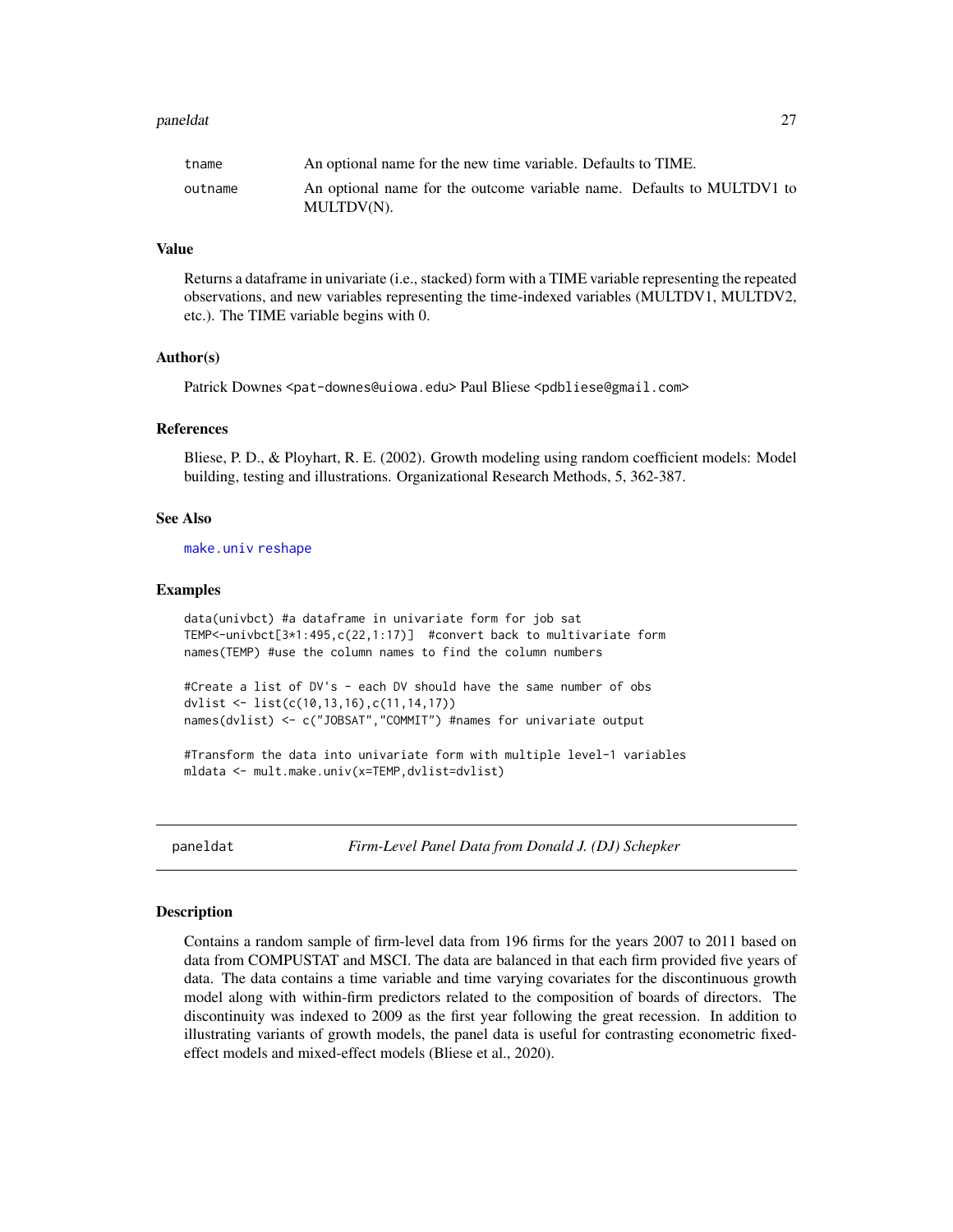# Usage

data(paneldat)

#### Format

A data frame with 14 columns and 960 observations

| $\left[1,1\right]$ | companyid      | numeric | Firm ID                                                      |
|--------------------|----------------|---------|--------------------------------------------------------------|
| $[$                | companyname    | numeric | Firm Name                                                    |
| $[0.3]$            | year           | numeric | Calendar Year                                                |
| $[0.4]$            | time           | numeric | Calendar Year minus 2007                                     |
| $[$                | trans          | numeric | Dummy Coded Variable Indexed to Transition                   |
| $[0.6]$            | post           | numeric | Time Varying Covariate for Post Transition Slope             |
| $[$ 8]             | roani          | numeric | <b>Return on Assets</b>                                      |
| $\left[ .9\right]$ | boardindprop   | numeric | Yearly Proportion of Independent Members of the Firm's Board |
| $[,10]$            | dirageavg      | numeric | Yearly Average Age of the Firm's Directors                   |
| [,11]              | femaledirsprop | numeric | <b>Yearly Female Board Members Proportion</b>                |
| $[,12]$            | debtassets     | numeric | Yearly Debt to Assets Ratio                                  |
| [,13]              | lnemp          | numeric | Yearly Natural Log of Number of Employees                    |
| [,14]              | ceotenure      | numeric | Yearly CEO Tenure                                            |
|                    |                |         |                                                              |

# References

Bliese, P. D., Schepker, D. J., Essman, S. M., & Ployhart, R. E. (2020). Bridging methodological divides between macro- and microresearch: Endogeneity and methods for panel data. Journal of Management, 46, 70-99.

quantile.agree.sim *S3 method for class 'agree.sim'*

# Description

Provides a concise quantile summary of objects created using the functions rwg.sim and rwg.j.sim. The simulation functions for rwg and rwg.j return a limited number of estimated values. Consequently, the normal quantile methods are biased. The quantile methods incorporated in this function produce unbiased estimates.

# Usage

```
## S3 method for class 'agree.sim'
quantile(x,confint,...)
```
<span id="page-27-0"></span>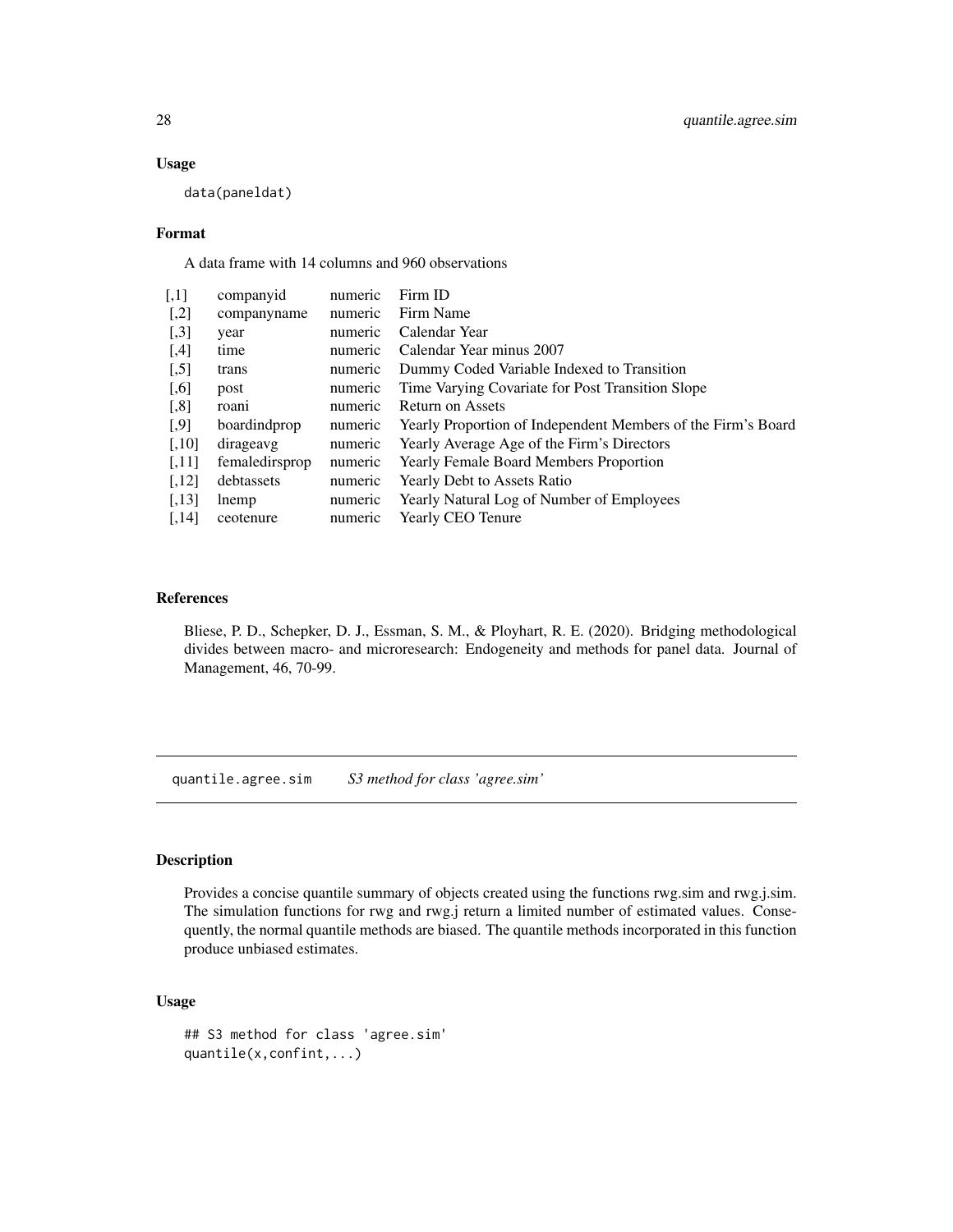# <span id="page-28-0"></span>Arguments

| X        | An object of class 'agree.sim'.                                                                                                                                    |
|----------|--------------------------------------------------------------------------------------------------------------------------------------------------------------------|
| confint  | The confidence intervals to return. The values of 0.95 and 0.99 return the ap-<br>proximate 95th and 99th percentile confidence intervals ( $p=.05$ and $p=.01$ ). |
| $\cdots$ | Optional arguments. None used.                                                                                                                                     |

# Value

A dataframe with two columns. The first column contains the quantile value and the second contains the estimate based on the object.

#### Author(s)

Paul Bliese <pdbliese@gmail.com>

# See Also

[rwg.sim](#page-42-1) [rwg.j.sim](#page-40-1)

### Examples

```
#An example from Dunlap et al. (2003). The estimate from Dunlap et al.
#Table 2 is 0.53
RWG.OUT<-rwg.sim(gsize=10,nresp=5,nrep=1000)
quantile(RWG.OUT, c(.95,.99))
```
quantile.disagree.sim *S3 method for class 'disagree.sim'*

# Description

Provides a concise quantile summary of objects created using the function ad.m.sim. The simulation functions for the average deviation of the mean (or median) return a limited number of estimated values. Consequently, the normal quantile methods are biased. The quantile methods incorporated in this function produce unbiased estimates.

# Usage

```
## S3 method for class 'disagree.sim'
quantile(x,confint,...)
```
# Arguments

| X       | An object of class 'disagree.sim'.                                                                                                                                                                                               |
|---------|----------------------------------------------------------------------------------------------------------------------------------------------------------------------------------------------------------------------------------|
| confint | The confidence intervals to return. The values of 0.05 and 0.01 return the ap-<br>proximate 5 percent and 1 percent confidence intervals. Values equal to or<br>smaller than these values are significant ( $p=.05$ , $p=.01$ ). |
| $\cdot$ | Optional arguments. None used.                                                                                                                                                                                                   |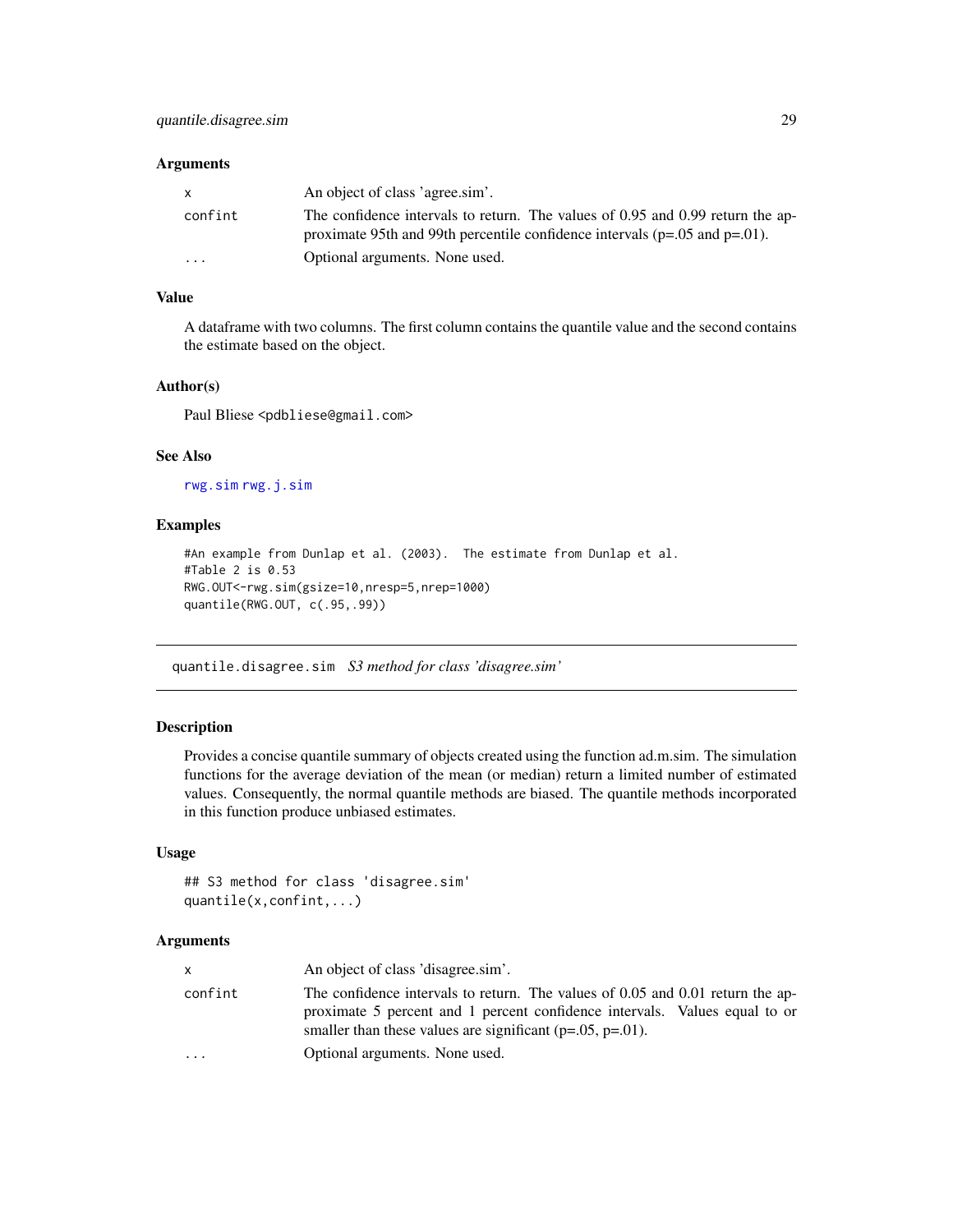#### <span id="page-29-0"></span>Value

A dataframe with two columns. The first column contains the quantile value and the second contains the estimate based on the object.

#### Author(s)

Paul Bliese <pdbliese@gmail.com>

#### See Also

[ad.m.sim](#page-3-1)

# Examples

```
#Example from Dunlap et al. (2003), Table 3. The listed significance
#value (p=.05) for a group of size 5 with a 7-item response format is
#0.64 or less.
SIMOUT<-ad.m.sim(gsize=5, nitems=1, nresp=7, itemcors=NULL,
       type="mean", nrep=1000)
quantile(SIMOUT, c(.05,.01))
```
quantile.rgr.waba *S3 method for class 'rgr.waba'*

# Description

Provides a concise quantile summary of objects created using the function rgr.waba.

# Usage

```
## S3 method for class 'rgr.waba'
quantile(x,confint,...)
```
#### Arguments

|                         | An object of class 'rgr.waba'.                                                                                                                           |
|-------------------------|----------------------------------------------------------------------------------------------------------------------------------------------------------|
| confint                 | The confidence intervals to return. The values of 0.025 and 0.975 return the<br>approximate two-tailed 95th percentile confidence intervals $(p=0.05)$ . |
| $\cdot$ $\cdot$ $\cdot$ | Optional arguments. None used.                                                                                                                           |

# Value

A dataframe containing the confidence intervals for each parameter in the rgr.waba model.

#### Author(s)

Paul Bliese <pdbliese@gmail.com>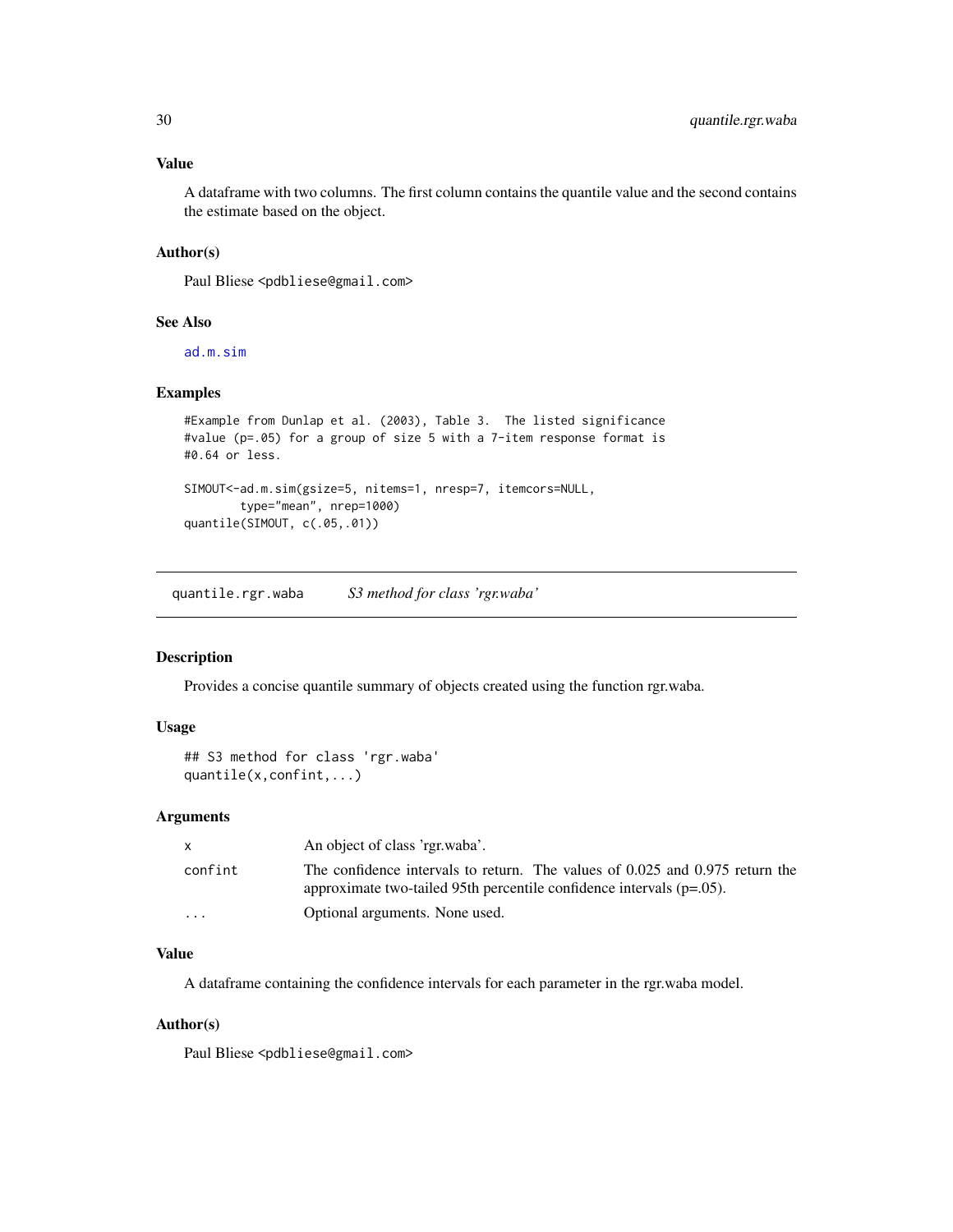#### <span id="page-30-0"></span>ran.group 31

# See Also

[rgr.waba](#page-33-1)

#### Examples

data(bh1996)

```
#estimate the model based on actual group membership
waba(bh1996$HRS,bh1996$WBEING,bh1996$GRP)
```

```
#create 100 pseudo group runs and summarize
RWABA<-rgr.waba(bh1996$HRS,bh1996$WBEING,bh1996$GRP,100)
quantile(RWABA,confint=c(.025,.975))
```
ran.group *Randomly mix grouped data and return function results*

# Description

Called by rgr.agree (and potentially other functions). The ran.group function randomly mixes data and applies a function to the pseudo groups. Pseudo group IDs match real group IDs in terms of size.

#### Usage

```
ran.group(x,grpid,fun,...)
```
# Arguments

|           | A matrix or vector containing data to be randomly sorted.              |
|-----------|------------------------------------------------------------------------|
| grpid     | A vector containing a group identifier.                                |
| fun       | A function to be applied to the observations within each random group. |
| $\ddotsc$ | Additional arguments to fun.                                           |

# Value

A vector containing the results of applying the function to each random group.

# Author(s)

Paul Bliese <pdbliese@gmail.com>

#### References

Bliese, P. D., & Halverson, R. R. (2002). Using random group resampling in multilevel research. Leadership Quarterly, 13, 53-68.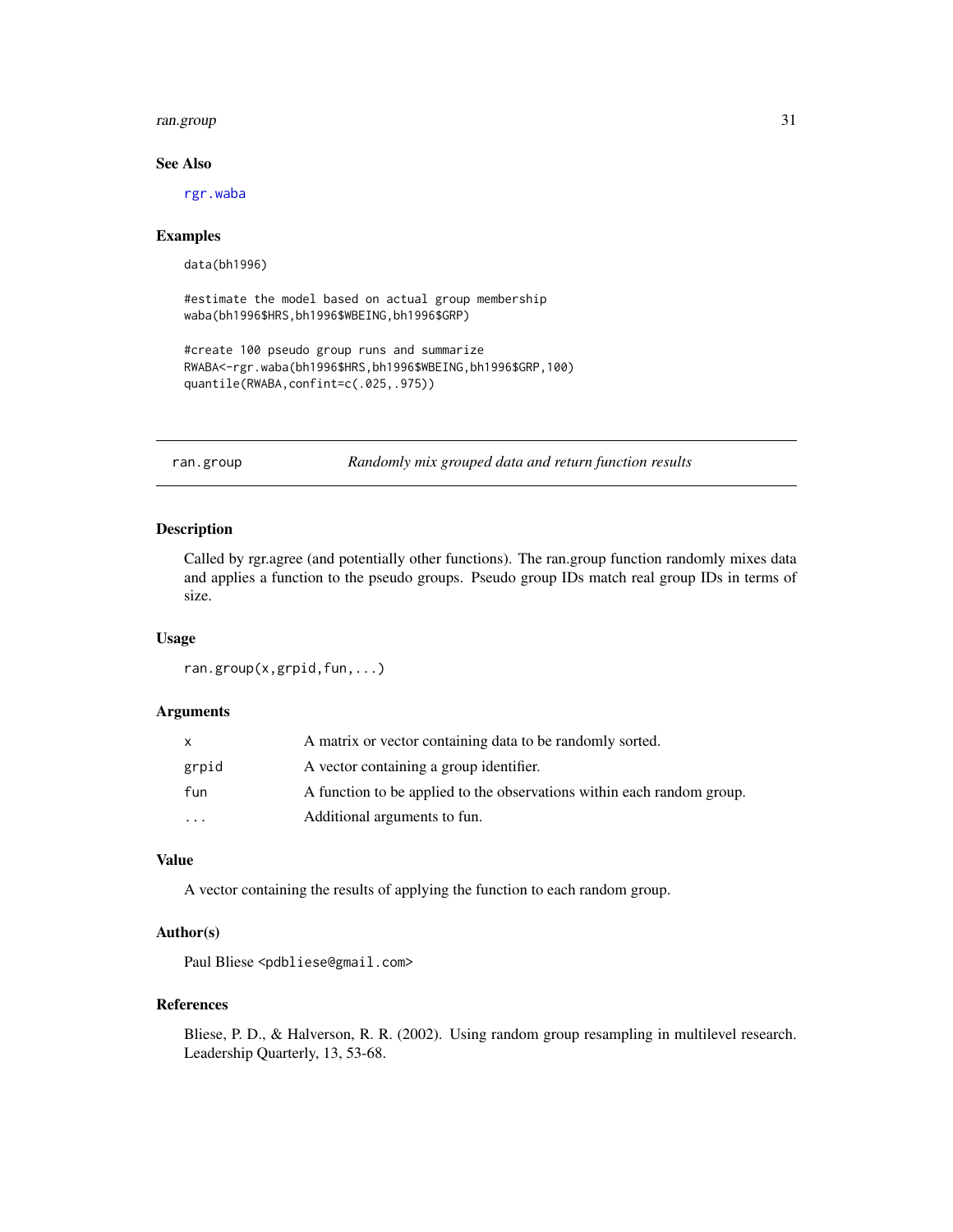# See Also

[rgr.agree](#page-31-1)

# Examples

data(bh1996) ran.group(bh1996\$HRS,bh1996\$GRP,mean)

<span id="page-31-1"></span>rgr.agree *Random Group Resampling for Within-group Agreement*

# Description

Uses random group resampling (RGR) to estimate within group agreement. RGR agreement compares within group variances from actual groups to within group variances from pseudo groups. Evidence of significant agreement is inferred when variances from the actual groups are significantly smaller than variances from pseudo groups. RGR agreement methods are rarely reported, but provide another way to consider group level properties in data.

# Usage

rgr.agree(x, grpid, nrangrps)

#### Arguments

| X        | A vector upon which to estimate agreement.                                                                                                                                                                                                                                                                                                                                                                                   |
|----------|------------------------------------------------------------------------------------------------------------------------------------------------------------------------------------------------------------------------------------------------------------------------------------------------------------------------------------------------------------------------------------------------------------------------------|
| grpid    | A vector identifying the groups from which x originated (actual group member-<br>ship).                                                                                                                                                                                                                                                                                                                                      |
| nrangrps | A number representing the number of random groups to generate. Note that the<br>number of random groups created must be directly divisible by the number of<br>actual groups to ensure that group sizes of pseudo groups and actual groups are<br>identical. The rgr.agree routine will generate the number of pseudo groups that<br>most closely approximates nrangrps given the group size characteristics of the<br>data. |

#### Value

An object of class 'rgr.agree' with the following components:

| NRanGrp  | The number of random groups created.                                       |
|----------|----------------------------------------------------------------------------|
| AvRGRVar | The average within-group variance of the random groups.                    |
| SDRGRVar | Standard deviation of random group variances used in the z-score estimate. |
| zvalue   | Z-score difference between the actual group and random group variances.    |
| RGRVARS  | The random group variances.                                                |

<span id="page-31-0"></span>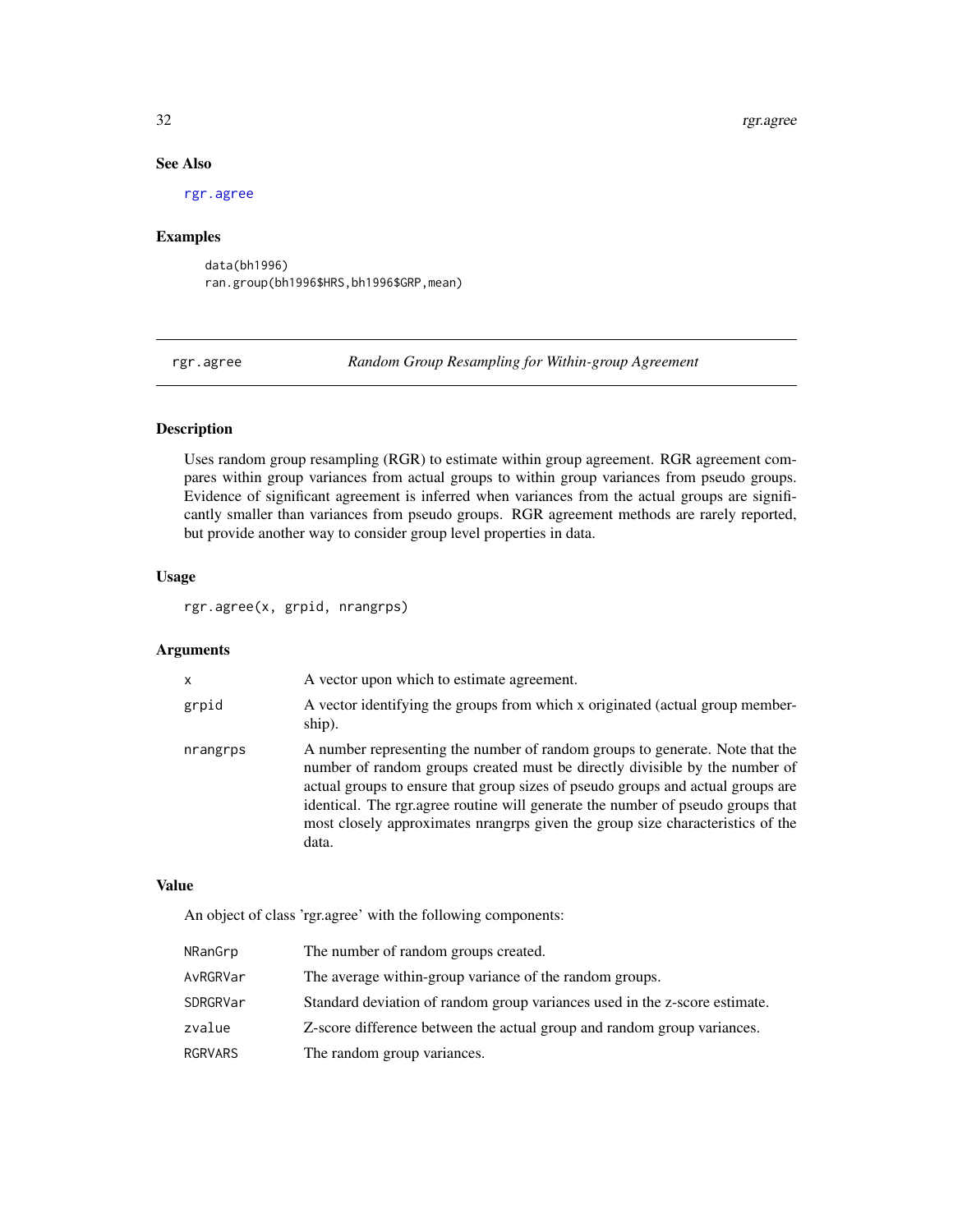#### <span id="page-32-0"></span>rgr.ols 33

# Author(s)

Paul Bliese <pdbliese@gmail.com>

#### References

Bliese, P. D., & Halverson, R. R. (2002). Using random group resampling in multilevel research. Leadership Quarterly, 13, 53-68.

Bliese, P.D., Halverson, R. R., & Rothberg, J. (2000). Using random group resampling (RGR) to estimate within-group agreement with examples using the statistical language R. Walter Reed Army Institute of Research.

Ludtke, O. & Robitzsch, A. (2009). Assessing within-group agreement: A critical examination of a random-group resampling approach. Organizational Research Methods, 12, 461-487.

#### See Also

[rwg](#page-37-1) [rwg.j](#page-38-1)

# Examples

```
data(bh1996)
RGROUT<-rgr.agree(bh1996$HRS,bh1996$GRP,1000)
summary(RGROUT)
```
rgr.ols *Random Group Resampling OLS Regression*

#### Description

Uses Random Group Resampling (RGR) within an Ordinary Least Square (OLS) framework to contrast actual group results with pseudo group results. This specific function performs an RGR on an OLS hierarchical OLS model with two predictors as in Bliese & Halverson (2002). To run this analysis on data with more predictors, the function would have to be modified.

#### Usage

```
rgr.ols(xdat1,xdat2,ydata,grpid,nreps)
```
# Arguments

| xdat1 | The first predictor.                   |
|-------|----------------------------------------|
| xdat2 | The second predictor.                  |
| ydata | The outcome.                           |
| grpid | The group identifier.                  |
| nreps | The number of pseudo groups to create. |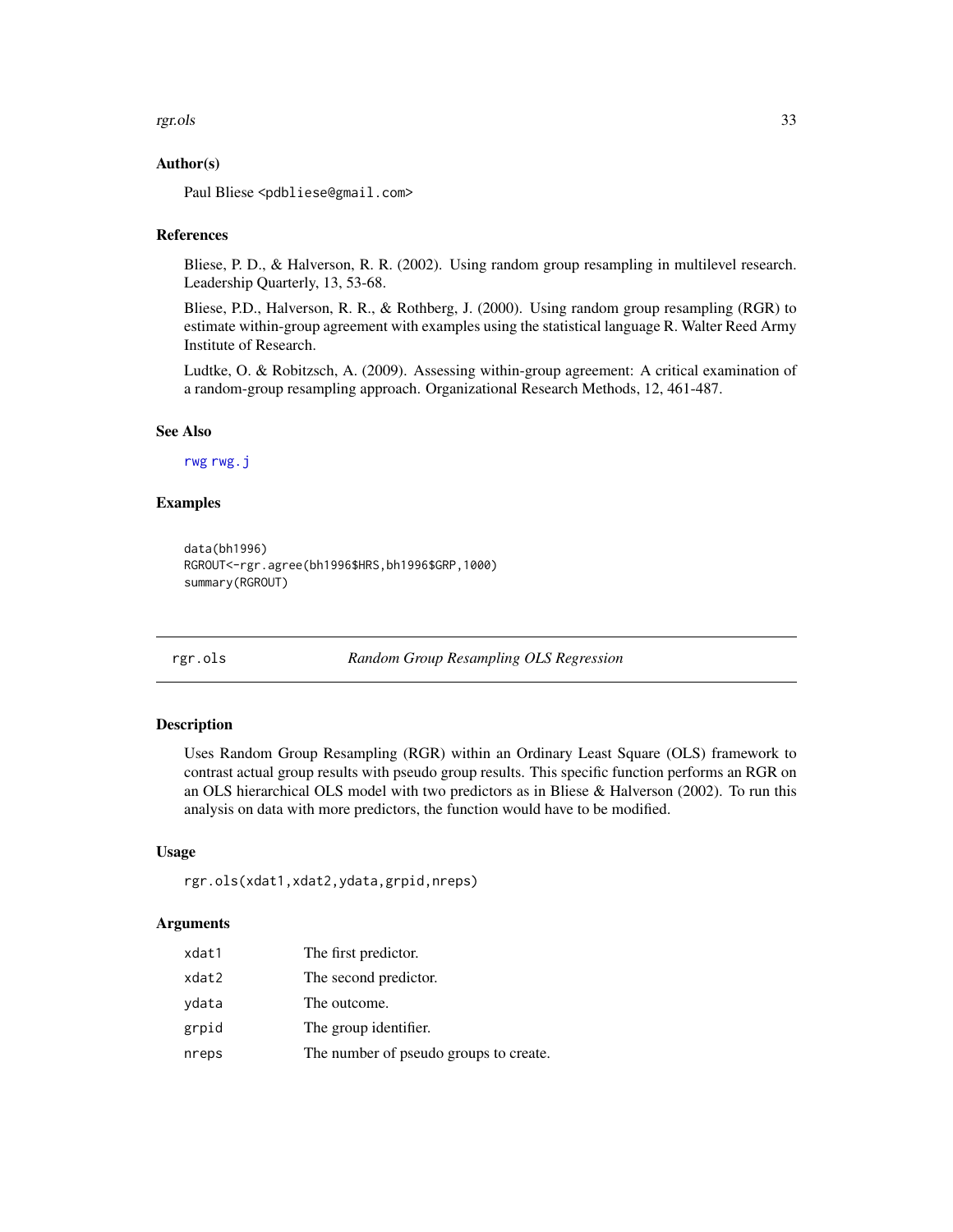# <span id="page-33-0"></span>Value

A matrix containing mean squares. Each row provides mean square values for a single pseudo group iteration

#### Author(s)

Paul Bliese <pdbliese@gmail.com>

### References

Bliese, P. D., & Halverson, R. R. (2002). Using random group resampling in multilevel research. Leadership Quarterly, 13, 53-68.

# See Also

[mix.data](#page-23-1)

# Examples

```
data(lq2002)
RGROUT<-rgr.ols(lq2002$LEAD,lq2002$TSIG,lq2002$HOSTILE,lq2002$COMPID,100)
```

```
#Compare values to those reported on p.62 in Bliese & Halverson (2002)
summary(RGROUT)
```
<span id="page-33-1"></span>rgr.waba *Random Group Resampling of Covariance Theorem Decomposition*

#### Description

Performs the covariance theorem decomposition of a raw correlation in situations where lower-level entities (individuals) are nested in higher-level groups (see Dansereau, Alutto & Yammarino, 1984; Robinson, 1950). Builds upon previous work by incorporating Random Group Resampling or RGR. RGR is used to randomly assign individuals to pseudo groups and create a sampling distributions of the covariance theorem components. The sampling distribution provides a way to contrast actual group covariance components to pseudo group covariance components.

Note that rgr.waba is computationally intensive.

#### Usage

rgr.waba(x, y, grpid, nrep)

#### Arguments

|       | A vector representing one variable for the correlation.                     |
|-------|-----------------------------------------------------------------------------|
| v     | A vector representing the other variable for the correlation.               |
| grpid | A vector identifying the groups from which X and Y originated.              |
| nrep  | The number of times that the entire data set is reassigned to pseudo groups |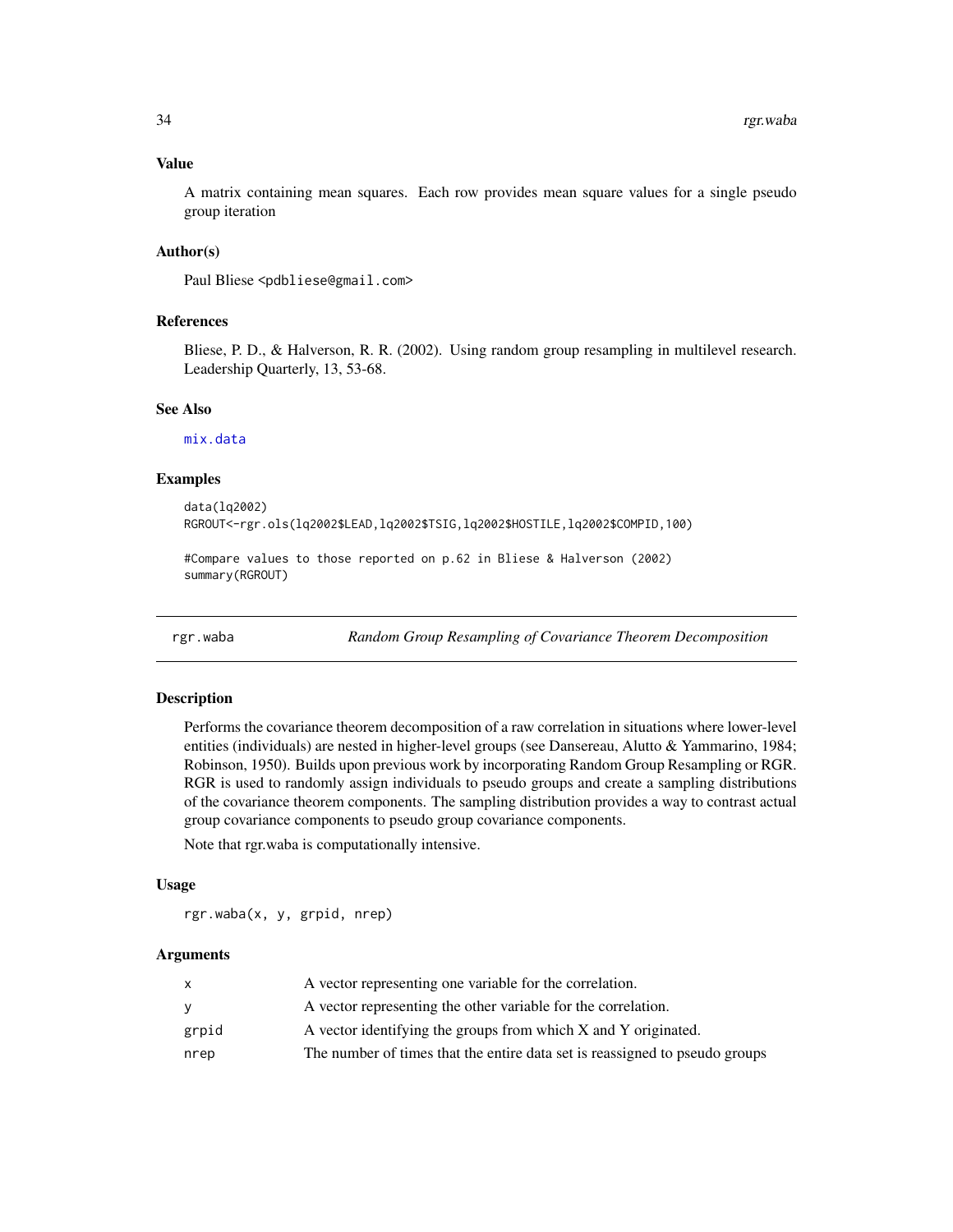#### <span id="page-34-0"></span>rgr.waba 35

#### Value

Returns an object of class rgr.waba. The object is a list containing each random run for each component of the covariance theorem.

#### Author(s)

Paul Bliese <pdbliese@gmail.com>

# References

Bliese, P. D. & Halverson, R. R. (1996). Individual and nomothetic models of job stress: An examination of work hours, cohesion, and well- being. Journal of Applied Social Psychology, 26, 1171-1189.

Bliese, P. D., & Halverson, R. R. (2002). Using random group resampling in multilevel research. Leadership Quarterly, 13, 53-68.

Dansereau, F., Alutto, J. A., & Yammarino, F. J. (1984). Theory testing in organizational behavior: The varient approach. Englewood Cliffs, NJ: Prentice-Hall.

Robinson, W. S. (1950). Ecological correlations and the behavior of individuals. American Sociological Review, 15, 351-357.

#### See Also

[waba](#page-56-1)

#### Examples

# This example is from Bliese & Halverson (1996). Notice that all of the

# values from the RGR analysis differ from the values based on actual

# group membership. Confidence intervals for individual components can

# be estimated using the quantile command. In practice, the nrep option

# should be more than 100

data(bh1996)

#estimate the actual group model waba(bh1996\$HRS,bh1996\$WBEING,bh1996\$GRP)

#create 100 pseudo group runs and summarize the model RWABA<-rgr.waba(bh1996\$HRS,bh1996\$WBEING,bh1996\$GRP,nrep=100) summary(RWABA)

```
#Estimate 95th percentile confidence intervals (p=.05)
quantile(RWABA,c(.025,.975))
```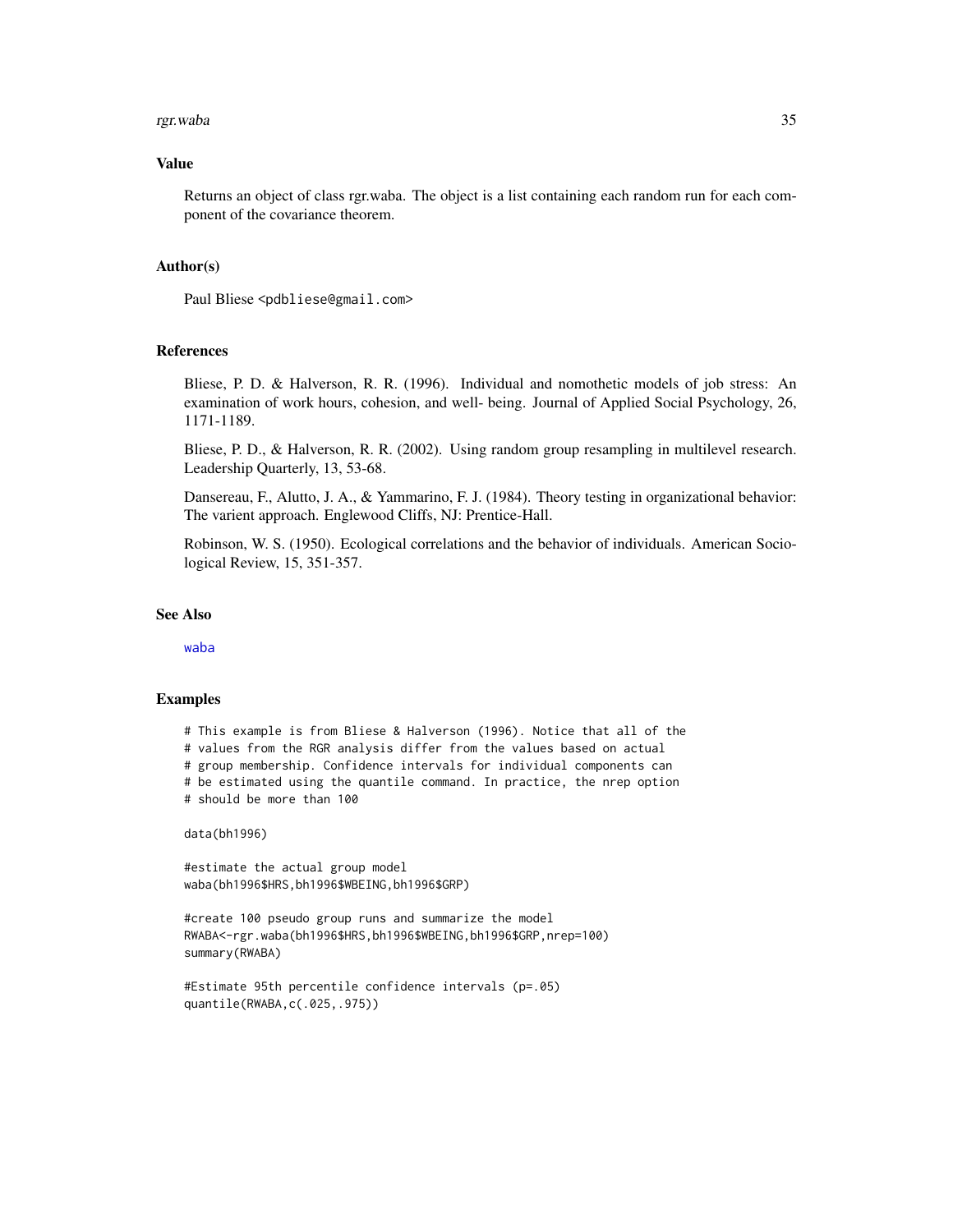<span id="page-35-0"></span>

When large SPSS datasets are imported into R, non-numeric fields frequently have numerous blank spaces prior to the text. The blank spaces make it difficult to summarize non-numeric text. The function is applied to an entire dataframe and removes the blank spaces.

#### Usage

```
rmv.blanks(object)
```
# Arguments

object Typically a dataframe created from an imported SPSS file.

### Value

Returns a new dataframe without preceeding

#### Author(s)

Paul Bliese <pdbliese@gmail.com>

# See Also

[read.spss](#page-0-0)

# Examples

```
## Not run: library(foreign)
  mydata<-read.spss(file.choose(),to.data.frame=T,use.value.labels=F)
  mydata<-rmv.blanks(mydata)
## End(Not run)
```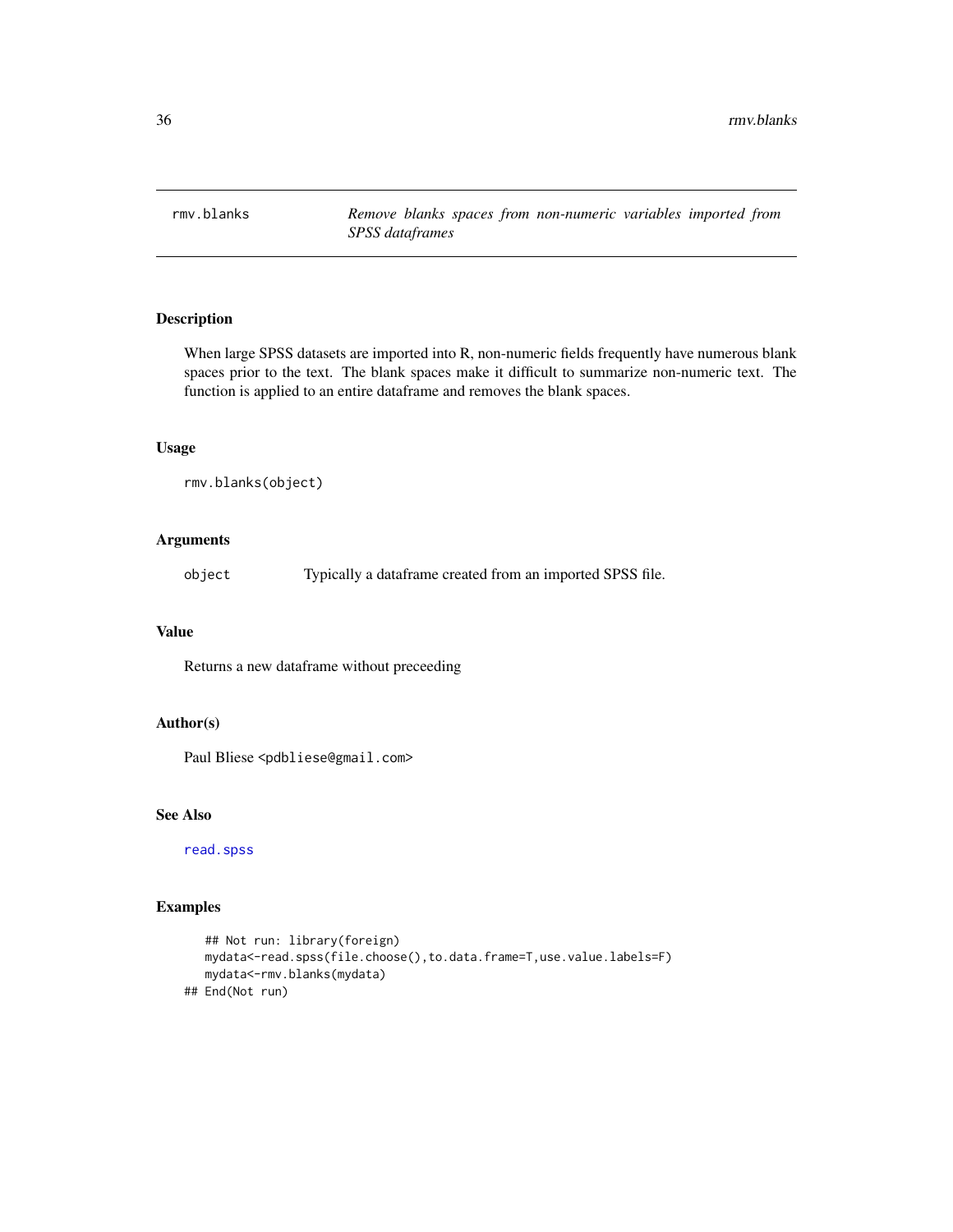<span id="page-36-1"></span><span id="page-36-0"></span>

Transforms a correlation (r) to a z variate using the formula provided on page 53 of Cohen & Cohen (1983). The formula is  $z=0.5*(\log(1+r))-(\log(1-r))$  where r is the correlation.

# Usage

rtoz(rvalue)

# Arguments

rvalue The correlation to be z transformed.

# Value

The z transformation.

# Author(s)

Paul Bliese <pdbliese@gmail.com>

# References

Cohen, J. & Cohen, P. (1983). Applied multiple regression/correlation analysis for the behavioral sciences (2nd Ed.). Hillsdale, NJ: Lawrence Erlbaum Associates.

# See Also

[cordif](#page-10-1)

# Examples

rtoz(.84)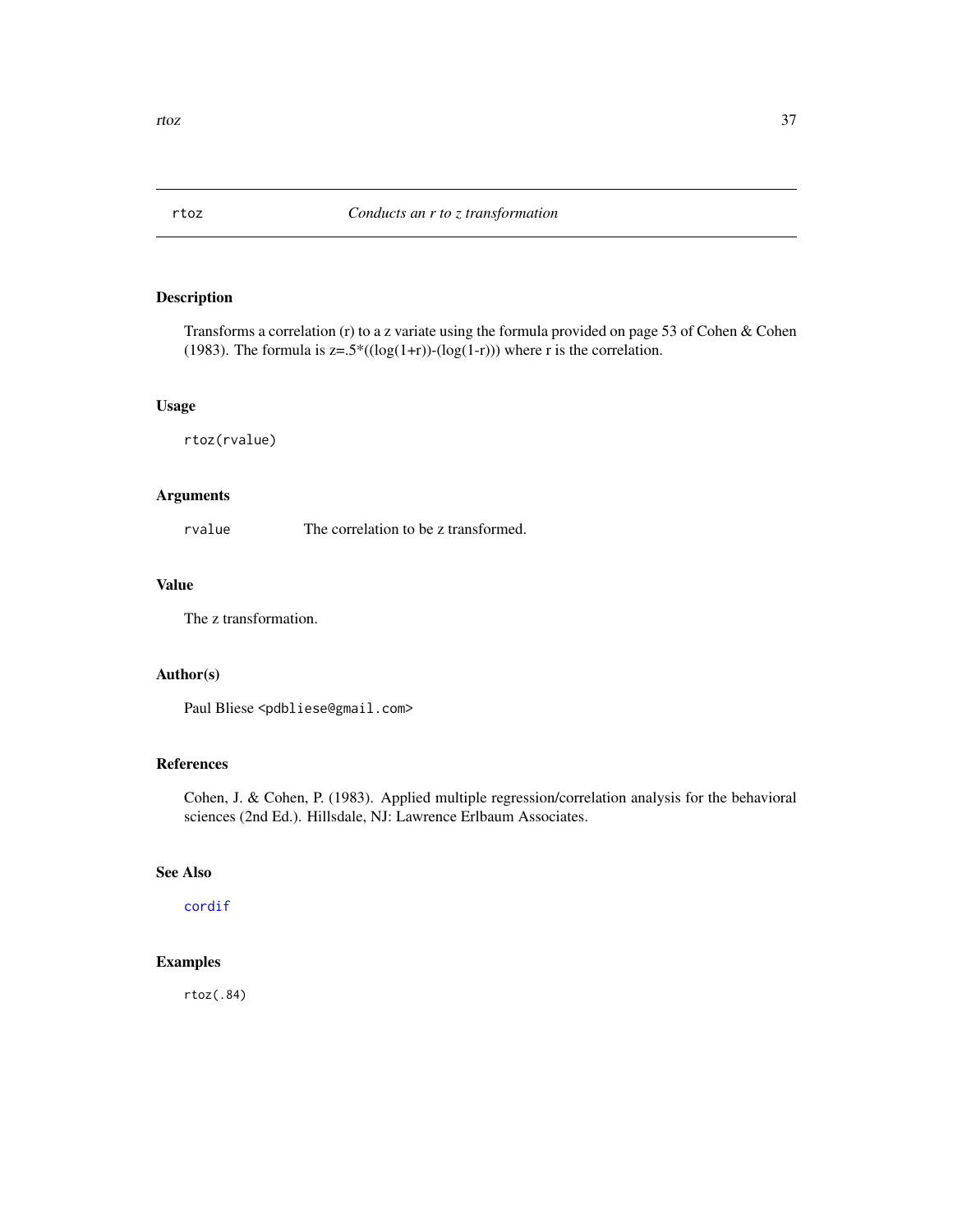<span id="page-37-1"></span><span id="page-37-0"></span>Calculates the within group agreement measure rwg for single item measures as described in James, Demaree and Wolf (1984). The rwg is calculated as:

rwg = 1-(Observed Group Variance/Expected Random Variance)

James et al. (1984) recommend truncating the Observed Group Variance to the Expected Random Variance in cases where the Observed Group Variance was larger than the Expected Random Variance. This truncation results in an rwg value of 0 (no agreement) for groups with large variances.

#### Usage

rwg(x, grpid, ranvar=2)

#### Arguments

| $\mathsf{x}$ | A vector representing the construct on which to estimate agreement.                                                                                                                                                                                                                                                                                                                                                                                                                                                                                            |
|--------------|----------------------------------------------------------------------------------------------------------------------------------------------------------------------------------------------------------------------------------------------------------------------------------------------------------------------------------------------------------------------------------------------------------------------------------------------------------------------------------------------------------------------------------------------------------------|
| grpid        | A vector identifying the groups from which x originated.                                                                                                                                                                                                                                                                                                                                                                                                                                                                                                       |
| ranvar       | The random variance to which actual group variances are compared. The value<br>of 2 represents the variance from a rectangular distribution in the case where<br>there are 5 response options (e.g., Strongly Disagree, Disagree, Neither, Agree,<br>Strongly Agree). In cases where there are not 5 response options, the rectangular<br>distribution is estimated using the formula ranvar = $(A^2 - 1)/12$ where A is<br>the number of response options. While the rectangular distribution is widely<br>used, other random values may be more appropriate. |

# Value

| grpid | The group identifier           |
|-------|--------------------------------|
| rwg   | The rwg estimate for the group |
| gsize | The group size                 |

# Author(s)

Paul Bliese <pdbliese@gmail.com>

#### References

Bliese, P. D. (2000). Within-group agreement, non-independence, and reliability: Implications for data aggregation and analysis. In K. J. Klein & S. W. Kozlowski (Eds.), Multilevel Theory, Research, and Methods in Organizations (pp. 349-381). San Francisco, CA: Jossey-Bass, Inc.

James, L.R., Demaree, R.G., & Wolf, G. (1984). Estimating within-group interrater reliability with and without response bias. Journal of Applied Psychology, 69, 85-98.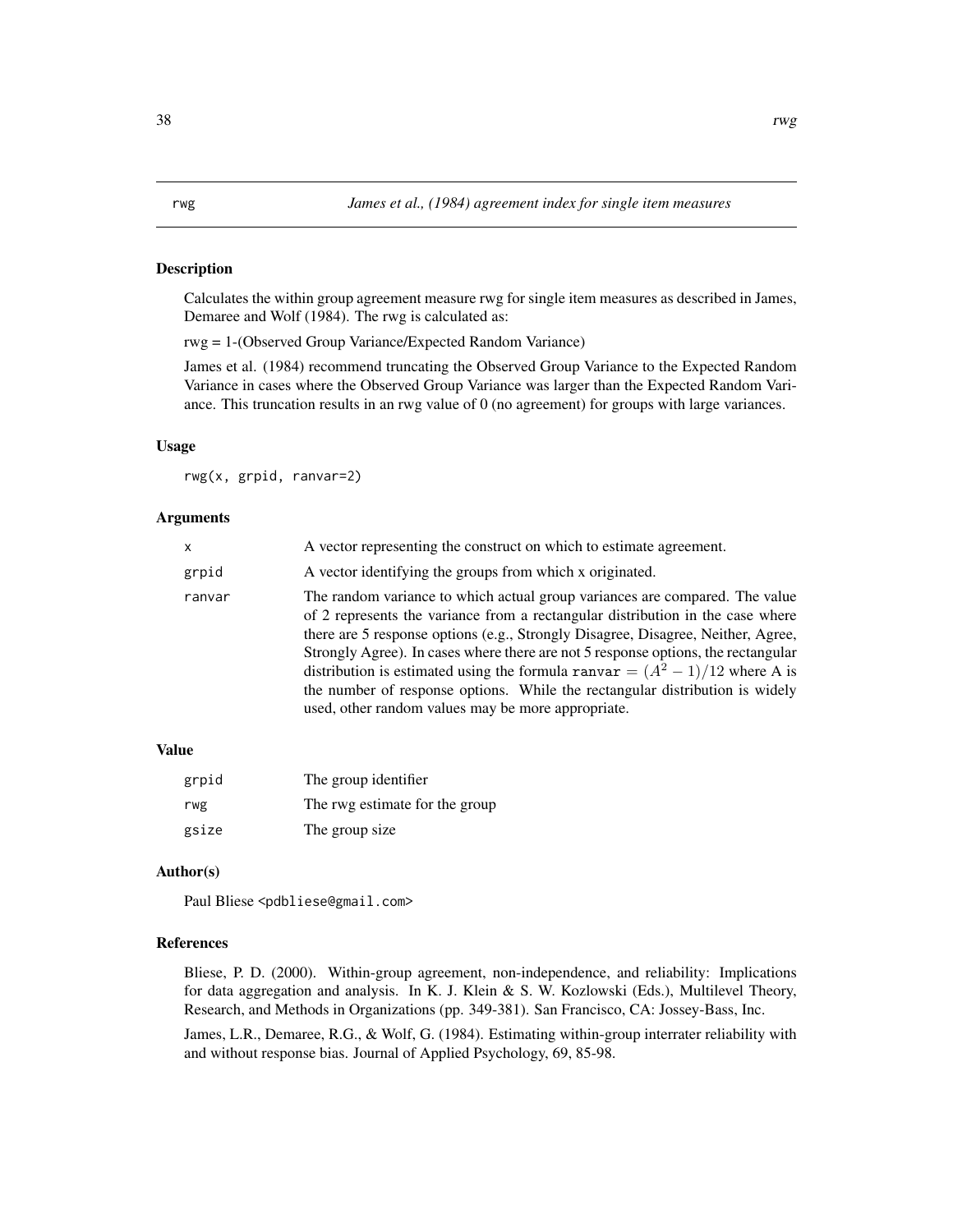#### <span id="page-38-0"></span>rwg.j 39

# See Also

[ad.m](#page-2-1) [awg](#page-5-1) [rwg.j](#page-38-1) [rwg.sim](#page-42-1) [rgr.agree](#page-31-1) [rwg.j.lindell](#page-39-1)

# Examples

```
data(lq2002)
RWGOUT<-rwg(lq2002$LEAD,lq2002$COMPID)
RWGOUT[1:10,]
summary(RWGOUT)
```
<span id="page-38-1"></span>rwg.j *James et al., (1984) agreement index for multi-item scales*

# Description

Calculates the within group agreement measure rwg(j) for multiple item measures as described in James, Demaree and Wolf (1984). James et al. (1984) recommend truncating the Observed Group Variance to the Expected Random Variance in cases where the Observed Group Variance was larger than the Expected Random Variance. This truncation results in an rwg.j value of 0 (no agreement) for groups with large variances.

# Usage

rwg.j(x, grpid, ranvar=2)

#### Arguments

| x      | A matrix representing the scale items. Each column of the matrix represents a<br>separate item, and each row represents an individual respondent.                                                                                                                                                                                                                                                                                                                                                                                                              |
|--------|----------------------------------------------------------------------------------------------------------------------------------------------------------------------------------------------------------------------------------------------------------------------------------------------------------------------------------------------------------------------------------------------------------------------------------------------------------------------------------------------------------------------------------------------------------------|
| grpid  | A vector identifying the group from which x originated.                                                                                                                                                                                                                                                                                                                                                                                                                                                                                                        |
| ranvar | The random variance to which actual group variances are compared. The value<br>of 2 represents the variance from a rectangular distribution in the case where<br>there are 5 response options (e.g., Strongly Disagree, Disagree, Neither, Agree,<br>Strongly Agree). In cases where there are not 5 response options, the rectangular<br>distribution is estimated using the formula ranvar = $(A^2 - 1)/12$ where A is<br>the number of response options. While the rectangular distribution is widely<br>used, other random values may be more appropriate. |

# Value

| grpid | The group identifier                |
|-------|-------------------------------------|
| rwg.i | The $rwg(i)$ estimate for the group |
| gsize | The group size                      |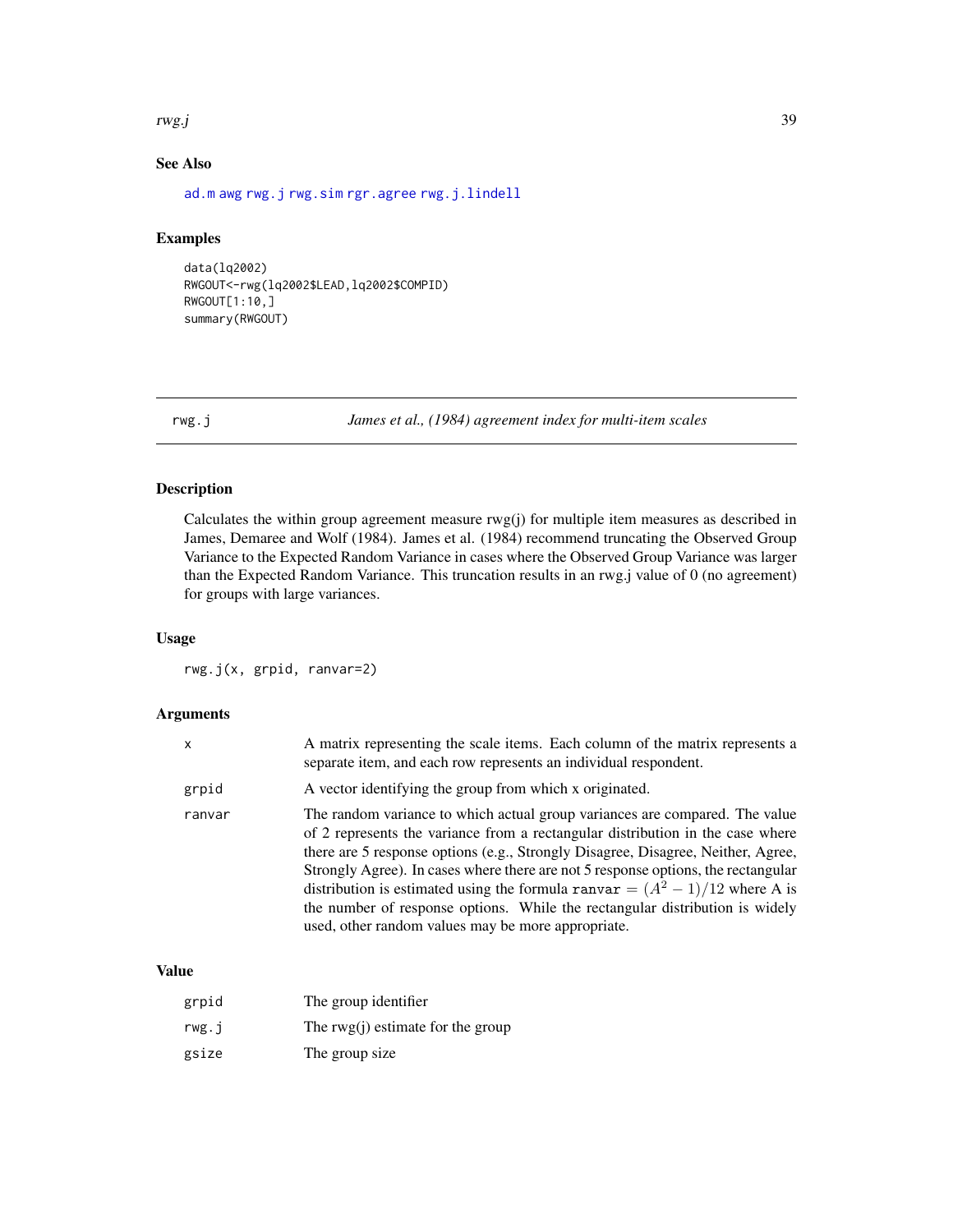#### <span id="page-39-0"></span>Author(s)

Paul Bliese <pdbliese@gmail.com>

#### **References**

Bliese, P. D. (2000). Within-group agreement, non-independence, and reliability: Implications for data aggregation and analysis. In K. J. Klein & S. W. Kozlowski (Eds.), Multilevel Theory, Research, and Methods in Organizations (pp. 349-381). San Francisco, CA: Jossey-Bass, Inc.

James, L.R., Demaree, R.G., & Wolf, G. (1984). Estimating within-group interrater reliability with and without response bias. Journal of Applied Psychology, 69, 85-98.

#### See Also

[ad.m](#page-2-1) [awg](#page-5-1) [rwg](#page-37-1) [rgr.agree](#page-31-1) [rwg.j.lindell](#page-39-1) [rwg.j.sim](#page-40-1)

#### Examples

```
data(lq2002)
RWGOUT<-rwg.j(lq2002[,3:13],lq2002$COMPID)
RWGOUT[1:10,]
summary(RWGOUT)
```
<span id="page-39-1"></span>rwg.j.lindell *Lindell et al. r\*wg(j) agreement index for multi-item scales*

#### Description

Calculates the Lindell et al  $r*wg(j)$  within-group agreement index for multiple item measures. The  $r*wg(j)$  is similar to the James, Demaree and Wolf (1984) rwg and rwg(j) indices. The  $r*wg(j)$ index is calculated by taking the average item variability as the Observed Group Variance, and using the average item variability in the numerator of the rwg formula (rwg=1-(Observed Group Variance/ Expected Random Variance)). In practice, this means that the r\*wg(j) does not increase as the number of items in the scale increases as does the rwg(j). Additionally, the  $r^*wg(i)$  allows Observed Group Variances to be larger than Expected Random Variances. In practice this means that  $r^*wg(i)$  values can be negative.

#### Usage

rwg.j.lindell(x, grpid, ranvar=2)

# Arguments

|       | A matrix representing the scale of interest upon which one is interested in esti-<br>mating agreement. Each column of the matrix represents a separate scale item,<br>and each row represents an individual respondent. |
|-------|-------------------------------------------------------------------------------------------------------------------------------------------------------------------------------------------------------------------------|
| grpid | A vector identifying the groups from which x originated.                                                                                                                                                                |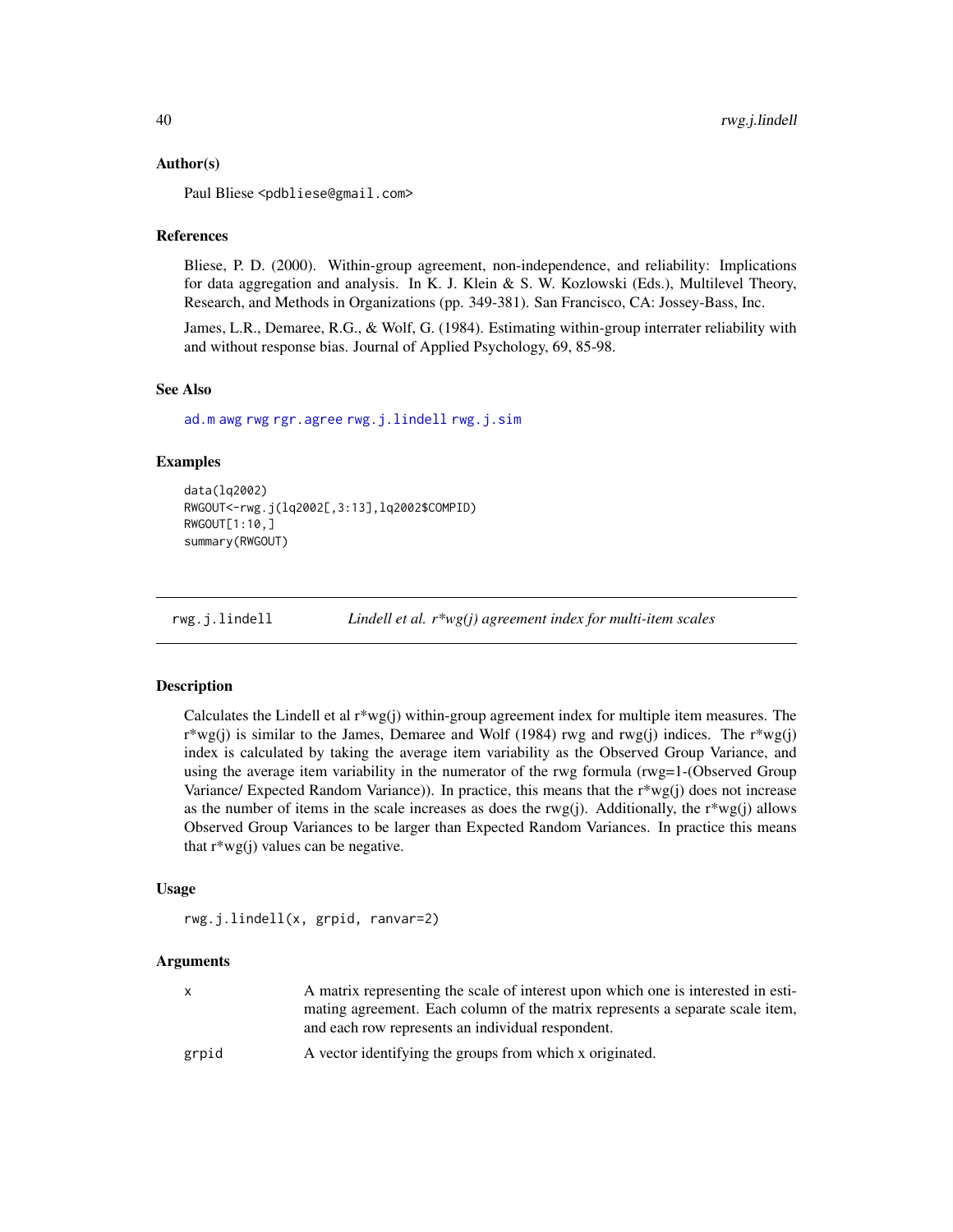#### <span id="page-40-0"></span>rwg.j.sim 41

ranvar The random variance to which actual group variances are compared. The value of 2 represents the variance from a rectangular distribution in the case where there are 5 response options (e.g., Strongly Disagree, Disagree, Neither, Agree, Strongly Agree). In cases where there are not 5 response options, the rectangular distribution is estimated using the formula ranvar =  $(A^{2} - 1)/12$  where A is the number of response options. Note that one is not limited to the rectangular distribution; rather, one can include any appropriate random value for ranvar.

# Value

| grpid       | The group identifier                  |
|-------------|---------------------------------------|
| rwg.lindell | The $r^*wg(j)$ estimate for the group |
| gsize       | The group size                        |

### Author(s)

Paul Bliese <pdbliese@gmail.com>

#### References

James, L.R., Demaree, R.G., & Wolf, G. (1984). Estimating within-group interrater reliability with and without response bias. Journal of Applied Psychology, 69, 85-98.

Lindell, M. K. & Brandt, C. J. (1999). Assessing interrater agreement on the job relevance of a test: A comparison of CVI, T,  $\mathbf{rW}G(J)$ , and  $\mathbf{r*W}G(J)$  indexes. Journal of Applied Psychology, 84, 640-647.

# See Also

[ad.m](#page-2-1) [awg](#page-5-1) [rwg](#page-37-1) [rwg.j](#page-38-1) [rgr.agree](#page-31-1)

#### Examples

```
data(lq2002)
RWGOUT<-rwg.j.lindell(lq2002[,3:13],lq2002$COMPID)
RWGOUT[1:10,]
summary(RWGOUT)
```
<span id="page-40-1"></span>rwg.j.sim *Simulate rwg(j) values from a random null distribution*

#### Description

Based on the work of Cohen, Doveh and Eick (2001) and Cohen, Doveh and Nahum-Shani (2009). Draws data from a random uniform null distribution and calculates the James, Demaree and Wolf (1984) within group agreement measure rwg(j) for multiple item scales. By repeatedly drawing random samples, a null distribution of the rwg(j) is generated. The null sampling distribution can be used to calculate confidence intervals for different combinations of group sizes and number of items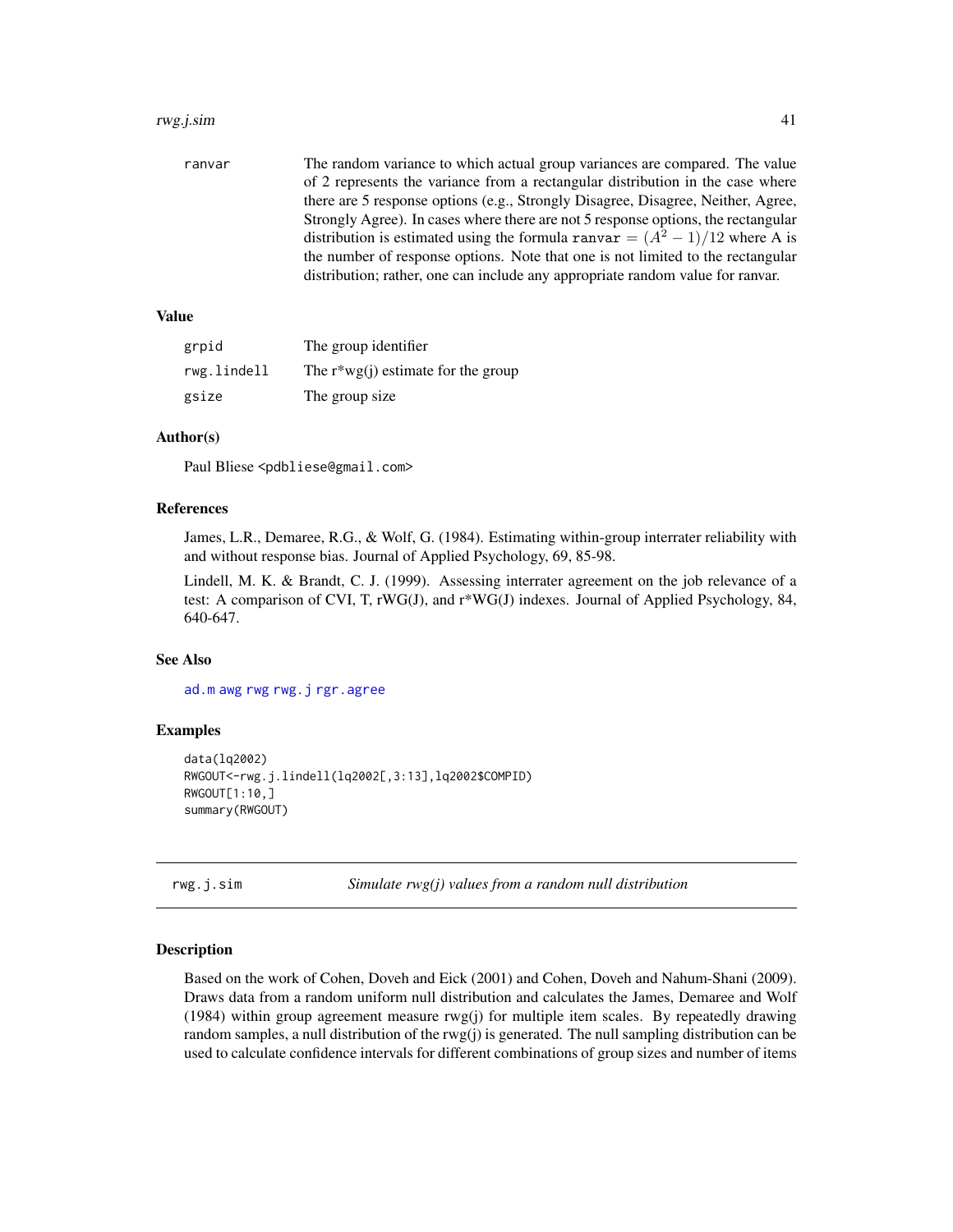(J). Users provide the number of scale response options (A) and the number of random samples. By default, items (J) drawn in the simulation are independent (non-correlated); however, an optional argument (itemcors) allows the user to specify a correlation matrix with relationships among items. Cohen et al.  $(2001)$  show that values of rwg $(i)$  are primarily a function of the number of items and the group size and are not strongly influenced by correlations among items; nonetheless, assuming correlations among items is more realistic and thereby is a preferred model (see Cohen et al., 2009).

#### Usage

rwg.j.sim(gsize, nitems, nresp, itemcors=NULL, nrep)

#### Arguments

| gsize    | Group size used in the $rwg(j)$ simulation.                                                                                                                                                             |
|----------|---------------------------------------------------------------------------------------------------------------------------------------------------------------------------------------------------------|
| nitems   | The number of items (J) in the multi-item scale on which to base the simulation.<br>If item ors are provided, this is an optional argument as nitems will be calculated<br>from the correlation matrix. |
| nresp    | The number of response options for the J items in the simulation (e.g., there<br>would be 5 response options if using Strongly Disagree, Disagree, Neither,<br>Agree, Strongly Agree).                  |
| itemcors | An optional argument containing a correlation matrix with the item correlations.                                                                                                                        |
| nrep     | The number of $rwg(j)$ values to simulate. This will generally be 10,000 or more,<br>but only 500 are used in the examples to reduce computational demands.                                             |

#### Value

| rwg. j   | $rwg(i)$ value from each of the nrep simulations.                                                                                                            |
|----------|--------------------------------------------------------------------------------------------------------------------------------------------------------------|
| gsize    | Simulation group size.                                                                                                                                       |
| nresp    | Simulated number of response options.                                                                                                                        |
| nitems   | Number of items in the multiple item scale. Either provided in the call or calcu-<br>lated from the correlation matrix, if given.                            |
| rwg.i.95 | 95 percent confidence interval estimate associated with a p-value of 0.05. Values<br>greater than or equal to the rwg.j.95 value are considered significant. |

#### Author(s)

Paul Bliese <pdbliese@gmail.com>

#### References

Cohen, A., Doveh, E., & Nahum-Shani, I. (2009). Testing agreement for multi-item scales with the indices rwg(j) and adm(j). Organizational Research Methods, 12, 148-164.

Cohen, A., Doveh, E., & Eick, U. (2001). Statistical properties of the rwg(j) index of agreement. Psychological Methods, 6, 297-310.

James, L.R., Demaree, R.G., & Wolf, G. (1984). Estimating within-group interrater reliability with and without response bias. Journal of Applied Psychology, 69, 85-98.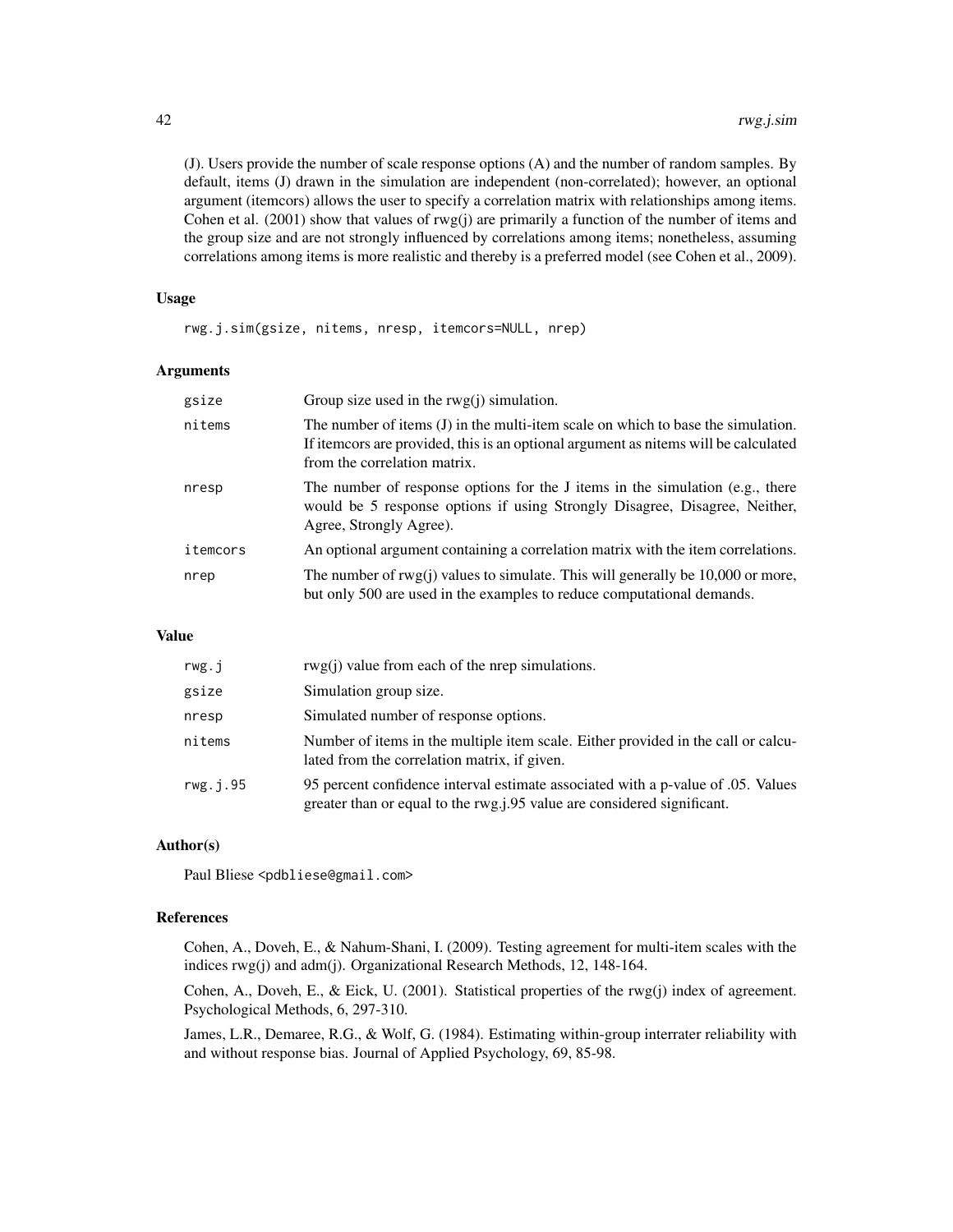#### <span id="page-42-0"></span>rwg.sim 43

#### See Also

```
rwg.j rwg rwg.sim rwg.j.lindell rgr.agree
```
# Examples

```
#An example assuming independent items
RWG.J.OUT<-rwg.j.sim(gsize=10,nitems=6,nresp=5,nrep=500)
summary(RWG.J.OUT)
quantile(RWG.J.OUT, c(.95,.99))
#A more realistic example assuming correlated items. The
#estimate in Cohen et al. (2006) is .61.
data(lq2002)
RWG.J.OUT<-rwg.j.sim(gsize=10,nresp=5,
 itemcors=cor(lq2002[,c("TSIG01","TSIG02","TSIG03")]),
 nrep=500)
summary(RWG.J.OUT)
quantile(RWG.J.OUT,c(.95,.99))
```

```
rwg.sim Simulate rwg values from a random null distribution
```
# Description

Based on the work of Dunlap, Burke and Smith-Crowe (2003). Draws data from a random uniform null distribution, and calculates the within group agreement measure rwg for single item measures as described in James, Demaree and& Wolf (1984). By repeatedly drawing random samples, a null distribution of the rwg is generated. The null sampling distribution can be used to calculate confidence intervals for different combinations of group sizes and number of response options (A).

### Usage

rwg.sim(gsize, nresp, nrep)

#### Arguments

| gsize | Group size upon which to base the rwg simulation.                                                                                                      |
|-------|--------------------------------------------------------------------------------------------------------------------------------------------------------|
| nresp | The number of response options (e.g., there would be 5 response options if using<br>Strongly Disagree, Disagree, Neither, Agree, Strongly Agree).      |
| nrep  | The number of rwg values to simulate. This will generally be 10,000 or more,<br>although the examples use nrep of 500 to reduce computational demands. |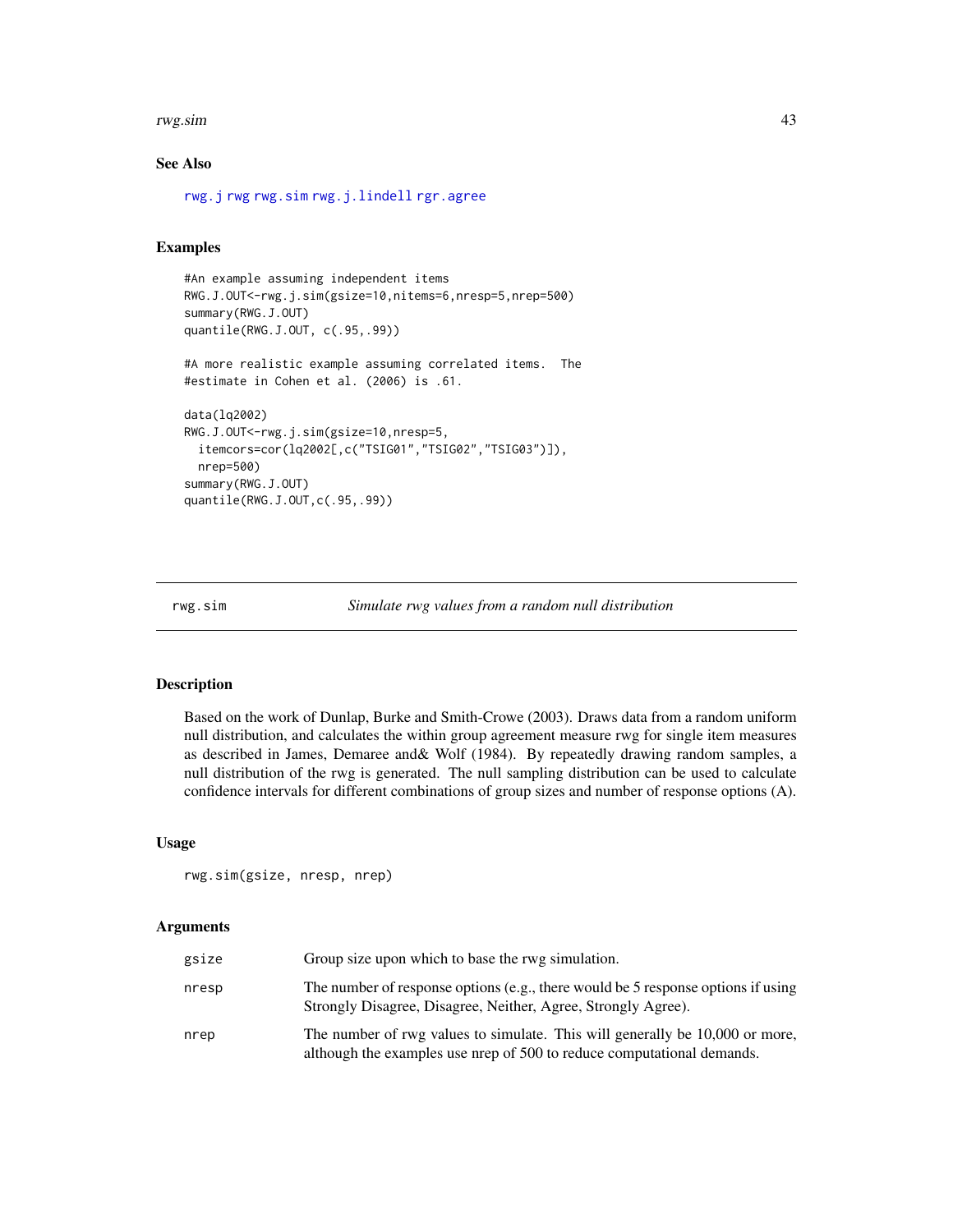#### <span id="page-43-0"></span>Value

| rwg    | rwg value from each simulation.                                                                                           |
|--------|---------------------------------------------------------------------------------------------------------------------------|
| gsize  | Group size used in the rwg simulation.                                                                                    |
| nresp  | Simulated number of response options.                                                                                     |
| nitems | Will always be 1 for an rwg estimate.                                                                                     |
| rwg.95 | Estimated 95 percent confidence interval. Values greater than or equal to rwg.95<br>are considered significant, $p<.05$ . |

#### Author(s)

Paul Bliese <pdbliese@gmail.com>

#### References

Cohen, A., Doveh, E., & Eick, U. (2001). Statistical properties of the rwg(j) index of agreement. Psychological Methods, 6, 297-310.

Dunlap, W. P., Burke, M. J., & Smith-Crowe, K. (2003). Accurate tests of statistical significance for rwg and average deviation interrater agreement indices. Journal of Applied Psychology, 88, 356-362.

James, L.R., Demaree, R.G., & Wolf, G. (1984). Estimating within-group interrater reliability with and without response bias. Journal of Applied Psychology, 69, 85-98.

#### See Also

[ad.m](#page-2-1) [awg](#page-5-1) [rwg.j](#page-38-1) [rwg](#page-37-1) [rwg.j.sim](#page-40-1) [rgr.agree](#page-31-1)

#### Examples

```
#An example from Dunlap et al. (2003). The estimate from Dunlap
#et al. Table 2 is 0.53 (p=.05)
RWG.OUT<-rwg.sim(gsize=10,nresp=5,nrep=500)
summary(RWG.OUT)
quantile(RWG.OUT, c(.95,.99))
```
sam.cor *Generate a Sample that Correlates a Given Vector*

### Description

Generate a sample vector  $(y)$  with a known population correlation to a given vector  $(x)$ . The degree of correlation between x and y is determined by rho (the population correlation). Observed sample correlations between x and y will vary around rho, but this variation will decrease as the number of x observations increase.

#### Usage

sam.cor(x,rho)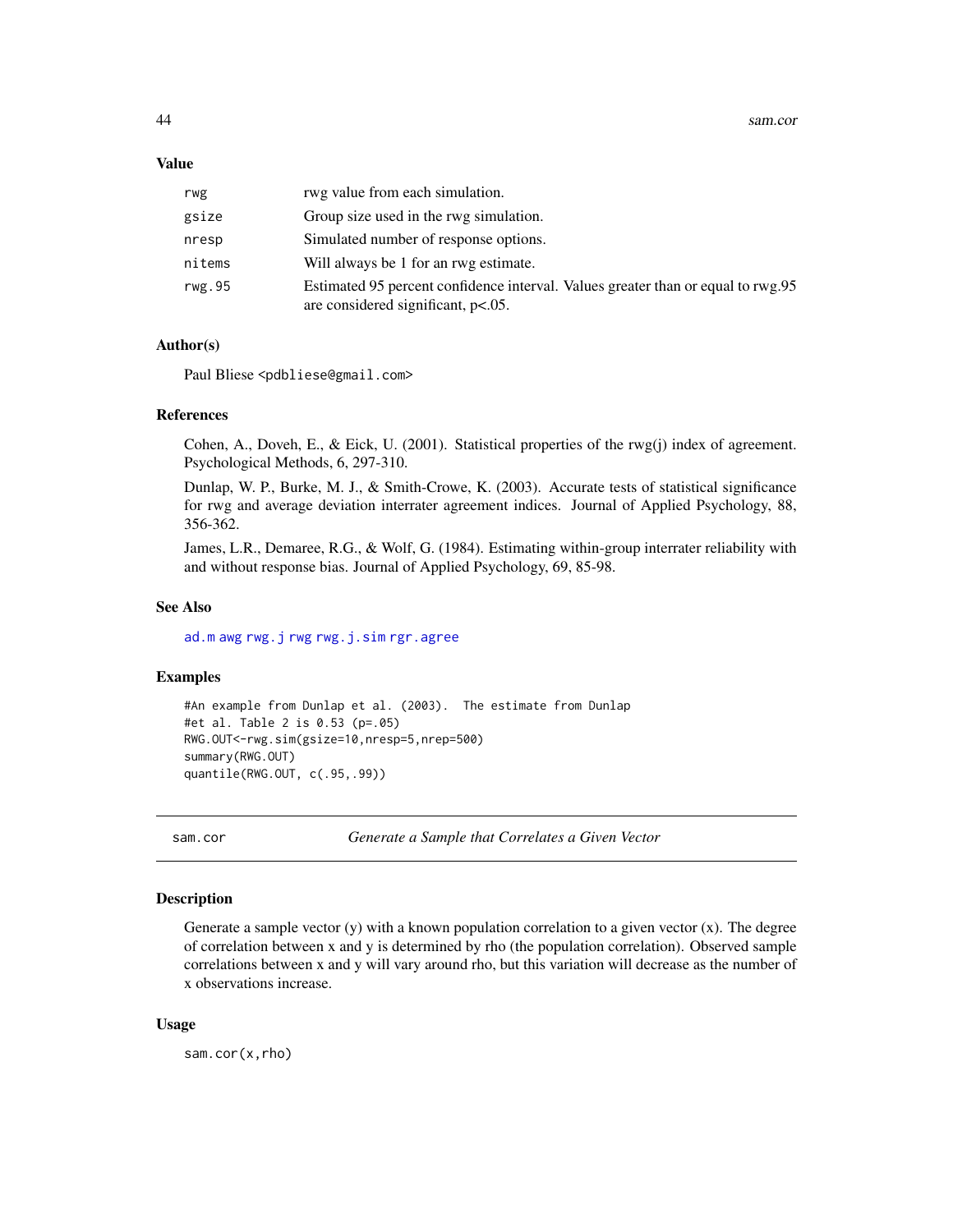#### <span id="page-44-0"></span>sherifdat 45

#### **Arguments**

|     | The given vector.       |
|-----|-------------------------|
| rho | Population correlation. |

# Value

The function prints the sample correlation for the specific set of numbers generated.

y A vector of numbers correlated with x.

#### Author(s)

Paul Bliese <pdbliese@gmail.com>

#### See Also

[sim.mlcor](#page-47-1)

#### Examples

```
data(bh1996)
NEWVAR<-sam.cor(x=bh1996$LEAD,rho=.30)
cor(bh1996$LEAD, NEWVAR)
```
sherifdat *Sherif (1935) group data from 3 person teams*

# Description

Contains estimates of movement length (in inches) of a light in a completely dark room. Eight groups of three individuals provided three estimates for a total of 72 observations. In four of the groups, participants first made estimates alone prior to providing estimates as a group. In the other four groups participants started as groups. Lang and Bliese (2019) used these data to illustrate how variance functions in mixed-effects models (lme) could be used to test whether groups displayed consensus emergence. Data were obtained from

https://brocku.ca/MeadProject/Sherif/Sherif\_1935a/Sherif\_1935a\_3.html

# Usage

data(sherifdat)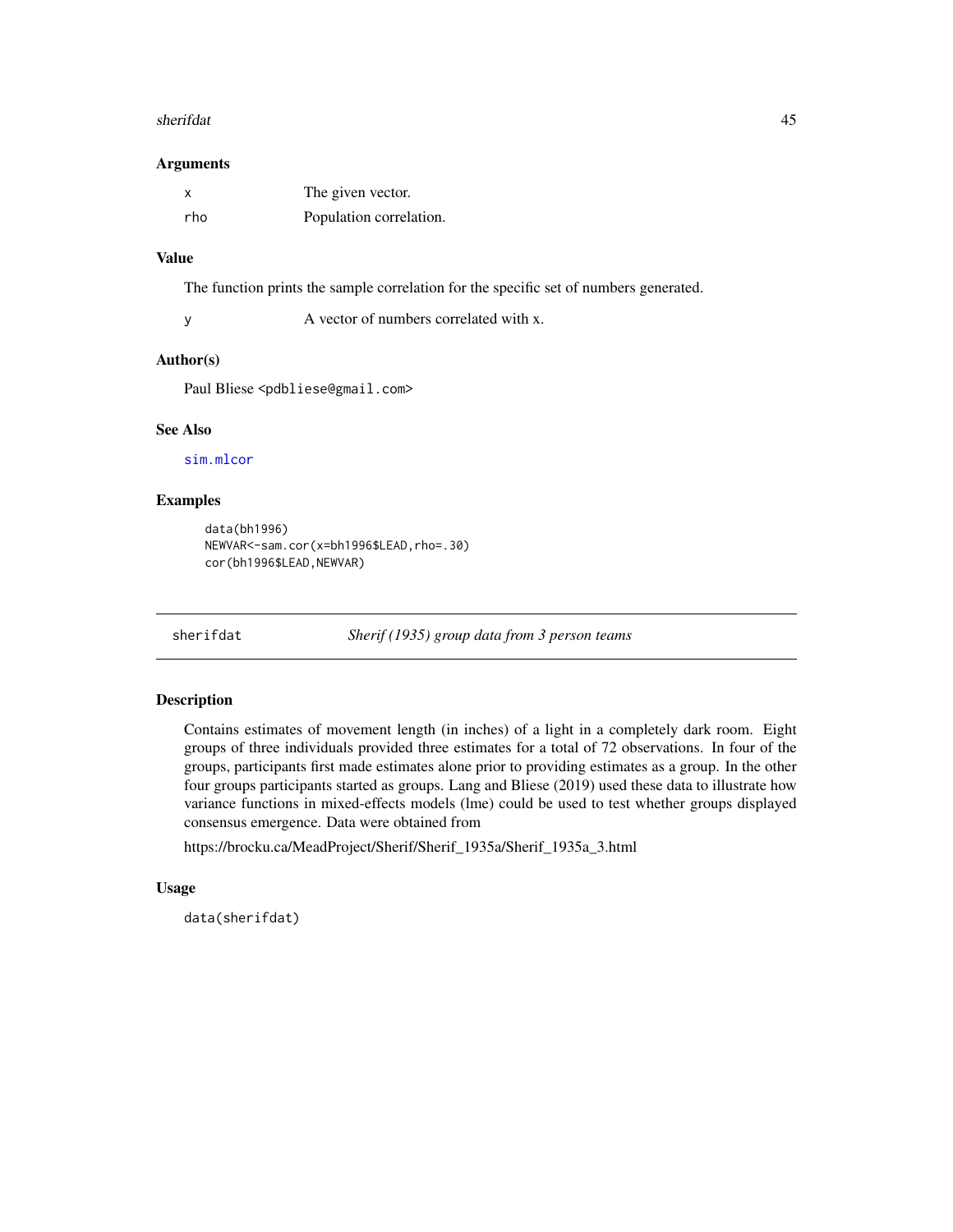46 sim.icc

# Format

A dataframe with 5 columns and 72 observations

| person |                                                    | numeric Participant ID within a group                                                           |
|--------|----------------------------------------------------|-------------------------------------------------------------------------------------------------|
| time   |                                                    | numeric Measurment Occasion                                                                     |
|        |                                                    | numeric Group Identifier                                                                        |
|        |                                                    | numeric Estimate of movement length in inches                                                   |
|        |                                                    | condition numeric Experimental Condition $(0)$ starting as a group, $(1)$ starting individually |
|        | $\lceil 0.3 \rceil$ group<br>$\left[ .4 \right]$ y |                                                                                                 |

#### References

Sherif, M. (1935). A study of some social factors in perception: Chapter 3. Archives of Psychology, 27, 23- 46.

https://brocku.ca/MeadProject/Sherif/Sherif\_1935a/Sherif\_1935a\_3.html

Lang, J. W. B., & Bliese, P. D., (2019). A Temporal Perspective on Emergence: Using 3-level Mixed Effects Models to Track Consensus Emergence in Groups. In S. E. Humphrey & J. M. LeBreton (Eds.), The Handbook for Multilevel Theory, Measurement, and Analysis. Washington, DC: American Psychological Association

Lang, J. W. B., Bliese, P. D., & Adler, A. B. (2019). Opening the Black Box: A Multilevel Framework for Studying Group Processes. Advances in Methods and Practices in Psychological Science, 2, 271-287.

Lang, J. W. B., Bliese, P. D., & de Voogt, A. (2018). Modeling Consensus Emergence in Groups Using Longitudinal Multilevel Methods. Personnel Psychology, 71, 255-281.

Lang, J. W. B., Bliese, P. D., & Runge, J. M. (2021). Detecting consensus emergence in organizational multilevel data: Power simulations. Organizational Research Methods, 24(2), 319-341.

<span id="page-45-1"></span>sim.icc *Simulate 2-level ICC(1) values with and without level-1 correlation*

#### Description

ICC(1) values play an important role influencing the form of relationships among variables in nested data. This simulation allows one to create data with known  $ICC(1)$  values. Multiple variables can be created both with and without level-1 correlation.

#### Usage

sim.icc(gsize, ngrp, icc1, nitems=1, item.cor=FALSE)

### Arguments

| gsize | The simulated group size.       |
|-------|---------------------------------|
| ngrp  | The simulated number of groups. |
| icc1  | The simulated $ICC(1)$ value.   |

<span id="page-45-0"></span>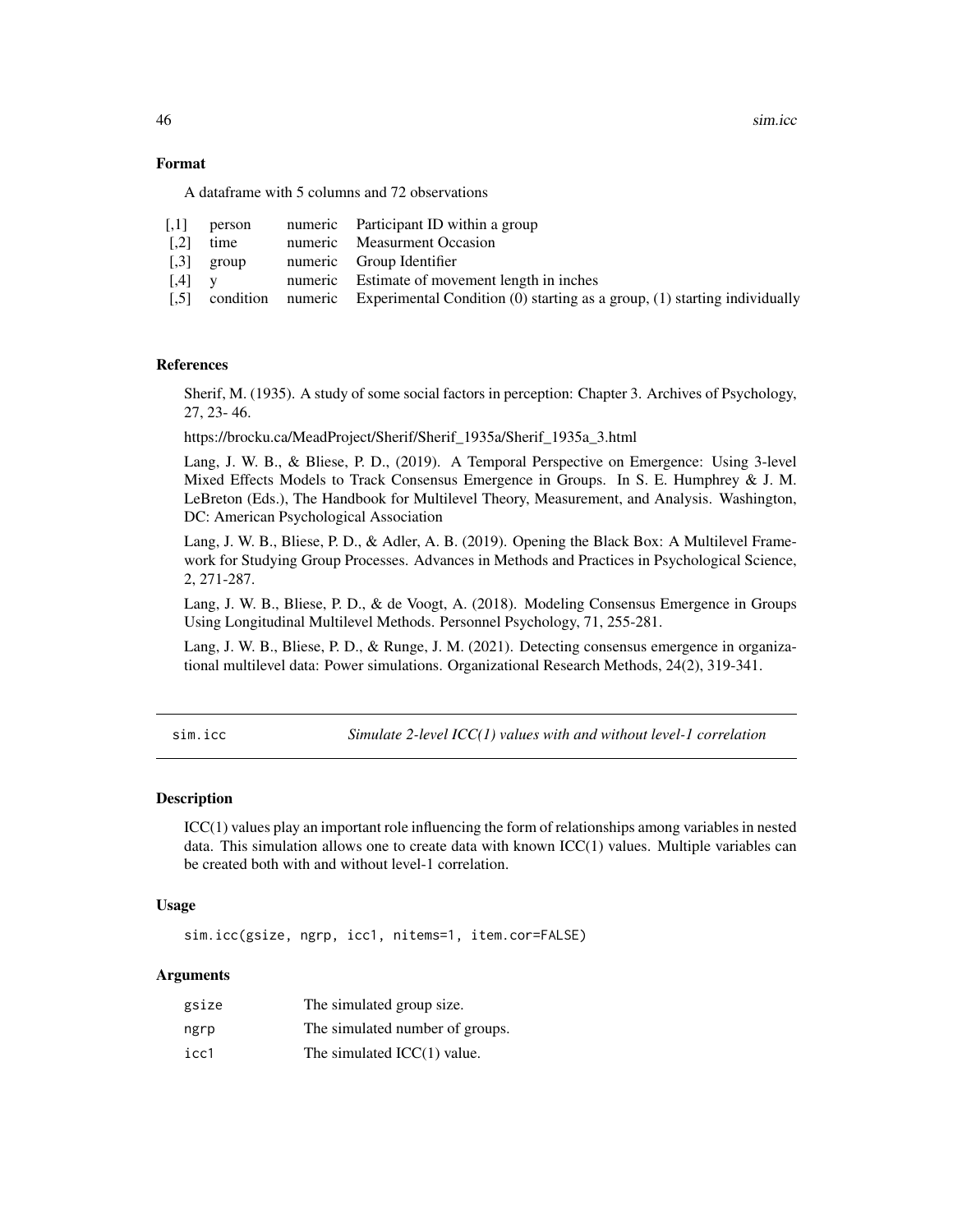#### <span id="page-46-0"></span>sim.icc **47**

| nitems   | The number of items (vectors) to simulate.                                   |  |
|----------|------------------------------------------------------------------------------|--|
| item.cor | An option to create level-1 correlation among items. Provided as a value be- |  |
|          | tween 0 and 1. If used, nitems must be larger than 1.                        |  |

#### Value

| GRP  | The grouping designator.                                   |
|------|------------------------------------------------------------|
| VAR1 | The simulated value. Multiple numbered columns if nitems>1 |

# Author(s)

Paul Bliese <pdbliese@gmail.com>

#### References

Bliese, P. D. (2000). Within-group agreement, non-independence, and reliability: Implications for data aggregation and analysis. In K. J. Klein & S. W. Kozlowski (Eds.), Multilevel Theory, Research, and Methods in Organizations (pp. 349-381). San Francisco, CA: Jossey-Bass, Inc.

Bliese, P. D., Maltarich, M. A., Hendricks, J. L., Hofmann, D. A., & Adler, A. B. (2019). Improving the measurement of group-level constructs by optimizing between-group differentiation. Journal of Applied Psychology, 104, 293-302.

#### See Also

[ICC1](#page-17-1) [sim.mlcor](#page-47-1)

#### Examples

```
## Not run:
set.seed(1535324)
ICC.SIM<-sim.icc(gsize=10,ngrp=100,icc1=.15)
ICC1(aov(VAR1~as.factor(GRP), ICC.SIM))
# 4 items with no level-1 correlation
set.seed(15324)
#items with no level-1 (within) correlation
ICC.SIM<-sim.icc(gsize=10,ngrp=100,icc1=.15,nitems=4)
mult.icc(ICC.SIM[,2:5],ICC.SIM$GRP)
with(ICC.SIM,waba(VAR1,VAR2,GRP))$Cov.Theorem #Examine CorrW
# 4 items with a level-1 (within) correlation of .30
set.seed(15324)
ICC.SIM<-sim.icc(gsize=10,ngrp=100,icc1=.15,nitems=4, item.cor=.3)
mult.icc(ICC.SIM[,2:5],ICC.SIM$GRP)
with(ICC.SIM,waba(VAR1,VAR2,GRP))$Cov.Theorem #Examine CorrW
```
## End(Not run)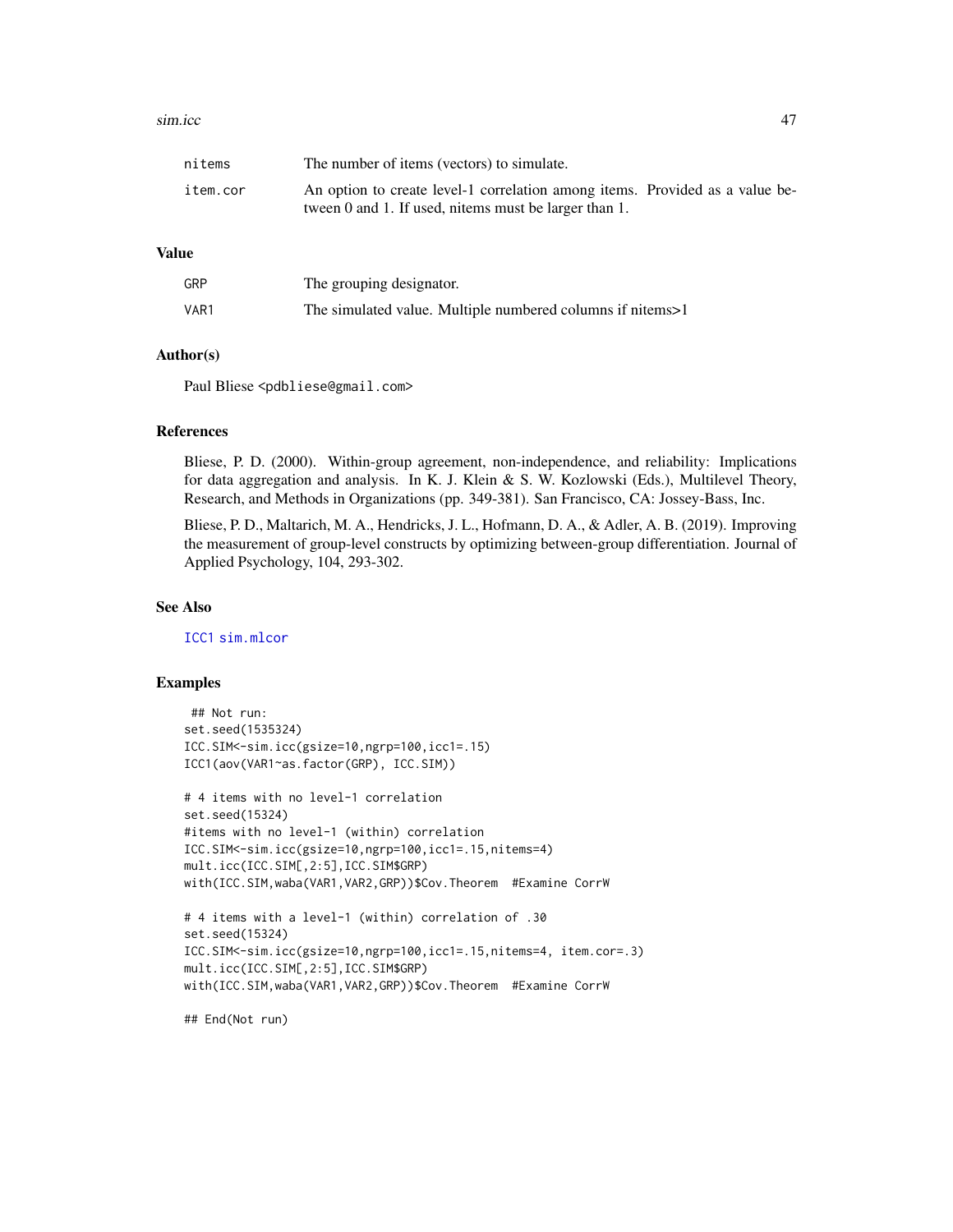<span id="page-47-1"></span><span id="page-47-0"></span>

In multilevel or hierarchical nested data, correlations at the within and between levels often differ in magnitude and/or sign. For instance, Bliese and Halverson (1996) showed that the within correlation between individual reports of work hours and individual well-being was -.11. When these same data were mean-aggregated to the group-level, the between correlation based on group means was -.71. A necessary, but not sufficient, condition for differences across levels is a non-zero ICC1 value for both variables (Bliese, 2000). This simulation creates a dataset with a group ID and an X and Y variable for any combination of group size, number of groups, within and between correlations, ICC1 values and reliability (alpha).

# Usage

sim.mlcor(gsize,ngrp,gcor,wcor,icc1x,icc1y,alphax=1,alphay=1)

# Arguments

| gsize  | The simulated group size.                |
|--------|------------------------------------------|
| ngrp   | The simulated number of groups.          |
| gcor   | The simulated between group correlation. |
| wcor   | The simulated within group correlation.  |
| icc1x  | The simulated ICC1 value for X.          |
| icc1y  | The simulated ICC1 value for Y.          |
| alphax | The reliability (alpha) of X.            |
| alphay | The reliability (alpha) of Y.            |

# Value

| GRP | The grouping designator. |
|-----|--------------------------|
| X   | The simulated X value.   |
|     | The simulated Y value.   |

# Author(s)

Paul Bliese <pdbliese@gmail.com>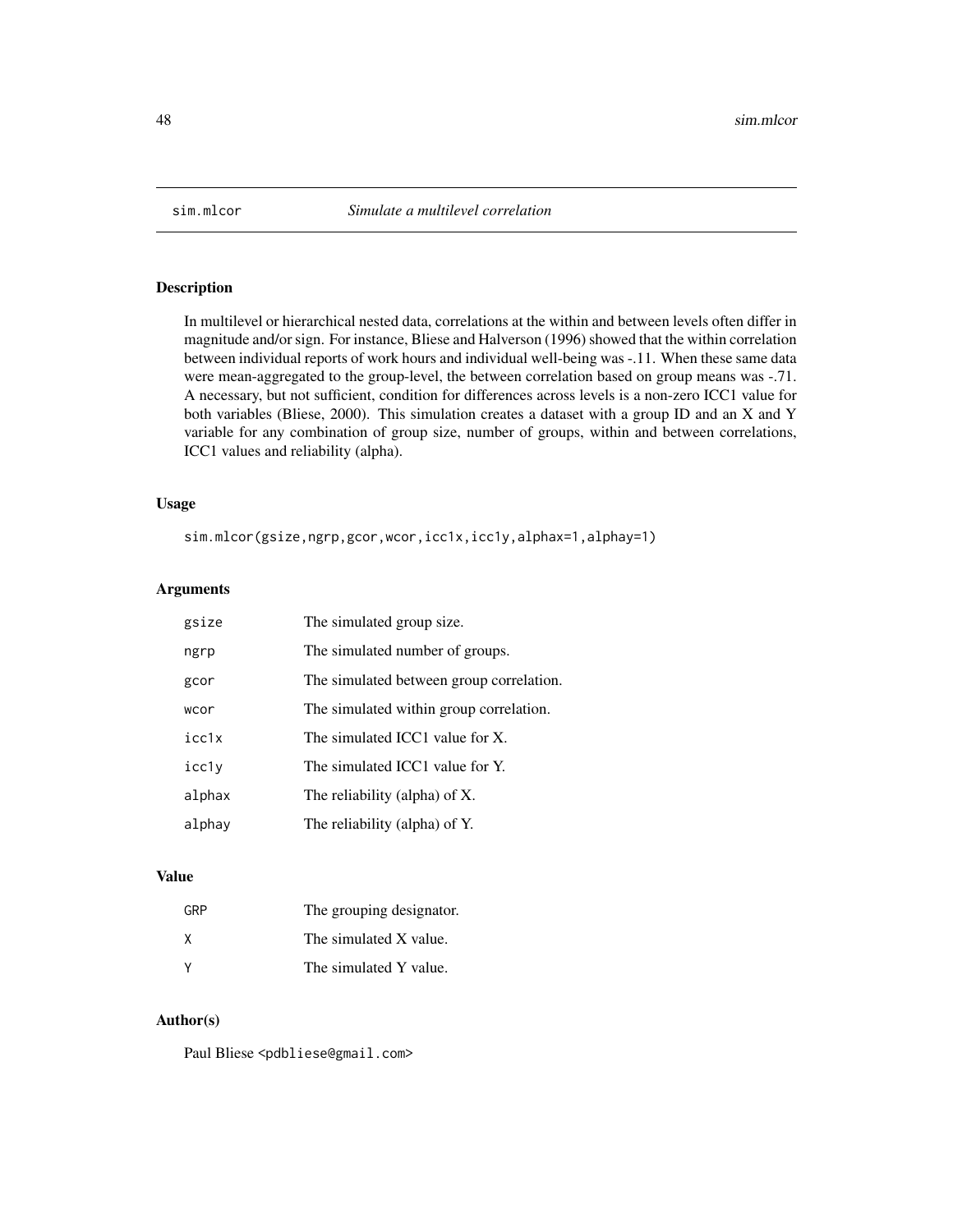#### <span id="page-48-0"></span>simbias 49

#### References

Bliese, P. D. (2000). Within-group agreement, non-independence, and reliability: Implications for data aggregation and analysis. In K. J. Klein & S. W. Kozlowski (Eds.), Multilevel Theory, Research, and Methods in Organizations (pp. 349-381). San Francisco, CA: Jossey-Bass, Inc.

Bliese, P. D. & Halverson, R. R. (1996). Individual and nomothetic models of job stress: An examination of work hours, cohesion, and well-being. Journal of Applied Social Psychology, 26, 1171-1189.

Bliese, P. D., Maltarich, M. A., Hendricks, J. L., Hofmann, D. A., & Adler, A. B. (2019). Improving the measurement of group-level constructs by optimizing between-group differentiation. Journal of Applied Psychology, 104, 293-302.

# See Also

[ICC1](#page-17-1) [sim.icc](#page-45-1)

#### Examples

```
## Not run:
#
# Examine the multilevel properties of work hours and well-being
# in the bh1996 data
#
data(bh1996)
with(bh1996,waba(HRS,WBEING,GRP))
mult.icc(bh1996[,c("HRS","WBEING")],bh1996$GRP)
#
#Estimate true group-mean correlation by adding ICC2 adjusted incremental
#correlation back to within correlation. For value of -.8256
#
-0.110703+(-0.7121729--0.110703)/(sqrt(0.9171286*0.771756))
#
# Simulate data with same properties assuming no measurement error
#
set.seed(578323)
SIM.ML.COR<-sim.mlcor(gsize=75,ngrp=99,gcor=-.8256,wcor=-.1107,
                 icc1x=0.04338,icc1y=0.12924,alphax=1,alphay=1)
#
# Compare Simulated results to results (above) from bh1996
#
with(SIM.ML.COR,waba(X,Y,GRP))
mult.icc(SIM.ML.COR[,c("X","Y")],SIM.ML.COR$GRP)
## End(Not run)
```
simbias *Simulate Standard Error Bias in Non-Independent Data*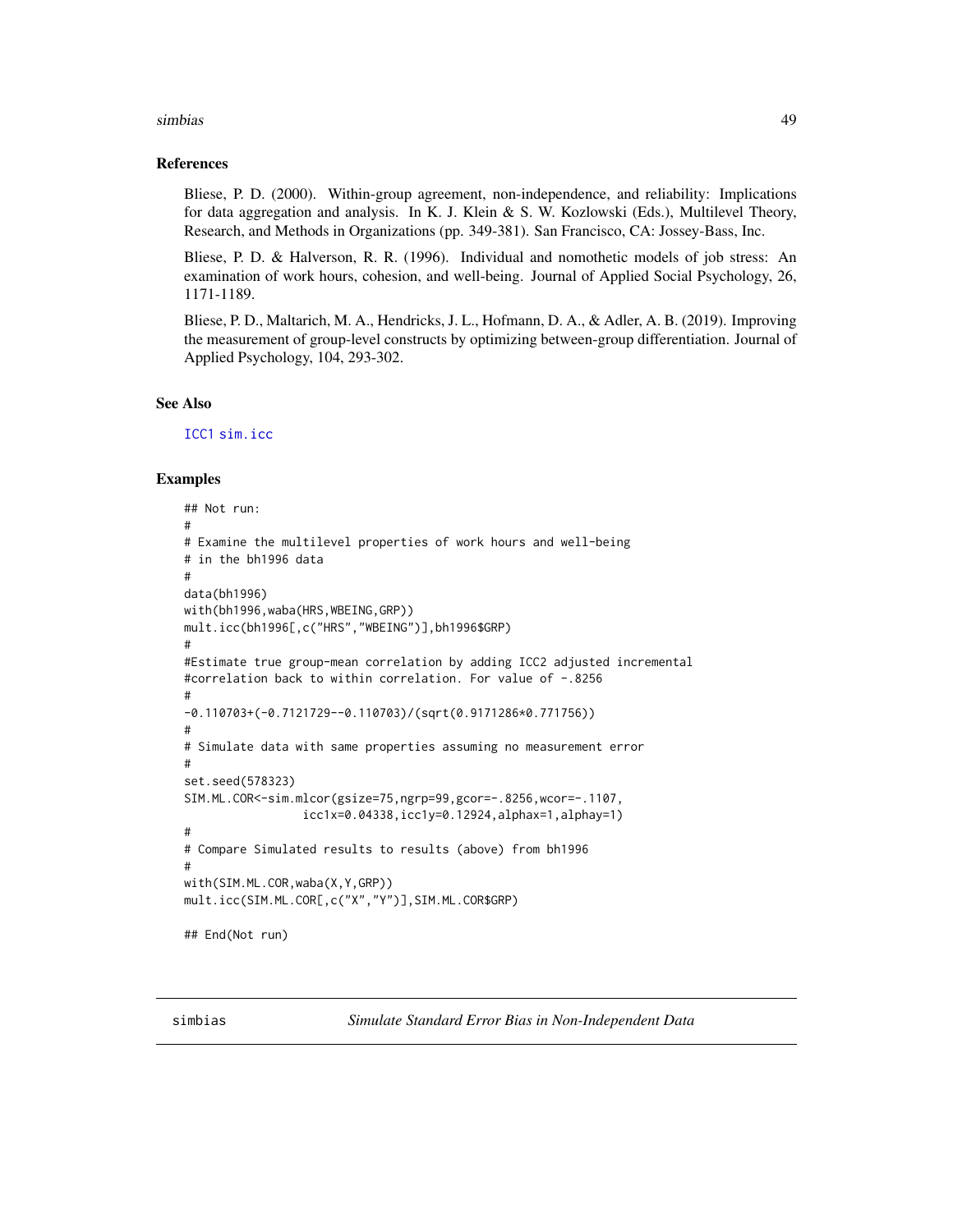Non-independence due to groups is a common characteristic of applied data. In non-independent data, responses from members of the same group are more similar to each other than would be expected by chance. Non-independence is typically measured using the Intraclass Correlation Coefficient 1 or ICC(1). When non-independent data is treated as though it is independent, standard errors will be biased and power can decrease. The simbias simulation allows one to estimate the bias and loss of statistical power that occurs when non-independent data is treated as though it is independent. The simulation contrasts a simple Ordinary Least Squares (OLS) model that fails to account for non-independence with a random coefficient model that accounts for non-independence. The simulation assumes that both the outcome  $(y)$  and the predictor  $(x)$  vary among individuals in the same group (i.e., are within variables).

#### Usage

simbias(corr,gsize,ngrp,icc1x,icc1y,nrep)

#### Arguments

| corr  | The simulated true correlation between x and y.   |
|-------|---------------------------------------------------|
| gsize | The group size from which x and y are drawn.      |
| ngrp  | The number of groups.                             |
| icc1x | The simulated $ICC(1)$ value for x.               |
| icc1y | The simulated $ICC(1)$ value for y.               |
| nrep  | The number of repetitions of simulated data sets. |

#### Value

| icc1.x     | Observed $ICC(1)$ value for x in the simulation.     |
|------------|------------------------------------------------------|
| icc1.y     | Observed $ICC(1)$ value for y in the simulation.     |
| lme.coef   | Parameter estimate from the lme model.               |
| lme.se     | Standard error estimate from the lme model.          |
| lme.tvalue | t-value from the lme model.                          |
| $lm.c$ oef | Parameter estimate from the linear model (OLS).      |
| lm.se      | Standard error estimate from the linear model (OLS). |
| lm.tvalue  | t-value from the linear model (OLS).                 |

#### Author(s)

Paul Bliese <pdbliese@gmail.com>

# References

Bliese, P. D. & Hanges, P. J. (2004). Being both too liberal and too conservative: The perils of treating grouped data as though they were independent. Organizational Research Methods, 7, 400- 417.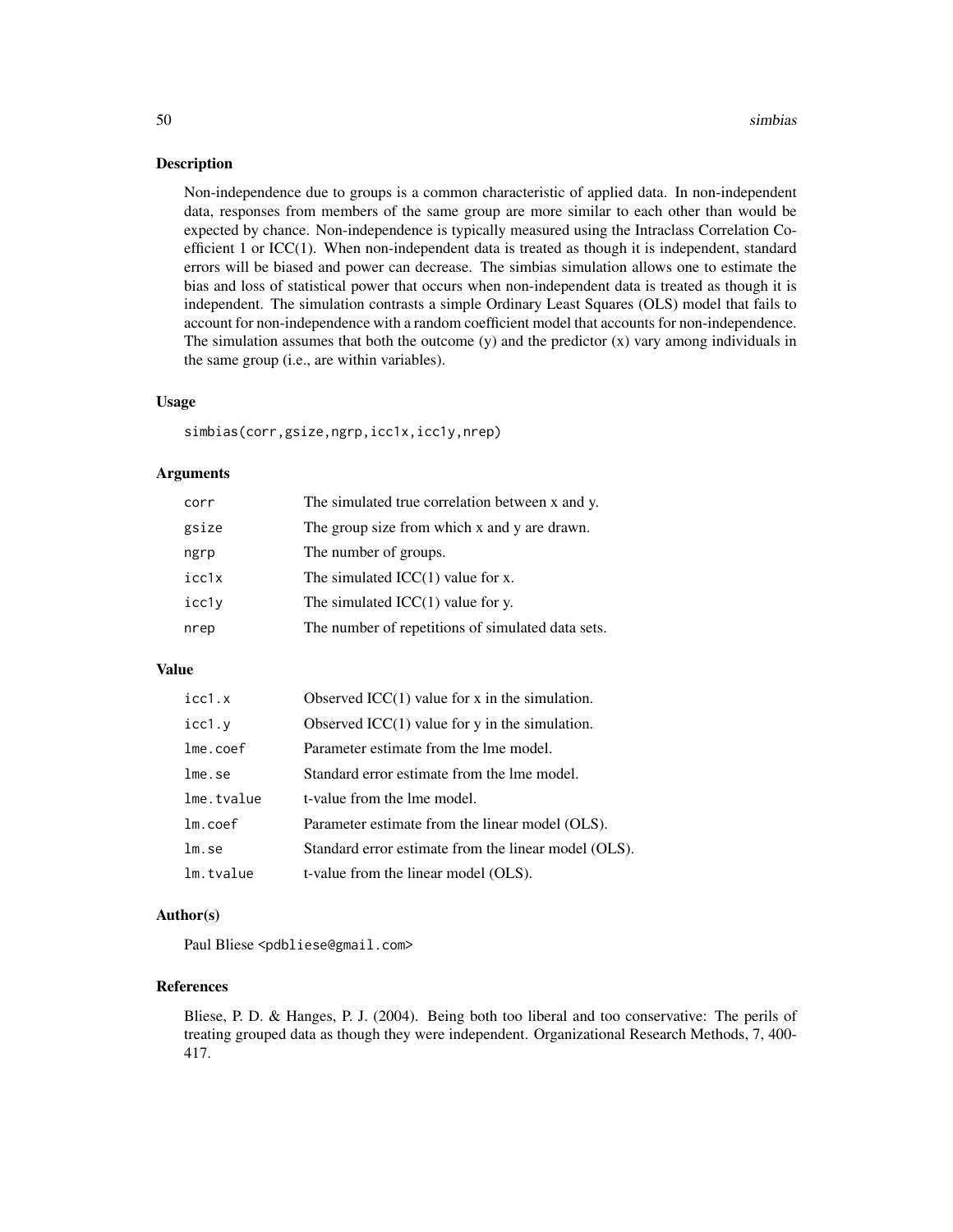<span id="page-50-0"></span>sobel 51

# See Also

[ICC1](#page-17-1)

#### Examples

```
library(nlme)
set.seed(15)
SIM.OUTPUT<-simbias(corr=.15,gsize=10,ngrp=50,icc1x=0.05,
            icc1y=0.35, nrep=100)
apply(SIM.OUTPUT,2,mean)
1-pnorm(1.96-3.39) #Power of the lme model (two-tailed, alpha=.05)
1-pnorm(1.96-2.95) #Power of the OLS model (two-tailed, alpha=.05)
```
sobel *Estimate Sobel's (1982) Test for Mediation*

# Description

Estimate Sobel's (1982) indirect test for mediation. The function provides an estimate of the magnitude of the indirect effect, Sobel's first-order estimate of the standard error associated with the indirect effect, and the corresponding z-value. The estimates are based upon three models as detailed on page 84 of MacKinnon, Lockwood, Hoffman, West and Sheets (2002).

# Usage

sobel(pred,med,out)

# Arguments

| pred | The predictor or independent variable $(X)$ . |
|------|-----------------------------------------------|
| med  | The mediating variable (M).                   |
| out  | The outcome or dependent variable (Y).        |

# Value

| Mod $1: Y^{\sim}X$ | A summary of coefficients from Model 1 of MacKinnon et al., (2002). |
|--------------------|---------------------------------------------------------------------|
| $Mod2: Y^X+M$      | A summary of coefficients from Model 2 of MacKinnon et al., (2002). |
| Mod $3: M \sim X$  | A summary of coefficients from Model 3 of MacKinnon et al., (2002). |
| Indirect. Effect   |                                                                     |
|                    | The estimate of the indirect mediating effect.                      |
| <b>SE</b>          | Sobel's (1982) Standard Error estimate.                             |
| z.value            | The estimated z-value.                                              |
| N                  | The number of observations used in model estimation.                |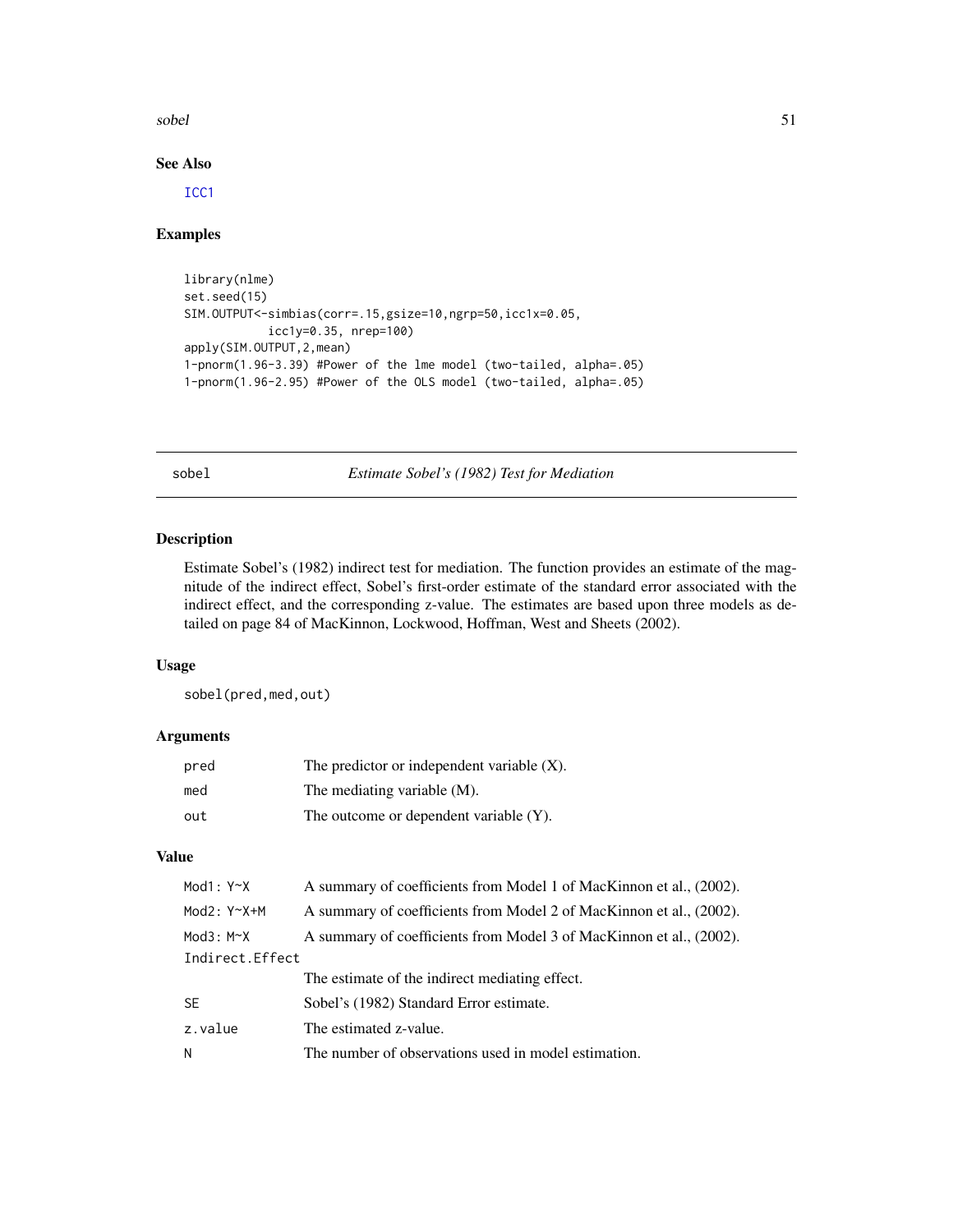#### <span id="page-51-0"></span>Author(s)

Paul Bliese <pdbliese@gmail.com>

#### References

MacKinnon, D. P., Lockwood, C. M., Hoffman, J. M., West, S. G., Sheets, V. (2002). A comparison of methods to test mediation and other intervening variable effects. Psychological Methods, 7, 83- 104.

Sobel, M. E., (1982). Asymptotic confidence intervals for indirect effects in structural equation models. In S. Leinhardt (Ed.), Sociological Methodology 1982 (pp. 290-312). Washington, DC: American Sociological Association.

#### Examples

data(bh1996)

#A small but significant indirect effect indicates leadership mediates #the relationship between work hours and well-being. sobel(pred=bh1996\$HRS,med=bh1996\$LEAD,out=bh1996\$WBEING)

summary.agree.sim *S3 method for class 'agree.sim'*

#### Description

Provides a concise summary of objects created using the functions rwg.sim and rwg.j.sim.

# Usage

```
## S3 method for class 'agree.sim'
summary(object,...)
```
#### **Arguments**

| object   | An object of class 'agree.sim'.           |
|----------|-------------------------------------------|
| $\cdots$ | Optional additional arguments. None used. |

# Value

A summary of all the output elements in the agree.sim class object.

#### Author(s)

Paul Bliese <pdbliese@gmail.com>

#### See Also

[rwg.sim](#page-42-1) [rwg.j.sim](#page-40-1)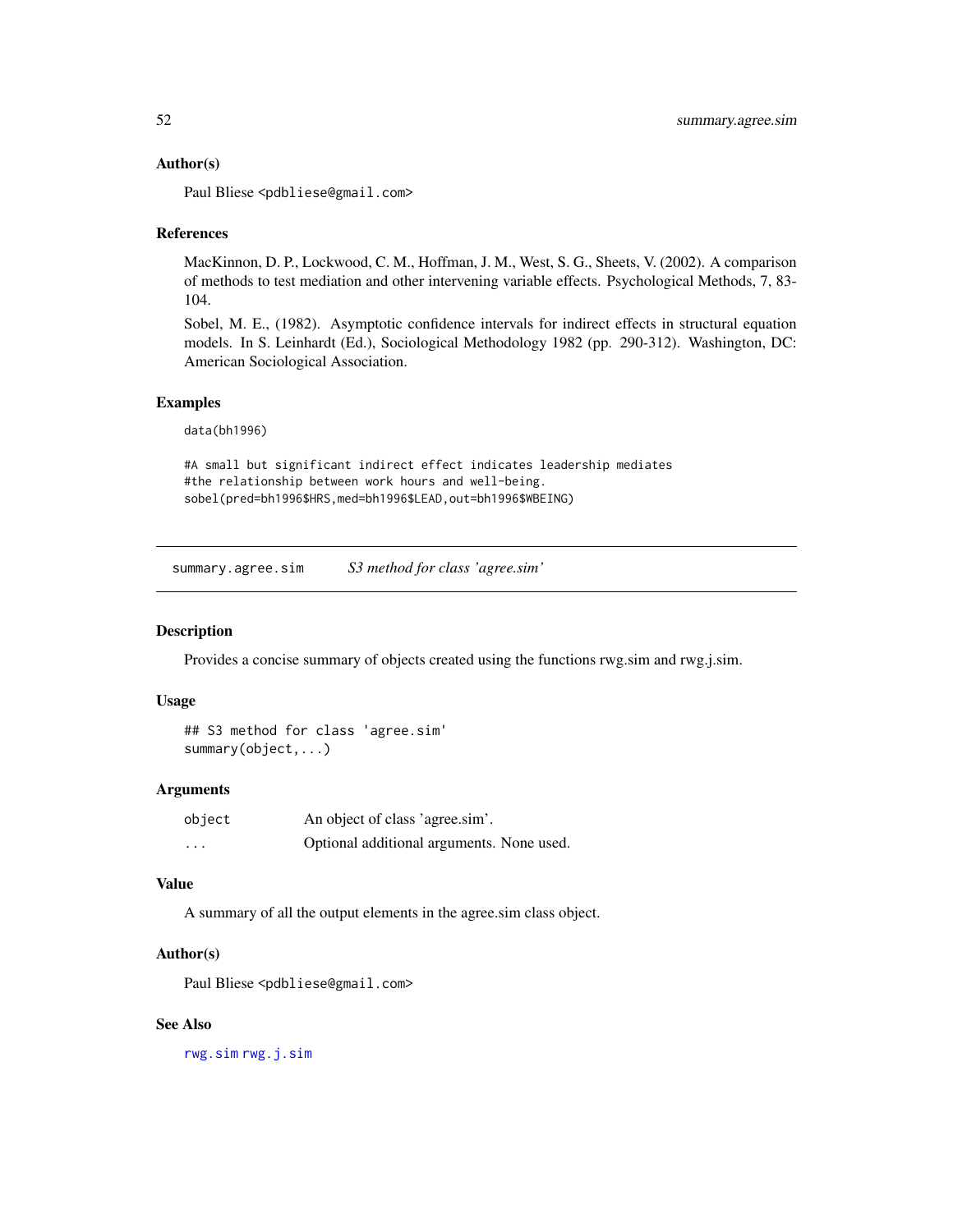# <span id="page-52-0"></span>summary.disagree.sim 53

#### Examples

```
#An example from Dunlap et al. (2003). The estimate from Dunlap et al.
#Table 2 is 0.53. Increase replications in actual use.
RWG.OUT<-rwg.sim(gsize=10,nresp=5,nrep=500)
summary(RWG.OUT)
```
summary.disagree.sim *S3 method for class 'disagree.sim'*

# Description

Provides a concise summary of objects created using the function ad.m.sim.

# Usage

```
## S3 method for class 'disagree.sim'
summary(object,...)
```
# Arguments

| object                  | An object of class 'disagree.sim'.        |
|-------------------------|-------------------------------------------|
| $\cdot$ $\cdot$ $\cdot$ | Optional additional arguments. None used. |

# Value

A summary of all the output elements in the disagree.sim class object.

#### Author(s)

Paul Bliese <pdbliese@gmail.com>

# See Also

[ad.m.sim](#page-3-1)

# Examples

```
#Example from Dunlap et al. (2003), Table 3. The listed significance
#value for a group of size 5 with a 7-item response format is 0.64 or less.
#Increase nrep in actual use
SIMOUT<-ad.m.sim(gsize=5, nitems=1, nresp=7, itemcors=NULL,
       type="mean", nrep=500)
summary(SIMOUT)
```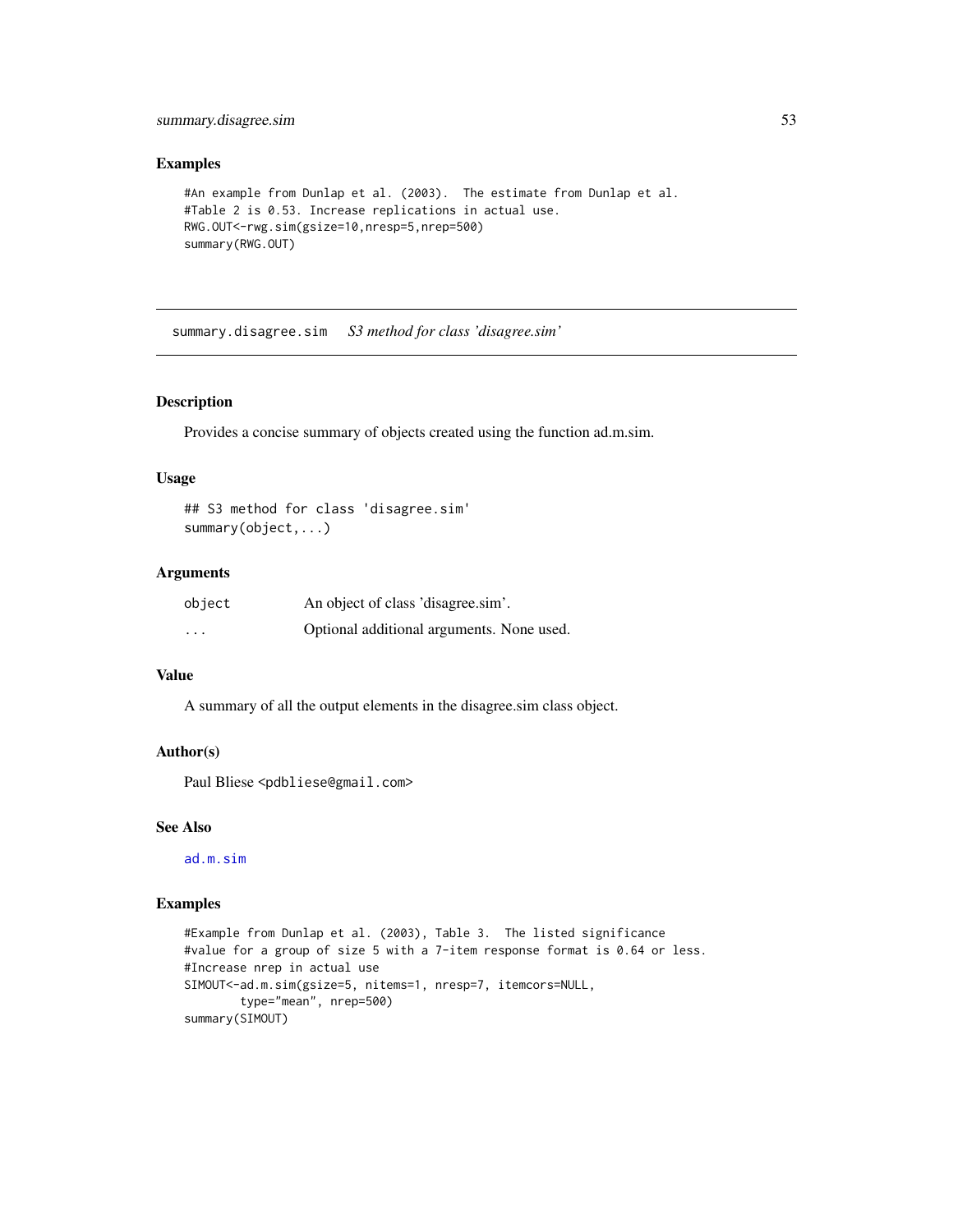<span id="page-53-0"></span>Provides a concise summary of objects created using the function rgr.agree.

# Usage

```
## S3 method for class 'rgr.agree'
summary(object,...)
```
# Arguments

| object                  | An object of class 'rgr.agree'.           |
|-------------------------|-------------------------------------------|
| $\cdot$ $\cdot$ $\cdot$ | Optional additional arguments. None used. |

# Value

| Summary Statistics for Random and Real Groups                                                                                          |
|----------------------------------------------------------------------------------------------------------------------------------------|
| Number of random groups, Average random group variance, Standard Deviation<br>of random group variance, Actual group variance, z-value |
| Lower Confidence Intervals (one-tailed)<br>Lower confidence intervals based on sorted random group variances.                          |
| Upper Confidence Intervals (one-Tailed)                                                                                                |
| Upper confidence intervals based on sorted random group variances.                                                                     |

# Author(s)

Paul Bliese <pdbliese@gmail.com>

# See Also

[rgr.agree](#page-31-1)

# Examples

```
# Example with a small number of replications (500). Increase in actual use.
data(bh1996)
RGROUT<-rgr.agree(bh1996$HRS,bh1996$GRP,500)
summary(RGROUT)
```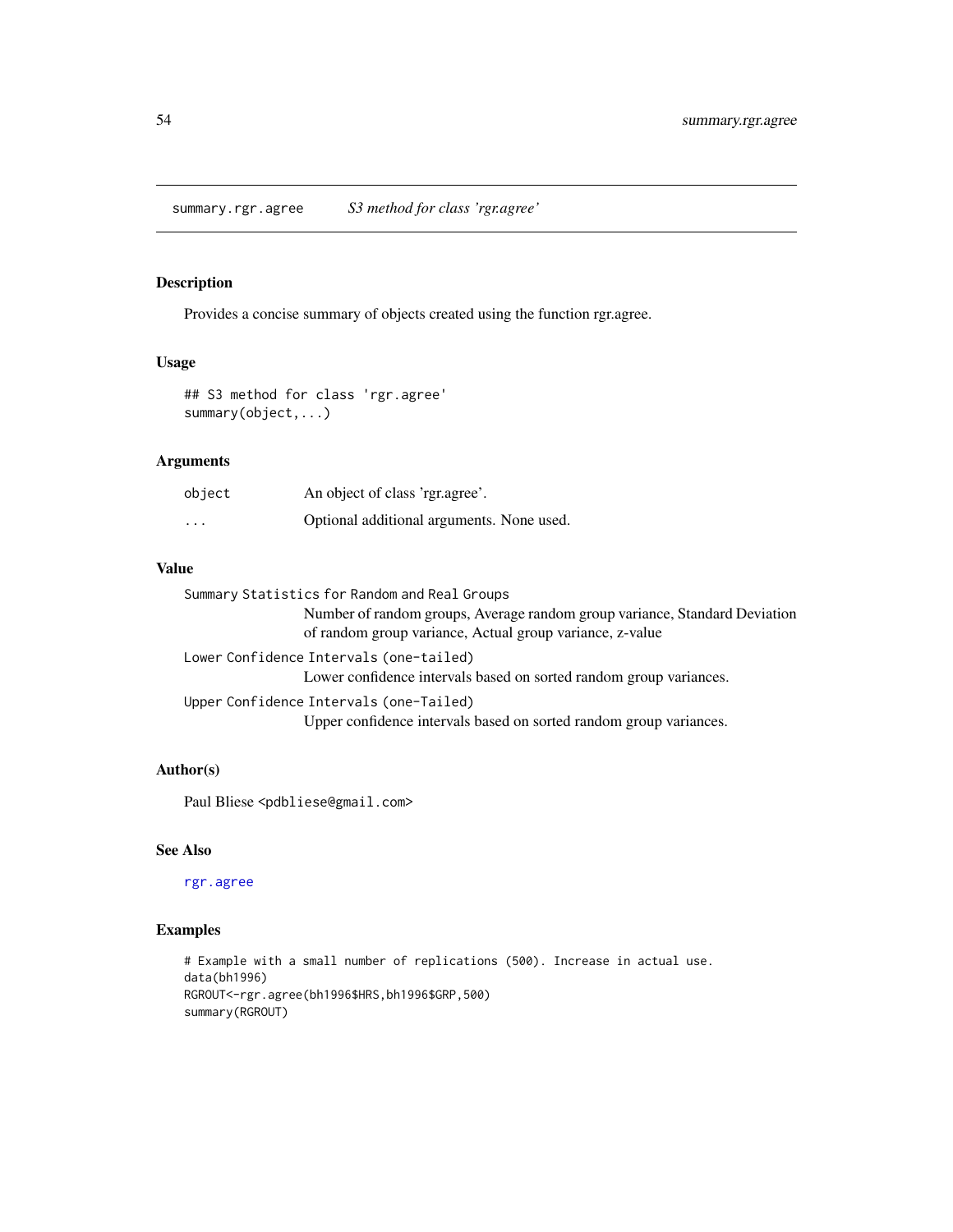<span id="page-54-0"></span>Provides a concise summary of objects created using the function rgr.waba.

# Usage

## S3 method for class 'rgr.waba' summary(object,...)

# Arguments

| object                  | An object of class 'rgr.waba'.            |
|-------------------------|-------------------------------------------|
| $\cdot$ $\cdot$ $\cdot$ | Optional additional arguments. None used. |

# Value

A dataframe containing summary statistics in the form of number of repetitions (NRep), Mean and Standard Deviations (SD) for each parameter in the rgr.waba model.

#### Author(s)

Paul Bliese <pdbliese@gmail.com>

# See Also

[rgr.waba](#page-33-1)

# Examples

data(bh1996)

#estimate the actual group model waba(bh1996\$HRS,bh1996\$WBEING,bh1996\$GRP)

```
#create 100 pseudo group runs and summarize results
RWABA<-rgr.waba(bh1996$HRS,bh1996$WBEING,bh1996$GRP,100)
summary(RWABA)
```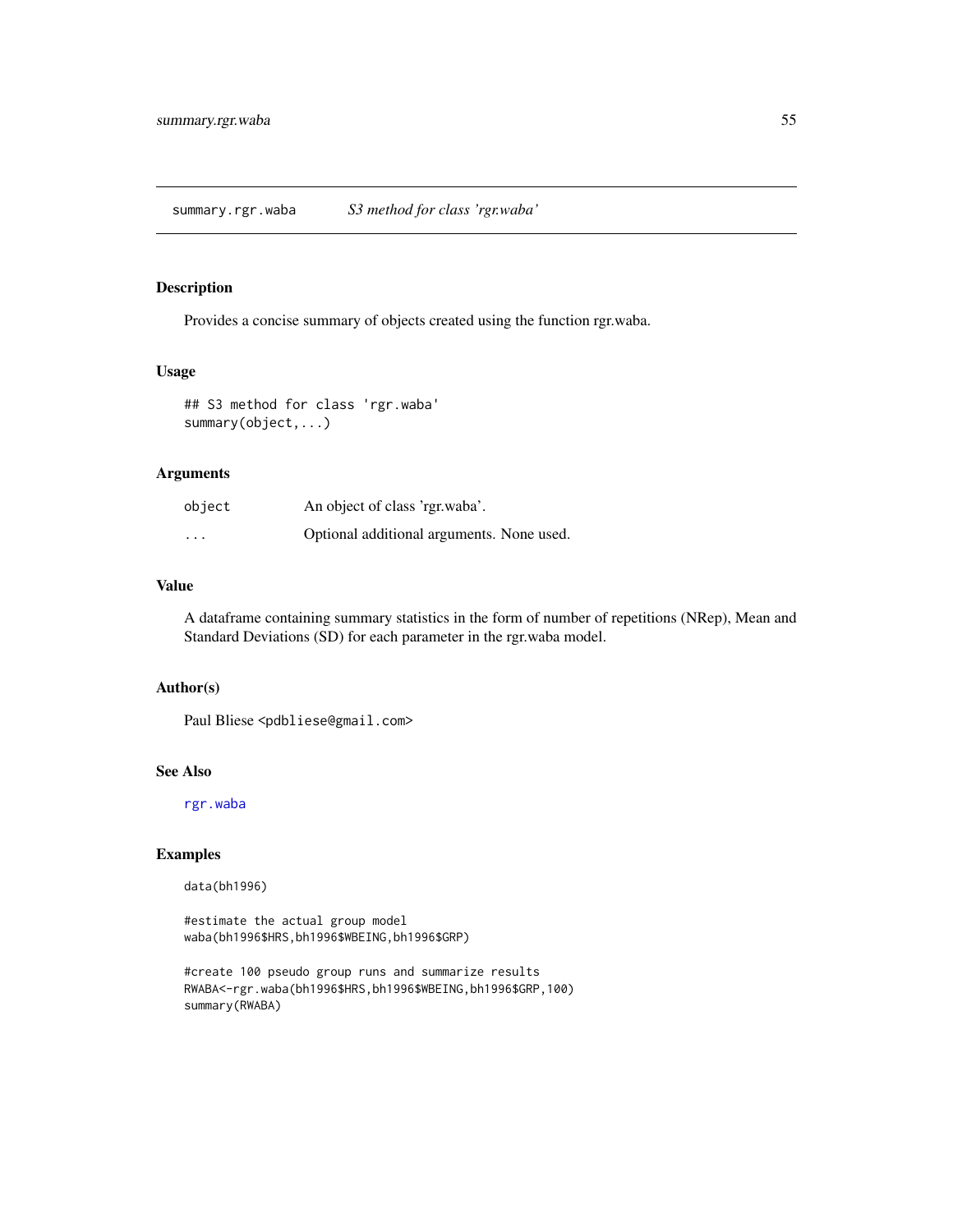<span id="page-55-0"></span>A partial sample of data collected by Lang and reported in Lang and Bliese (2009). The tankdat sub-sample was used as an example of discontinuous growth modeling in Bliese and Lang (2016). The data set is in long (univariate) format, and contains performance data from 184 participants over 12 repeated measures on a complex tank simulation task. In the research paradigm, the task was unexpectedly changed after the first six performance episodes. Discontinuous growth models were used to examine participants' reactions to the unexpected change. The data set contains the person-level predictor of conscientiousness.

#### Usage

data(tankdat)

#### Format

A dataframe with 4 columns and 2208 observations

|                        | [,1] ID numeric Participant ID                   |
|------------------------|--------------------------------------------------|
|                        | [,2] CONSC numeric Participant Conscientiousness |
| [.3] TIME numeric Time |                                                  |
|                        | [,4] SCORE numeric Task Performance              |

#### References

Bliese, P. D., & Lang, J. W. B. (2016). Understanding relative and absolute change in discontinuous growth models: Coding alternatives and implications for hypothesis testing. Organizational Research Methods, 19, 562-592.

Lang, J. W. B., & Bliese, P. D. (2009). General mental ability and two types of adaptation to unforeseen change: Applying discontinuous growth models to the task-change paradigm. Journal of Applied Psychology, 92, 411-428.

univbct *Data from Bliese and Ployhart (2002)*

#### Description

Contains the complete data set used in Bliese and Ployhart (2002) focused on Job Satisfation. The data is in univariate (i.e., stacked) form. Data were collected at three time points.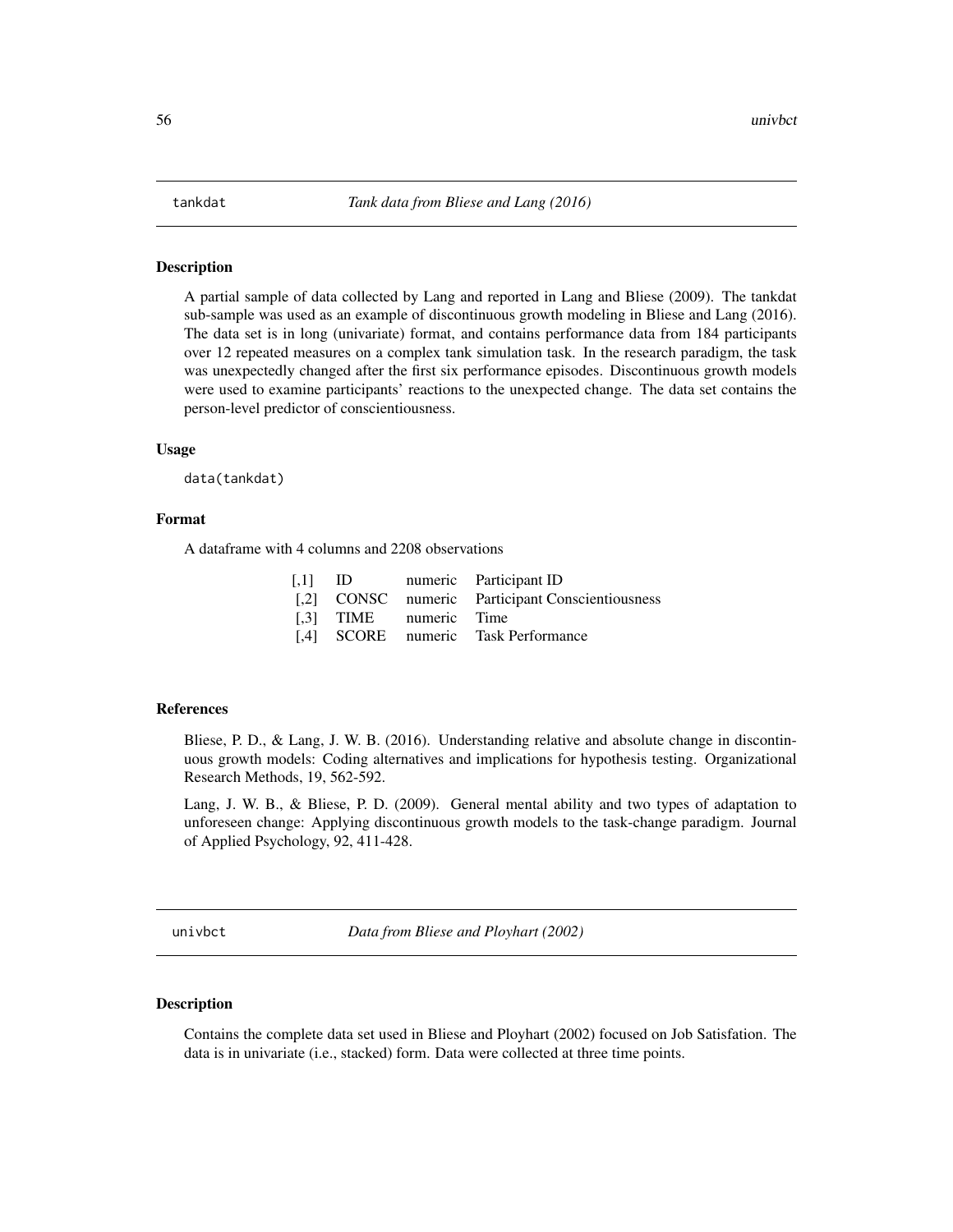<span id="page-56-0"></span>waba 57

# Usage

data(univbct)

#### Format

A data frame with 22 columns and 1485 observations from 495 individuals

| $[$       | BTN                 | numeric | BN Id                                                                  |
|-----------|---------------------|---------|------------------------------------------------------------------------|
| $[$       | <b>COMPANY</b>      | numeric | Co Id                                                                  |
| $[$       | MARITAL             | numeric | Marital Status (1 single; 2 married; 3 separated; 4 divorced; 5 other) |
| $[4]$     | <b>GENDER</b>       | numeric | Gender (1 male; 2 female)                                              |
| $[$       | <b>HOWLONG</b>      | numeric | Time in Unit                                                           |
| $[0.6]$   | <b>RANK</b>         | numeric | Rank                                                                   |
| $[0.7]$   | <b>EDUCATE</b>      | numeric | Education                                                              |
| $[$ 8]    | AGE                 | numeric | Age                                                                    |
| $[.9]$    | JOBSAT1             | numeric | JOBSAT Time 1                                                          |
| $[,10]$   | COMMIT <sub>1</sub> | numeric | Commitment Time 1                                                      |
| $[,11]$   | READY1              | numeric | Readiness Time 1                                                       |
| $[,12]$   | JOBSAT2             | numeric | JOBSAT Time 2                                                          |
| [,13]     | COMMIT2             | numeric | Commitment Time 2                                                      |
| $[,14]$   | READY <sub>2</sub>  | numeric | Readiness Time 2                                                       |
| [,15]     | JOBSAT3             | numeric | JOBSAT Time 3                                                          |
| $[,16]$   | COMMIT3             | numeric | Commitment Time 3                                                      |
| [,17]     | READY3              | numeric | Readiness Time 3                                                       |
| $[,18]$   | TIME                | numeric | 0 to 2 time maker                                                      |
| $[,19]$   | <b>JSAT</b>         | numeric | Jobsat in univariate form                                              |
| $[,20]$   | <b>COMMIT</b>       | numeric | Commitment in univariate form                                          |
| $[$ , 21] | <b>READY</b>        | numeric | Readiness in univariate form                                           |
| [,22]     | <b>SUBNUM</b>       | numeric | Subject number                                                         |

# References

Bliese, P. D., & Ployhart, R. E. (2002). Growth modeling using random coefficient models: Model building, testing and illustrations. Organizational Research Methods, 5, 362-387.

<span id="page-56-1"></span>waba *Covariance Theoreom Decomposition of Bivariate Two-Level Correlation*

#### Description

Performs the covariance theorem decomposition of a raw correlation in situations where lower-level entities (individuals) are nested in higher-level groups (see Robinson, 1950). Dansereau, Alutto and Yammarino (1984) refer to the variance decomposition as "Within-And-Between-Analysis II" or "WABA II". The waba function decomposes a raw correlation from a two-level nested design into 6 components. These components are (1) eta-between value for X, (2) eta-between value for Y, (3) the group-size weighted group-mean correlation,  $(4)$  the within-eta value for X,  $(5)$  the within-eta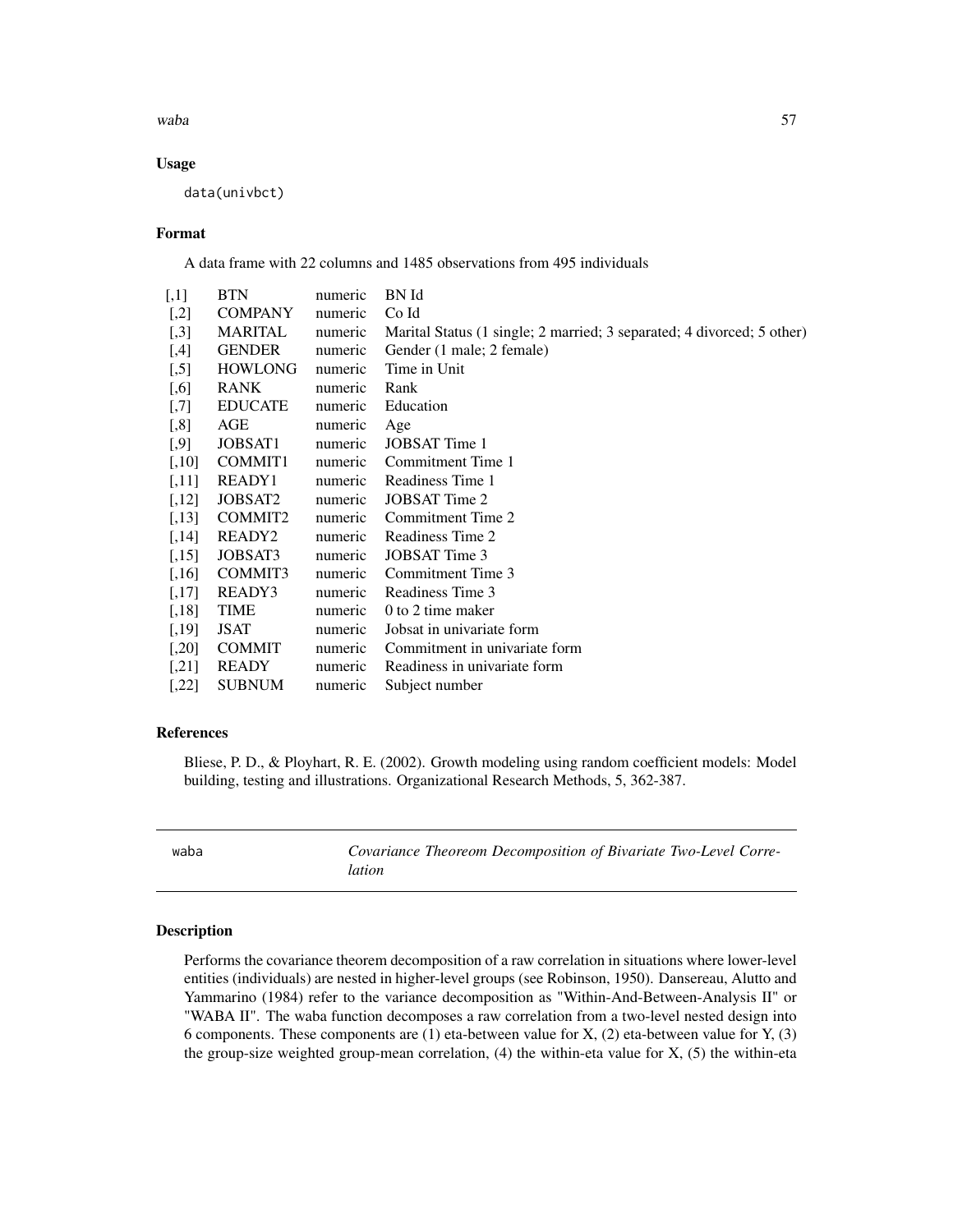value for Y, and (6) the within-group correlation between X and Y. The last value represents the correlation between X and Y after each variable has been group-mean centered (demeaned).

The program is designed to automatically perform listwise deletion on missing values; consequently, users should pay attention to the diagnostic information (Number of Groups and Number of Observations) provided as part of the output.

Note that Within-And-Between-Analysis proposed by Dansereau et al. involves more than covariance theorem decomposition of correlations. Specifically, WABA involves decision rules based on eta-values. These are not replicated in the R multilevel library because the eta based decision rules have been shown to be highly related to group size (Bliese, 2000; Bliese & Halverson, 1998), a factor not accounted for in the complete Within-And-Between-Analysis methodology.

#### Usage

waba(x, y, grpid)

# Arguments

| $\mathsf{x}$ | A vector representing one variable in the correlation.         |
|--------------|----------------------------------------------------------------|
| <b>V</b>     | A vector representing the other variable in the correlation.   |
| grpid        | A vector identifying the groups from which x and y originated. |

#### Value

Returns a list with three elements.

| Cov.Theorem | A 1 row dataframe with all of the elements of the covariance theorem. |
|-------------|-----------------------------------------------------------------------|
| n.obs       | The number of observations used to calculate the covariance theorem.  |
| n.grps      | The number of groups in the data set.                                 |

# Author(s)

Paul Bliese <pdbliese@gmail.com>

#### References

Bliese, P. D. (2000). Within-group agreement, non-independence, and reliability: Implications for data aggregation and Analysis. In K. J. Klein & S. W. Kozlowski (Eds.), Multilevel Theory, Research, and Methods in Organizations (pp. 349-381). San Francisco, CA: Jossey-Bass, Inc.

Bliese, P. D., & Halverson, R. R. (1998). Group size and measures of group-level properties: An examination of eta-squared and ICC values. Journal of Management, 24, 157-172.

Dansereau, F., Alutto, J. A., & Yammarino, F. J. (1984). Theory testing in organizational behavior: The varient approach. Englewood Cliffs, NJ: Prentice-Hall.

Robinson, W. S. (1950). Ecological correlations and the behavior of individuals. American Sociological Review, 15, 351-357.

#### See Also

[rgr.waba](#page-33-1)

<span id="page-57-0"></span>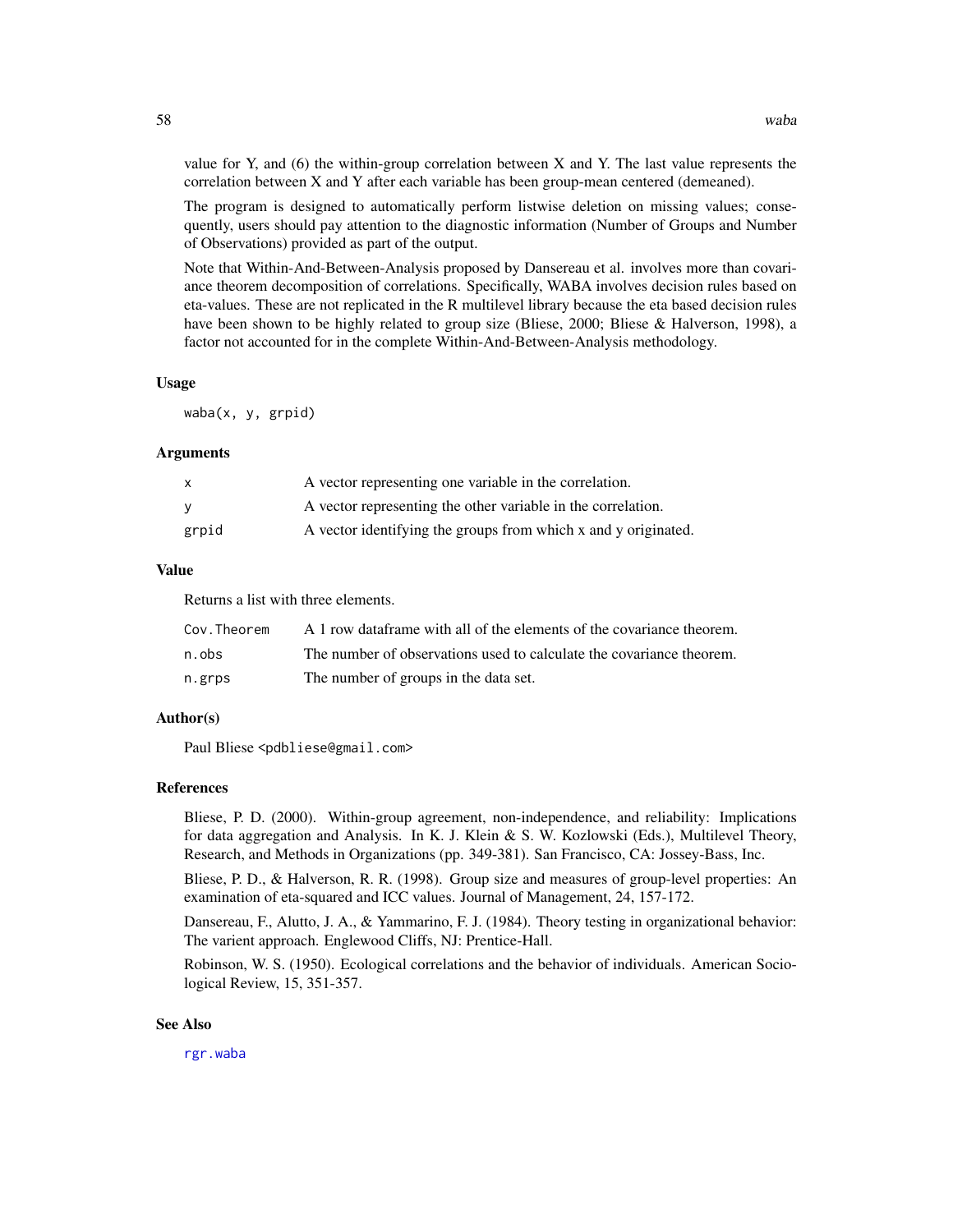#### waba 59 kutoka 59 kutoka 59 kutoka 59 kutoka 59 kutoka 59 kutoka 59 kutoka 59 kutoka 59 kutoka 59 kutoka 59 ku

# Examples

data(bh1996) waba(bh1996\$HRS,bh1996\$WBEING,bh1996\$GRP)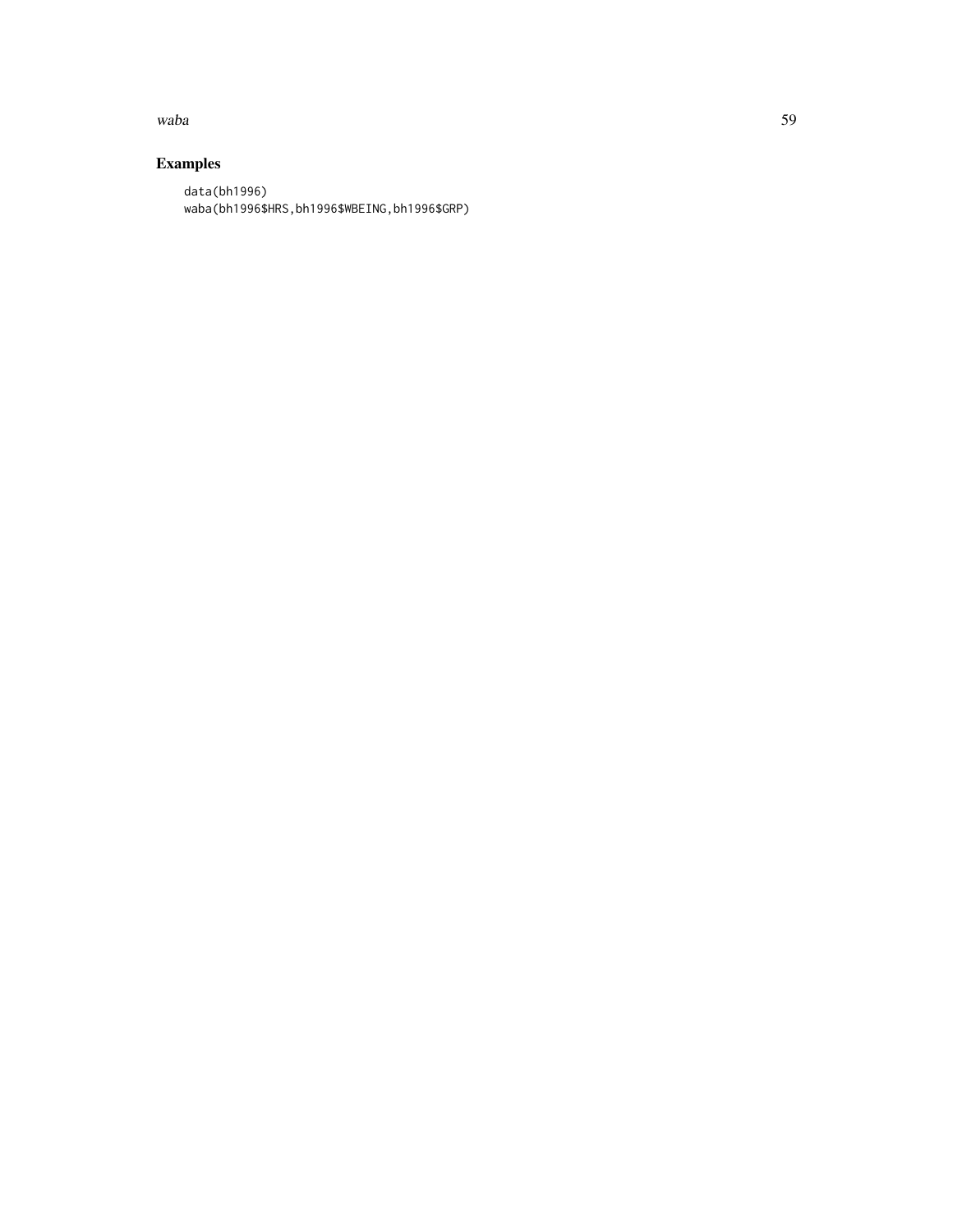# <span id="page-59-0"></span>Index

∗ attribute ad.m , [3](#page-2-0) ad.m.sim , [4](#page-3-0) awg , [6](#page-5-0) boot.icc , [9](#page-8-0) gmeanrel , [16](#page-15-0) ICC1 , [18](#page-17-0) ICC2 , [19](#page-18-0) mult.icc,[25](#page-24-0) rgr.agree , [32](#page-31-0) rgr.ols , [33](#page-32-0) rgr.waba , [34](#page-33-0) rwg , [38](#page-37-0) rwg.j , [39](#page-38-0) rwg.j.lindell , [40](#page-39-0) rwg.j.sim , [41](#page-40-0) rwg.sim , [43](#page-42-0) waba , [57](#page-56-0) ∗ datagen sim.icc , [46](#page-45-0) sim.mlcor, [48](#page-47-0) simbias , [49](#page-48-0) ∗ datasets bh1996 , [7](#page-6-0) bhr2000, [8](#page-7-0) chen2005 , [10](#page-9-0) cohesion , [11](#page-10-0) klein2000 , [21](#page-20-0) lq2002 , [22](#page-21-0) paneldat , [27](#page-26-0) sherifdat , [45](#page-44-0) tankdat , [56](#page-55-0) univbct , [56](#page-55-0) ∗ dplot graph.ran.mean, [17](#page-16-0) ∗ growth models dgm.code , [14](#page-13-0) ∗ htest cordif , [11](#page-10-0)

cordif.dep , [12](#page-11-0) rtoz , [37](#page-36-0) sobel , [51](#page-50-0) ∗ manipulation rmv.blanks , [36](#page-35-0) ∗ programming mix.data, [24](#page-23-0) quantile.agree.sim , [28](#page-27-0) quantile.disagree.sim , [29](#page-28-0) quantile.rgr.waba , [30](#page-29-0) ran.group , [31](#page-30-0) sam.cor , [44](#page-43-0) summary.agree.sim, [52](#page-51-0) summary.disagree.sim, [53](#page-52-0) summary.rgr.agree, [54](#page-53-0) summary.rgr.waba, [55](#page-54-0) ∗ reformat make.univ, [23](#page-22-0) <code>mult.make.univ</code>,  $26$ ∗ reliability cronbach , [13](#page-12-0) item.total, [20](#page-19-0) ad.m , [3](#page-2-0) , *[5](#page-4-0)* , *[7](#page-6-0)* , *[39](#page-38-0) [–41](#page-40-0)* , *[44](#page-43-0)* ad.m.sim , *[3](#page-2-0)* , [4](#page-3-0) , *[30](#page-29-0)* , *[53](#page-52-0)* aov , *[19](#page-18-0) , [20](#page-19-0)* awg , *[3](#page-2-0)* , [6](#page-5-0) , *[39](#page-38-0) [–41](#page-40-0)* , *[44](#page-43-0)* bh1996 , [7](#page-6-0) bhr2000, <mark>[8](#page-7-0)</mark> boot.icc , [9](#page-8-0) chen2005 , [10](#page-9-0) cohesion , [11](#page-10-0) cordif , [11](#page-10-0) , *[13](#page-12-0)* , *[37](#page-36-0)* cordif.dep , *[12](#page-11-0)* , [12](#page-11-0) cronbach , *[13](#page-12-0)* , [13](#page-12-0) , *[21](#page-20-0)* dgm.code , [14](#page-13-0) gmeanrel , [16](#page-15-0)